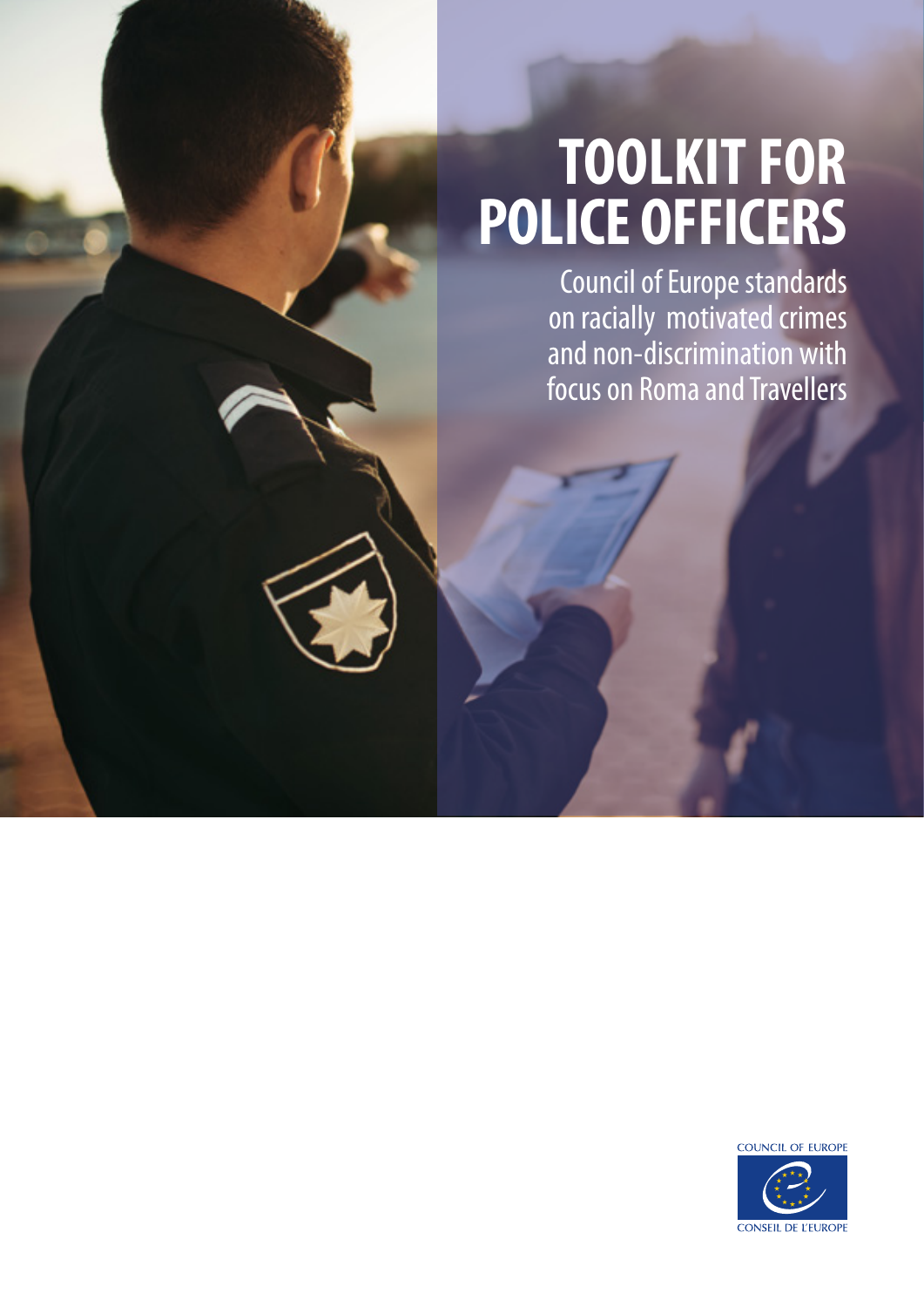The opinions expressed in this toolkit are the responsibility of the authors and do not necessarily reflect the official policy of the Council of Europe.

All parties interested in reproducing or translating all or part of the document are encouraged to do so with the prior authorisation of the Council of Europe Roma and Travellers Team (roma.team@coe.int).

Council of Europe Roma and Travellers Team F-67075 Strasbourg Cedex www.coe.int/roma

© Council of Europe, 2019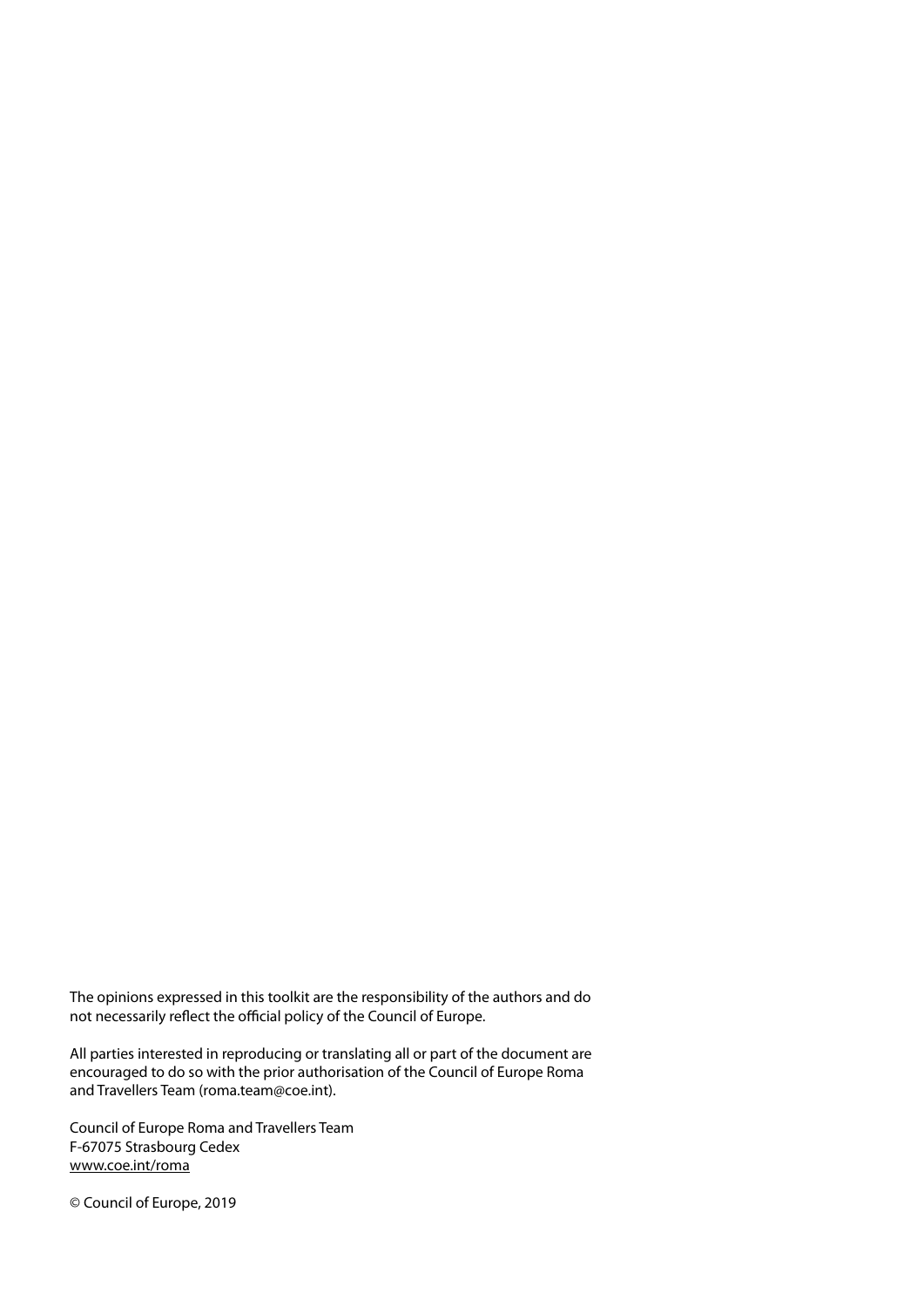# TABLE OF **CONTENTS**

 $\sim$   $\bullet$ TOOLKIT FOR POLICE OFFICERS

| <b>INTRODUCTION</b>                                                                                                                                                            | 4                    |
|--------------------------------------------------------------------------------------------------------------------------------------------------------------------------------|----------------------|
| Message from the authors<br>How to use the Toolkit                                                                                                                             | 4<br>6               |
| <b>SECTION 1 - THE SITUATION OF ROMA IN EUROPE </b>                                                                                                                            | 8                    |
| <b>Roma and Travellers</b><br>Terminology on Roma and Travellers<br>Challenges and problems<br>Roma and Travellers as a vulnerable group - case-law                            | 8<br>9<br>10<br>14   |
| <b>SECTION 2 - COUNCIL OF EUROPE STANDARDS</b>                                                                                                                                 | 16                   |
| Council of Europe instruments on policing<br>Standards in practice<br>Roma and Travelles and Police - case-law                                                                 | 17<br>19<br>20       |
| <b>SECTION 3 - EUROPEAN CONVENTION AND THE COURT</b>                                                                                                                           | 22                   |
| The European Convention and Court of Human Rights<br>Violations of the European Convention on Human Rights<br>Violations of the European Convention on Human Rights - case-law | 23<br>25<br>32       |
| <b>SECTION 4 - RACIALLY MOTIVATED CRIMES</b>                                                                                                                                   | 37                   |
| The concepts of racially motivated crime and racist incident<br>Crimes committed by members of extremist groups<br>Hate marches<br>Hate speech                                 | 38<br>39<br>41<br>48 |
| <b>SECTION 5 - TRAINING FOR POLICE OFFICERS</b>                                                                                                                                | 49                   |
| Template proposal for a training curriculum<br>Case studies                                                                                                                    | 50<br>54             |
| <b>ANNEXES</b>                                                                                                                                                                 | 57                   |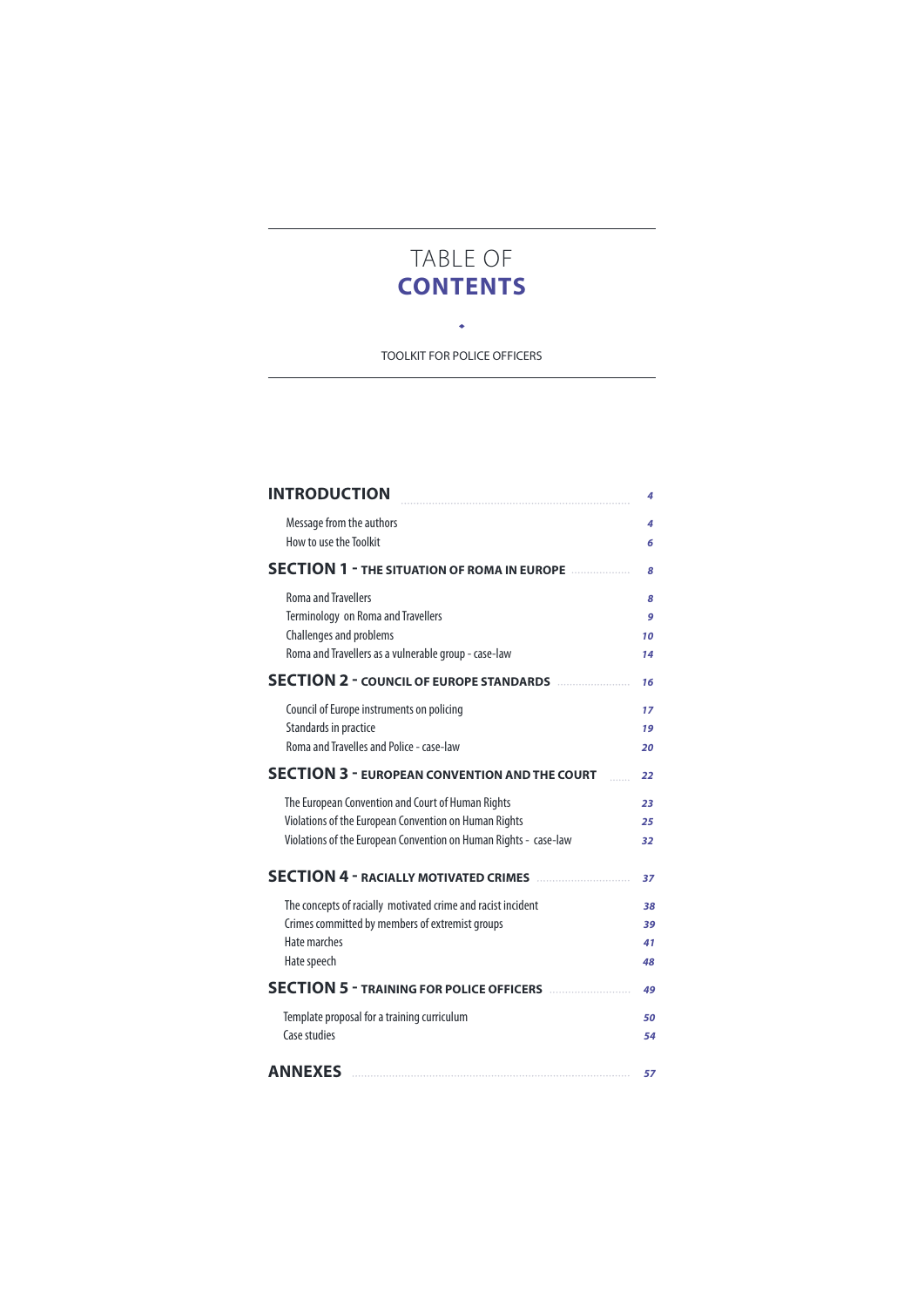# MESSAGE FROM **THE AUTHORS**

**Dezideriu Gergely Theodoros Alexandridis Herman Renes**

Policing modern societies, combatting racially motivated crimes and upholding human rights are three challenges that police are confronted with on an everyday basis. All police officers, from the lowest to the highest ranking, are expected to be fully informed of the latest developments in human rights practice and standards and apply them in their everyday work, a truly demanding task even for human rights professionals.

The present toolkit aspires to contribute towards assisting the police in carrying out their challenging duties. Therefore, the authors considered the particular needs of police from the earliest development process.

This toolkit has been inspired by the responses provided by 12 Council of Europe member States via their national police related Ministries or structures to a detailed questionnaire sent via the Council of Europe Ad hoc Committee of Experts on Roma and Traveller Issues (CAHROM).

> All 12 national police forces underlined their strong preference for a short and concise toolkit rather than an academic manual. They readily acknowledged their need for more practical information, training materials related to the identification and investigation of racially motivated crimes as well as different aspects of discrimination, and lastly, they noted the difficulties they faced in fully comprehending the degree of marginalisation and vulnerability of Roma and Travellers.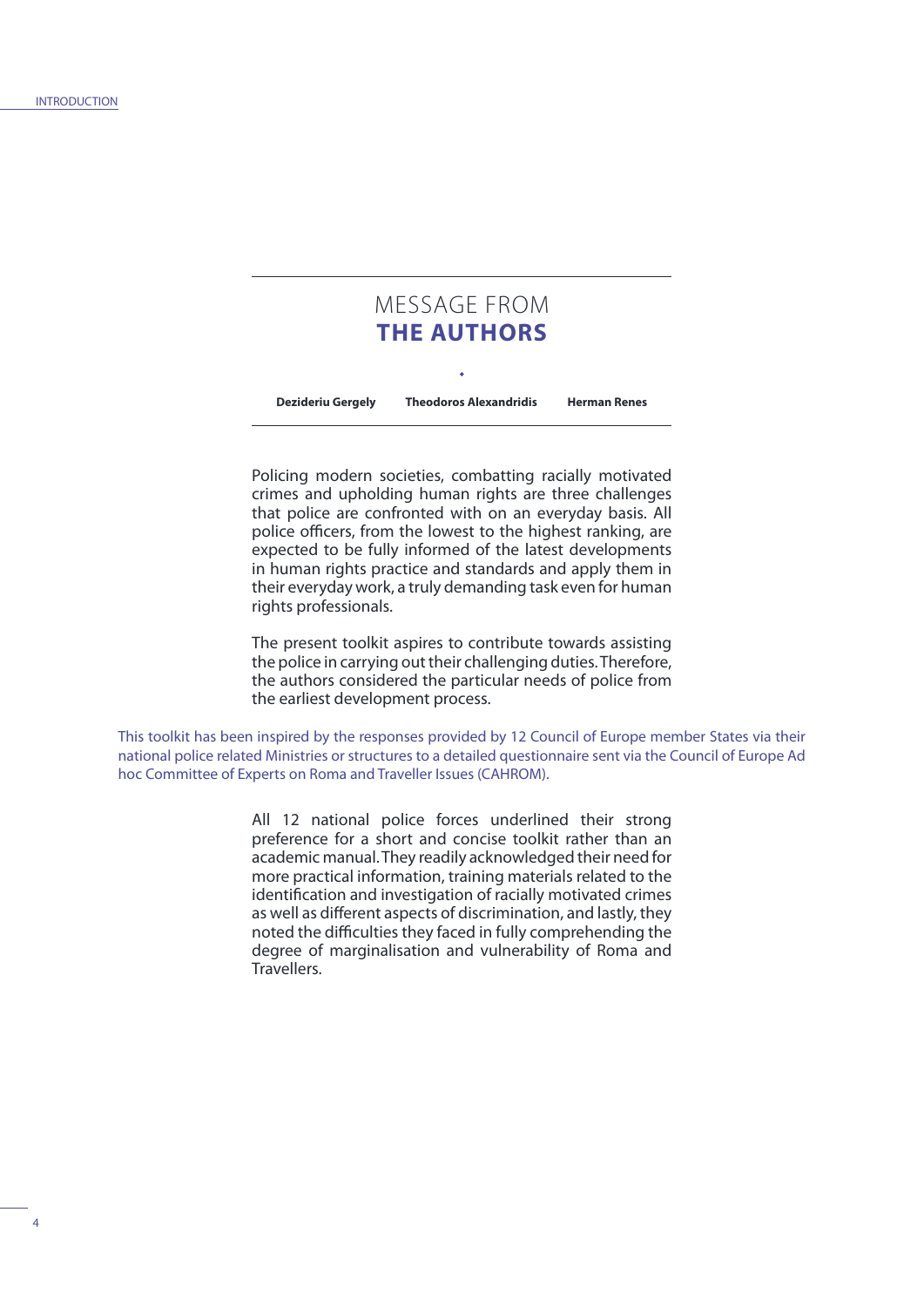Drafted by two human rights lawyers in close collaboration with a serving police officer, this toolkit aims at satisfying training needs as identified by the police forces. It is a toolkit in the truest sense of the term: just like a worker reaches for his toolbox, takes out the tool he wants to use and then puts it back, so does the toolkit aim at providing police officers with accessible and easily understandable information. Though a toolkit with a focus on Roma issues, it is not a Roma and Traveller toolkit – rather, it focuses on key concepts (such as vulnerability, racially motivated crimes, stereotyping) that could also relate to other socially disadvantaged and vulnerable groups.

Addressed primarily to patrol police officers and "first responders" – namely those police officers who regularly encounter Roma and Travellers as well as other vulnerable social groups, its underlying objective is to promote the uniform application of Council of Europe (CoE) standards on racially motivated crime throughout the CoE member States. To that end, the toolkit contains references only to CoE standards and principles.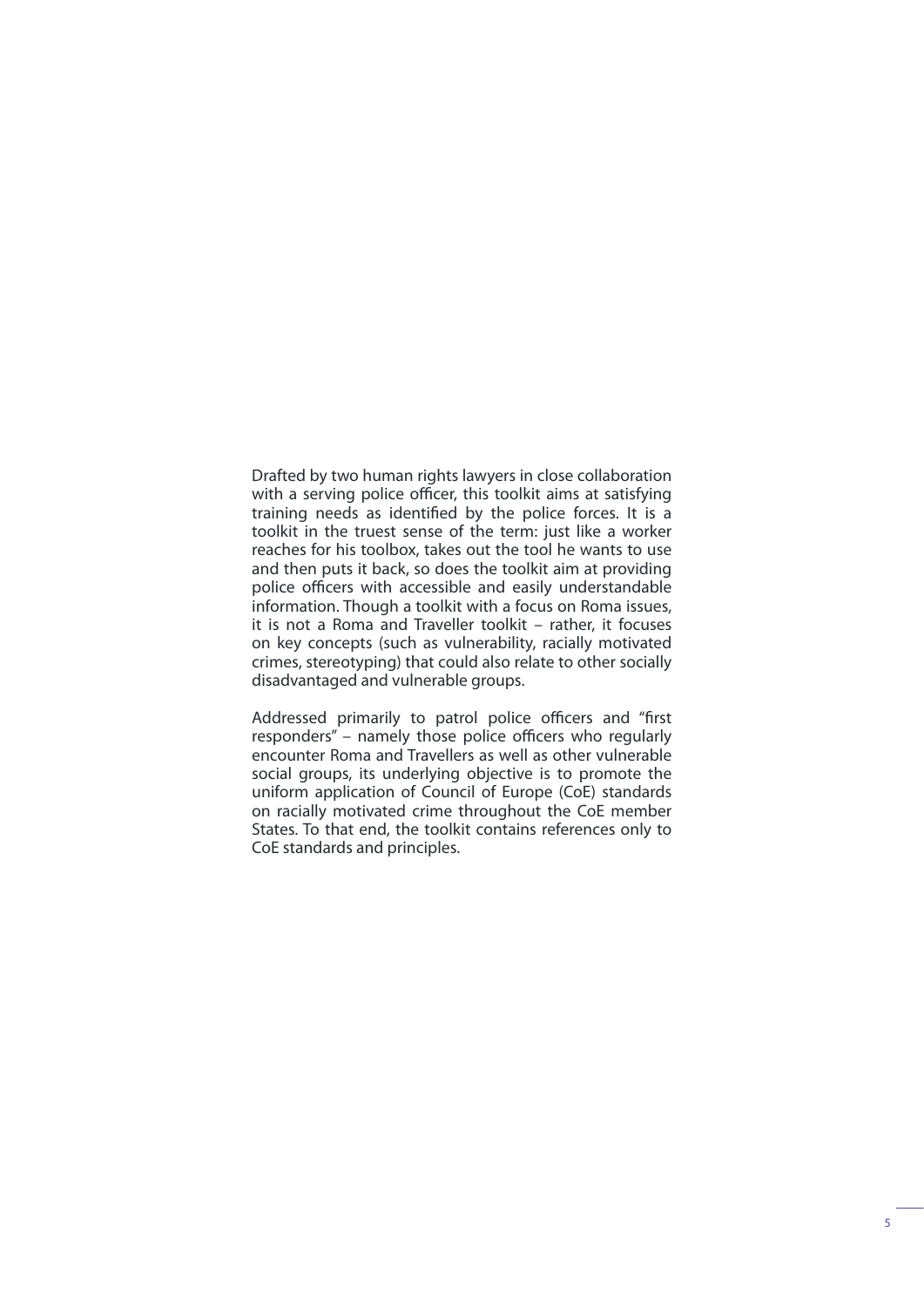# HOW TO USE **THE TOOLKIT**

The design of the toolkit aims to provide guidance to the most practical extent possible with a twofold purpose: inform police officers about Roma and Travellers issues from a diverse perspective and inform police trainers about core developments and implementation of standards truly relevant when policing Roma and Travellers communities. This is why each structure of the toolkit focuses on providing mainly three types of synthetic, easy to read materials, mostly designed in question and answer format, comprising:

- Basic information about an issue at stake that represents theoretical information;
- The standards applied in practice according to international human rights bodies that represent practical information;
- Relevant case-law applicable to the issue that provides further resources for in-depth analysis.

The content of the toolkit constitutes equally the basis for a training curriculum proposed in a form of a template with suggested topics, aim and objectives indicating for each training session the resources available in the structure of the toolkit. This toolkit covers the overarching standards, practice at CoE level, and thus reflects a European perspective on racially motivated crimes, nondiscrimination and Roma and Travellers issues. Therefore, this perspective needs a merging approach with the relevant standards and practices at national level.

The police officer or the police trainer making use of this toolkit should consider this merging process in accordance with each specific country context. Clearly, since all the court cases included in the toolkit are from the European Court of Human Rights (ECtHR) and are thus relevant for all CoE member States, national police legislation, regulations and instructions on racially motivated crimes and/or discrimination should be further added and considered.



#### **THE STRUCTURE OF THE TOOLKIT**

**The toolkit consists of five sections, which deal with key aspects of a human rights approach to policing Roma and Travellers communities, plus a set of annexes with additional material relevant on the issue of racially motivated crimes.**

Section 1: **The situation of Roma and Travellers in Europe and ways to improve relations between them and the Police;**

Section 2: **CoE standards on police and Roma and Travellers;**

Section 3: **The European Convention on Human Rights and policing Roma and Travellers issues;**

Section 4: **Racially motivated crimes in the context of CoE standards;** 

Section 5: **Training for police officers.**

This publication was developed on the basis of information available until April 2019. The presentation of the cases of the European Court of Human Rights is purely a selection for educational purposes and is not exhaustive.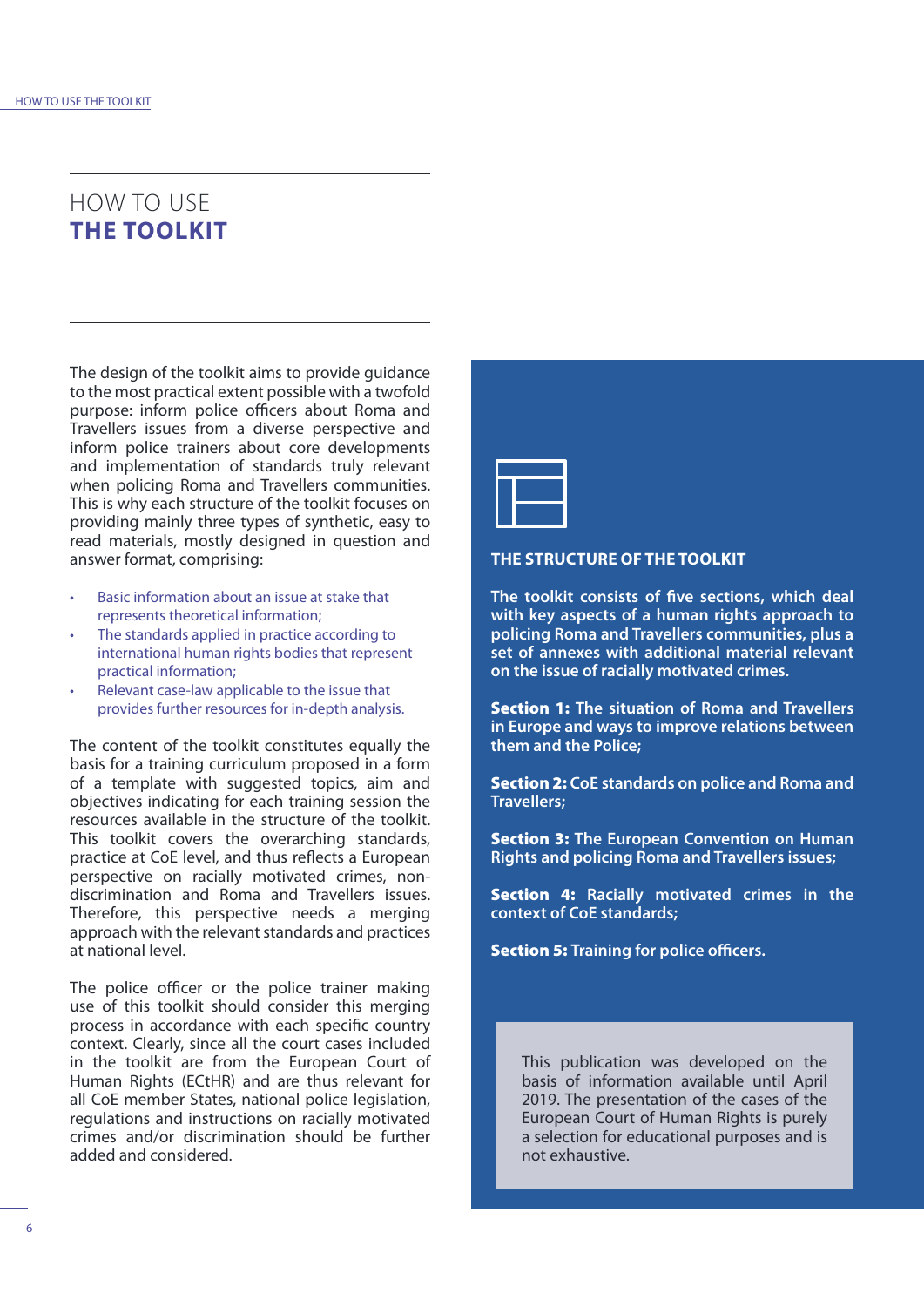Each section covers a number of topics presented in a short, concise and practical manner comprising the basics, the standards in practice and the applicable case-law of the European Court of Human Rights.

| Toolkit<br>Content                                                                                                               | Section 1: The situation of Roma and Travellers in Europe                                                                                                                                                                                                                                                  |                                                                                                                                                                                                                                                                                                                                                                                                                                         |                                                                                                                           |  |  |  |  |
|----------------------------------------------------------------------------------------------------------------------------------|------------------------------------------------------------------------------------------------------------------------------------------------------------------------------------------------------------------------------------------------------------------------------------------------------------|-----------------------------------------------------------------------------------------------------------------------------------------------------------------------------------------------------------------------------------------------------------------------------------------------------------------------------------------------------------------------------------------------------------------------------------------|---------------------------------------------------------------------------------------------------------------------------|--|--|--|--|
|                                                                                                                                  | <b>Basics</b>                                                                                                                                                                                                                                                                                              | <b>Standards in practice</b>                                                                                                                                                                                                                                                                                                                                                                                                            | <b>Relevant case-law ECtHR</b>                                                                                            |  |  |  |  |
| <b>Roma and</b><br><b>Travellers</b>                                                                                             | What is the CoE terminology on Roma and<br>$\bullet$<br>Travellers?<br>Estimates of Roma and Travellers in Europe<br>٠<br>Factsheets about Roma and Travellers<br>$\bullet$<br>Who is vulnerable in view of the ECtHR?<br>$\bullet$<br>Are vulnerable groups entitled to state<br>$\bullet$<br>protection? | Concrete challenges and problems faced by<br>$\bullet$<br>Roma and Travellers in Europe;<br>What does it mean to be Roma and Traveller in<br>$\bullet$<br>Europe?<br>What challenges do they face concerning<br>$\bullet$<br>police?<br>Does the ECtHR refer to them as a vulnerable<br>$\bullet$<br>aroup?<br>Does the police have obligations in relation with<br>$\bullet$<br>them?                                                  | Roma as a vulnerable<br>group in various cases<br>before the ECtHR                                                        |  |  |  |  |
|                                                                                                                                  | Section 2: Council of Europe standards on police and Roma and Travellers                                                                                                                                                                                                                                   |                                                                                                                                                                                                                                                                                                                                                                                                                                         |                                                                                                                           |  |  |  |  |
| <b>Council of</b><br><b>Europe</b><br><b>standards</b>                                                                           | What human rights standards and princi-<br>$\bullet$<br>ples are applicable for policing Roma and<br>Travellers?                                                                                                                                                                                           | What Council of Europe bodies monitor human<br>$\bullet$<br>rights involving police and Roma and Travellers<br>What relevant principles for police are set by the<br>$\bullet$<br>ECtHR?                                                                                                                                                                                                                                                | Police and Roma and<br>Travellers issues in cas-<br>es before the ECtHR                                                   |  |  |  |  |
|                                                                                                                                  |                                                                                                                                                                                                                                                                                                            | Section 3: The European Convention on Human Rights (ECHR), the European Court of Human Rights (ECtHR) and policing Roma and Travellers                                                                                                                                                                                                                                                                                                  |                                                                                                                           |  |  |  |  |
| <b>The European</b><br><b>Convention on</b><br><b>Human Rights</b><br>and the European<br><b>Court of Human</b><br><b>Rights</b> | What is the Convention?<br>$\bullet$<br>What is the role of the ECtHR?<br>$\bullet$<br>What can the Court do and not do?<br>$\ddot{\phantom{0}}$                                                                                                                                                           |                                                                                                                                                                                                                                                                                                                                                                                                                                         | Violations of the<br>FCHR in the case of<br><b>Roma and Travellers</b><br>applicants                                      |  |  |  |  |
| Non-discrimina-<br>tion and police                                                                                               | What human rights instruments are rele-<br>$\bullet$<br>vant for the police?<br>What forms of discrimination are prohibit-<br>$\bullet$<br>ed in European law?                                                                                                                                             | What standards of the Court are relevant for the<br>$\bullet$<br>police when dealing with discrimination and<br>anti-Gypsyism issues?                                                                                                                                                                                                                                                                                                   | Cases involving the<br>$\bullet$<br>police, discrimination<br>and Roma and Travel-<br>lers applicants before<br>the ECtHR |  |  |  |  |
| Anti-Gypsyism,<br><b>Stereotyping,</b><br>prejudice                                                                              | What is anti-Gypsyism, stereotyping and<br>$\bullet$<br>prejudice?                                                                                                                                                                                                                                         | Stereotyping and prejudice by the police<br>$\bullet$<br>Instances of positive roles of police in ensuring<br>protection against racism;                                                                                                                                                                                                                                                                                                | Cases involving ste-<br>$\bullet$<br>reotyping and preju-<br>dice against Roma and<br>Travellers and police               |  |  |  |  |
|                                                                                                                                  | Section 4: Racially motivated crimes in the context of Council of Europe standards                                                                                                                                                                                                                         |                                                                                                                                                                                                                                                                                                                                                                                                                                         |                                                                                                                           |  |  |  |  |
| <b>Racially</b><br>motivated crimes                                                                                              | What is a racially motivated crime?<br>$\bullet$<br>Why should the police treat racially moti-<br>٠<br>vated offences or incidents with priority?                                                                                                                                                          | Crimes committed by members of extremist<br>$\bullet$<br>groups;<br>Hate marches/demonstrations by extreme right-<br>$\bullet$<br>wing groups;<br>Random attacks on Roma and Travellers<br>Victims of a racially motived crime by associa-<br>$\bullet$<br>tion;<br>Mixed motives behind the commission of a<br>$\bullet$<br>racially motivated crime;<br>Hate speech: a particular form of racially moti-<br>$\bullet$<br>vated crime; | Case studies on vari-<br>ous forms of racially<br>motivated crimes                                                        |  |  |  |  |
|                                                                                                                                  | <b>Section 5: Training for police officers</b>                                                                                                                                                                                                                                                             |                                                                                                                                                                                                                                                                                                                                                                                                                                         |                                                                                                                           |  |  |  |  |
| <b>Training</b><br>curriculum                                                                                                    | Template proposal training curriculum<br>$\bullet$                                                                                                                                                                                                                                                         | Training sessions and content;<br>$\bullet$                                                                                                                                                                                                                                                                                                                                                                                             | Resources in the<br>toolkit                                                                                               |  |  |  |  |
| Annex                                                                                                                            | Sample police circular on racially motivated crimes<br>$\bullet$<br>Racially motivated incident form<br>٠<br>Good practice - guidance on housing related issues<br>$\bullet$                                                                                                                               |                                                                                                                                                                                                                                                                                                                                                                                                                                         |                                                                                                                           |  |  |  |  |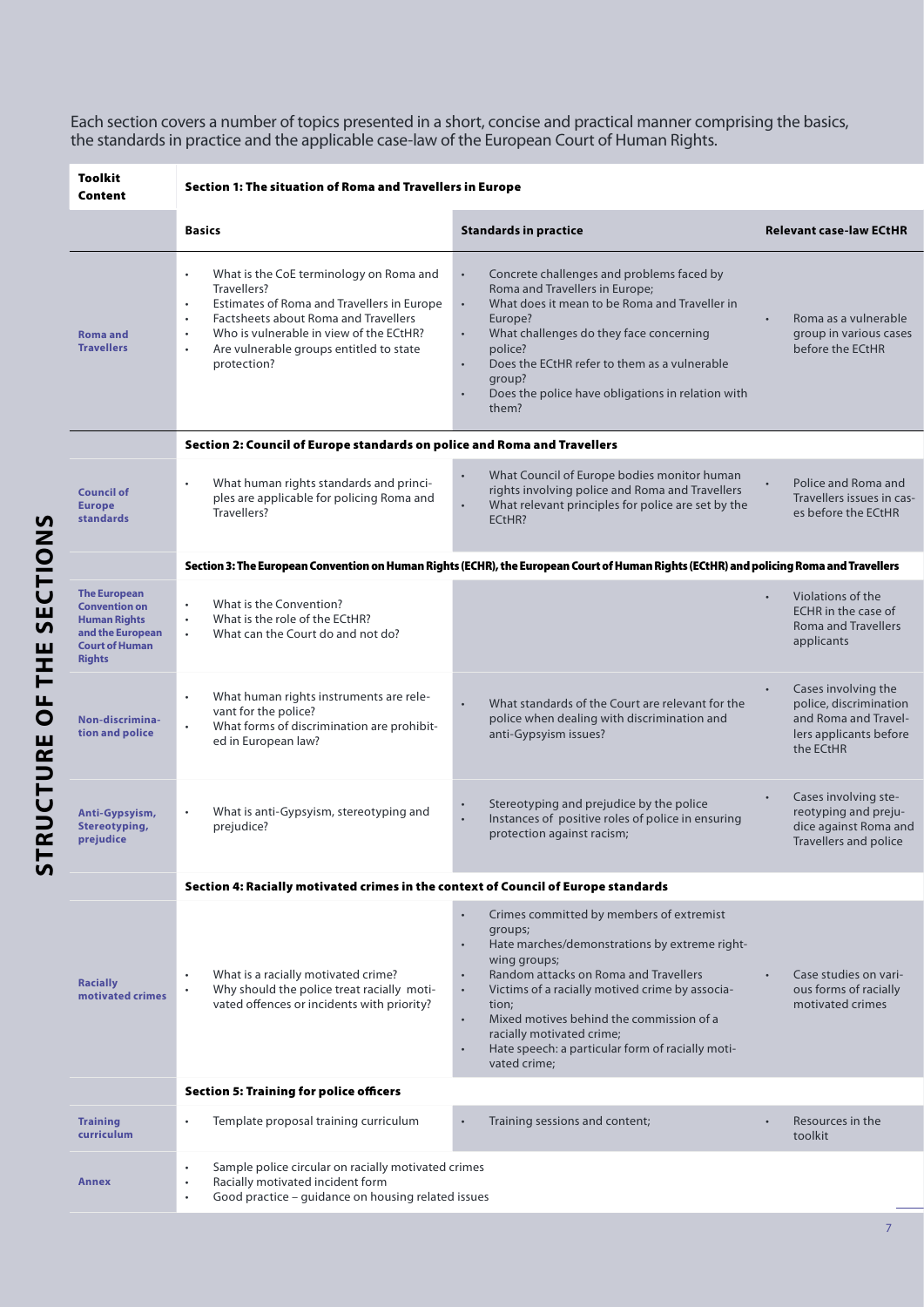# SECTION 1 **ROMA AND TRAVELLERS**  *BASICS*



**THE SITUATION OF ROMA IN EUROPE AND WAYS TO IMPROVE RELATIONS BETWEEN ROMA AND TRAVELLERS AND THE POLICE**

- **• CoE terminology regarding Roma and Traveller groups in Europe**
- **• Challenges and problems faced by Roma and Travellers in CoE Member States**
- **• Vulnerable groups basics**
- **• Roma and Travellers as a vulnerable group – standards in practice**
- **• Roma and Travellers as a vulnerable group – case-law of the ECtHR**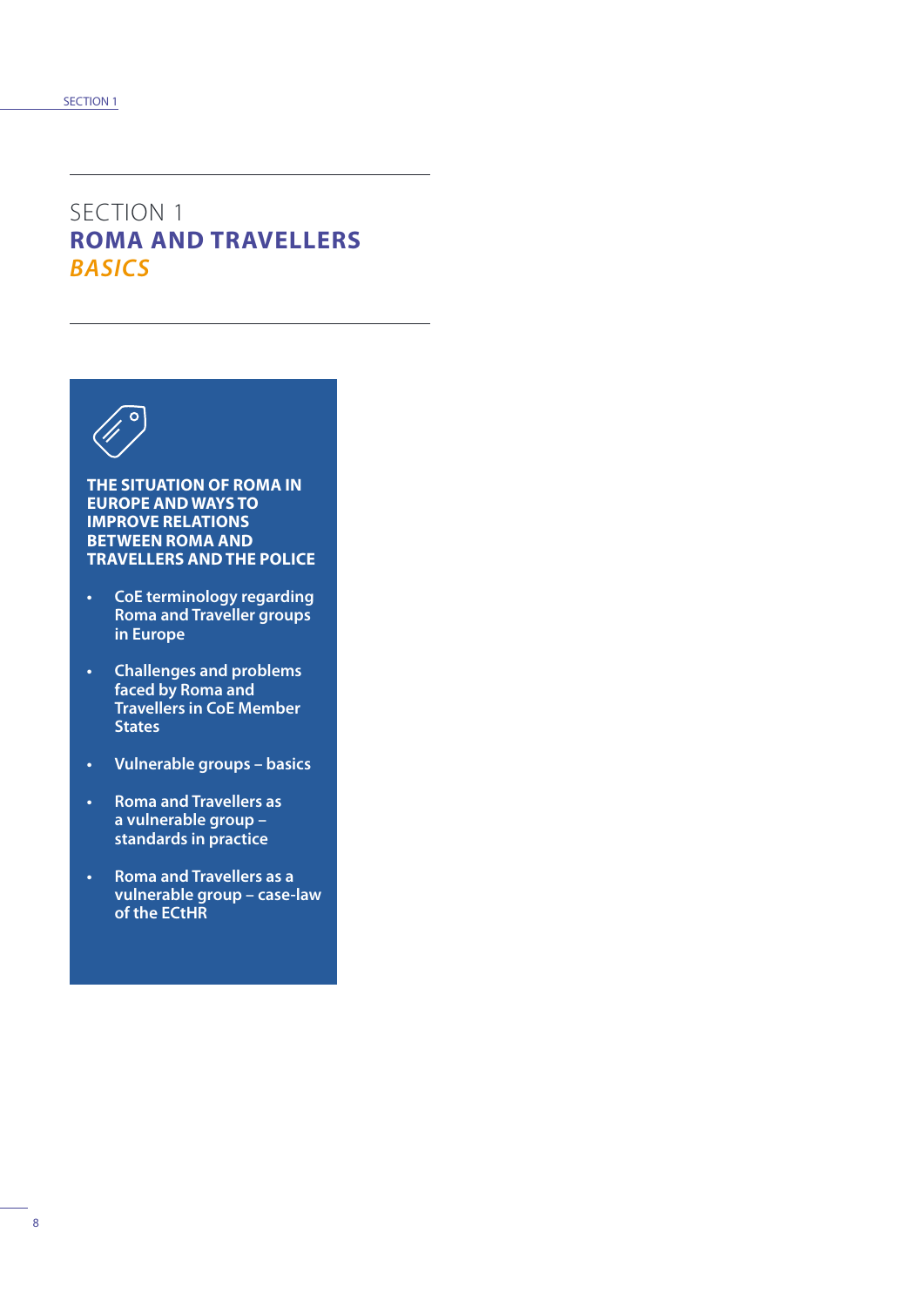# **TERMINOLOGY** USED BY THE COUNCIL OF EUROPE ON **ROMA AND TRAVELLERS**

The term "Roma and Travellers" is used at the CoE to encompass the wide diversity of the groups covered by the work of the organisation in this field: **on the one hand Roma, Sinti/Manush, Calé, Kaale, Romanichals, Boyash/Rudari, Balkan Egyptians (Egyptians and Ashkali), Eastern groups (Dom, Lom and Abdal); and, on the other hand, groups such as: Travellers, Yenish, the populations under the administrative term "Gens du voyage", as well as persons who identify themselves as Gypsies.**

### **TERMINOLOGY USED BY THE COUNCIL OF EUROPE ON ROMA AND TRAVELLERS OVER TIME**

- "Gypsies and other travellers", "Nomads" (1975 and 1983);
- "populations of nomadic origin" (1981);
- "Gypsies" (1993);

DID **YOU KNOW?**

**DID YOU KNOW?** 

- "Roma (Gypsies)" (1995);
- "Roma" (1997, 2002);
- "Roma/Gypsies" (1995, 1998, 2000); "Roma/ Gypsies and Travellers" (2001);
- "Roma and Travellers" since 2004.

### **ESTIMATED NUMBER OF THE ROMA AND TRAVELLERS POPULATION IN EUROPE?**

- The average estimate for the number of Roma and Travellers throughout Europe, the geographical area covered by the CoE, is approximately 11 million, with 6 million of these living within the 27 European Union member states.
- Estimates for the whole of Europe range from 8 to 15 million, and accordingly, "10 to 12 million" seems to us to be the most appropriate figure for the CoE area.

*[Estimates on Roma population in European countries](http://rm.coe.int/CoERMPublicCommonSearchServices/DisplayDCTMContent?documentId=0900001680088ea9)*



**The CoE developed a series of brief Factsheets on Roma History, Culture, Language and Literature. These factsheets are available in various languages of CoE member States.**

The Factsheets on Roma History describe the arrival of Roma from India to Europe, various waves of migration, the Holocaust and state policies under Communism.

### **• [Roma history factsheets](http://romafacts.uni-graz.at)**

- **• [Roma culture factsheets](http://romafacts.uni-graz.at/#title_culture)**
- **• [Roma language factsheets](http://romafacts.uni-graz.at/#title_language) • [Roma literature factsheets](http://romafacts.uni-graz.at/#title_literature)**
-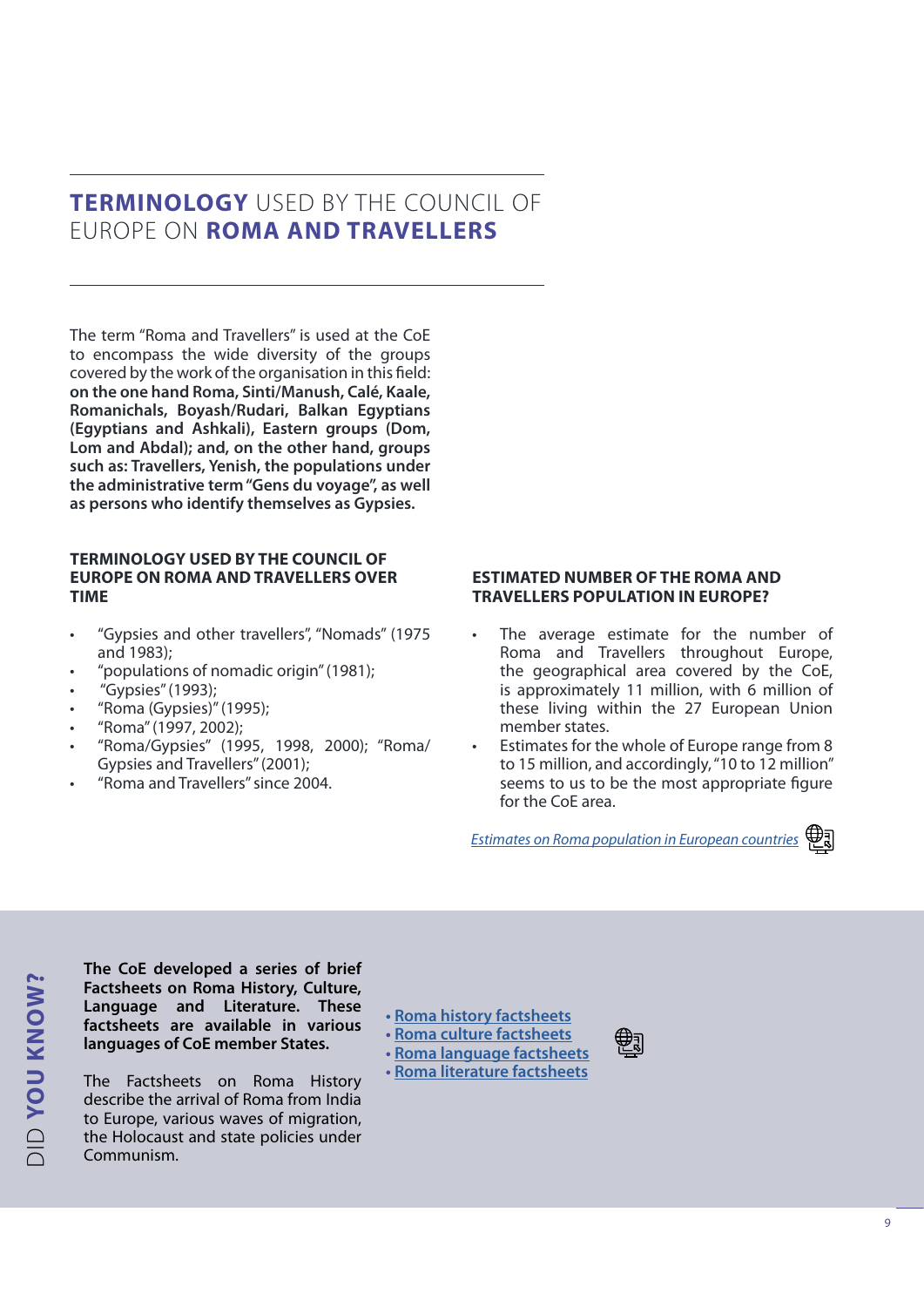# **CHALLENGES AND PROBLEMS**

FACED BY ROMA AND TRAVELLERS IN COUNCIL OF EUROPE MEMBER STATES

### **WHAT DOES IT MEAN TO BE ROMA IN EUROPE TODAY?**

**A 2016 survey by the European Union's Fundamental Rights Agency (FRA) provides an accurate picture of the degree of marginalisation of Roma in Europe.**

### **EXTREME POVERTY**

- 80% of Roma interviewed are at risk of poverty compared with an EU average of 17%;
- 92 % of Roma surveyed indicate that they face difficulties in making ends meet, with 45% facing 'great difficulties'.

### **BAD LIVING CONDITIONS**

- 30% of Roma live in households with no tap water inside their house;
- 46% of Roma have no toilet, shower or bathroom inside their homes;
- 1 in 10 Roma live in housing without electricity.

### **DIFFICULT TO GET A JOB**

- 30% of Roma aged 20-64 were in paid work; the EU average employment rate in 2015 was 70%;
- 63% of young Roma aged 16-24 years are not in employment, education or training, compared with 12% of their peers in the general population in the EU.

#### **The Secretary General of the CoE**  DID **YOU KNOW? MONIN NOA CIC underlined that** *"many member states lack the political will to implement CoE and national standards. They lack the confidence that they can achieve progress because of factors such as hostile public opinion towards Roma and Travellers integration; prejudice and stereotypes perpetuated by media and political discourse; mutual distrust between Roma and Travellers and public institutions".*

### **DISCRIMINATION ON A DAILY BASIS**

- 41% of Roma surveyed felt discriminated against because of their ethnic origin at least once in their daily life in the past five years;
- 27% of Roma surveyed did not know of any law prohibiting discrimination based on ethnic origin;
- 82% did not know any organisations offering support to victims of discrimination.

#### **CHILDREN TRAPPED IN VICIOUS CIRCLES OF POVERTY AND DISCRIMINATION**

- 30% of Roma children in the countries surveyed live in households where someone went to bed hungry at least once in the preceding month;
- There is a high proportion of Roma without any formal education across all age groups surveyed, particularly those who are over 25.

*[Second European Union Minorities and](https://fra.europa.eu/en/publication/2016/eumidis-ii-roma-selected-findings) [Discrimination Survey Roma – Selected](https://fra.europa.eu/en/publication/2016/eumidis-ii-roma-selected-findings) [findings](https://fra.europa.eu/en/publication/2016/eumidis-ii-roma-selected-findings)*



International organisations agree that the situation of Roma and Travellers across the CoE Member States is alarming.

The EU has acknowledged that despite its efforts and commitment to improving the situation of Roma and Travellers, their situation is actually worsening and that they are facing increasing intolerance.

The United Nations Development Fund (UNDP) shares these concerns, noting that despite the many initiatives, policies and strategies, the situation of Roma and Travellers remains dire not only in new but also old EU member States.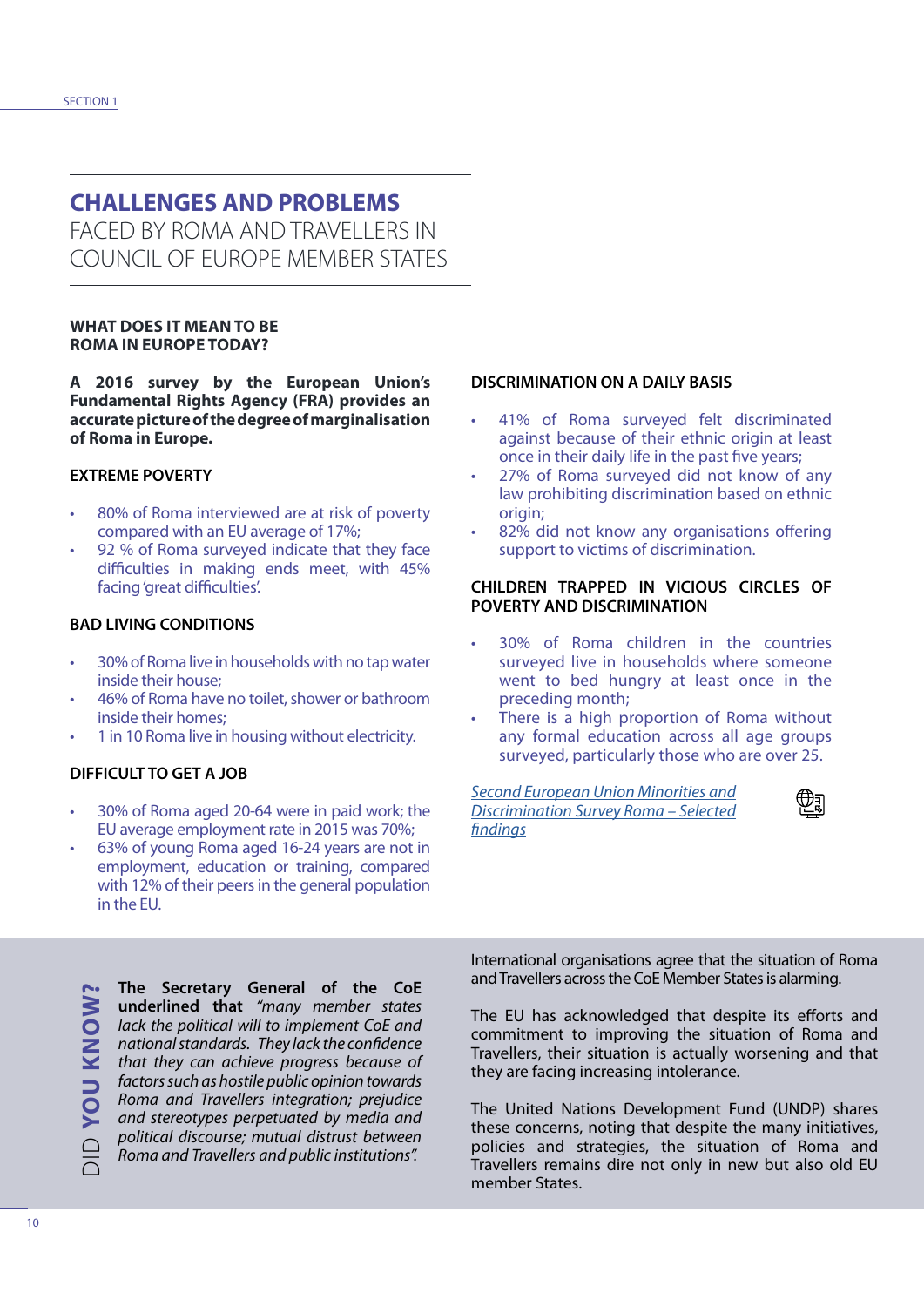# **CHALLENGES AND PROBLEMS** FACED BY ROMA AND TRAVELLERS IN THE COUNCIL OF EUROPE MEMBER STATES

The Council of Europe's Human Rights Commissioner recently outlined an overview of human rights challenges faced by Roma and Travellers in all 47 member States of the CoE focusing on, among other issues, anti-Gypsyism, racially motivated violence, conduct of law enforcement and judicial authorities.

### **The Commissioner for Human Rights underlined certain repeated negative patterns in relation to police and Roma and Travellers across Europe:**

Roma have been subject to police violence both in public places, such as in Roma settlements during police raids, and in detention facilities. In these instances, criminal investigations of racially motivated misconduct by police frequently appears to be manifestly biased or discriminatory.

Where isolated Roma settlements exist, people may be subject to particular police attention, often in the form of intrusive raids. In addition to the particular attention paid to Roma residential areas, police have targeted Roma persons, notably in cars or other vehicles, engaging in ethnically profiled stops and searches.

Arbitrary seizure of property may occur in stops on the street or at border controls, during searches in the context of begging, as well as during raids in Roma settlements.

Arbitrary detention practices concerning Roma have been reported in a number of countries where, in some cases, the police have used the detention of groups of Roma males – usually youths – as a criminal investigation method, even when no particular evidence against any of those detained existed.

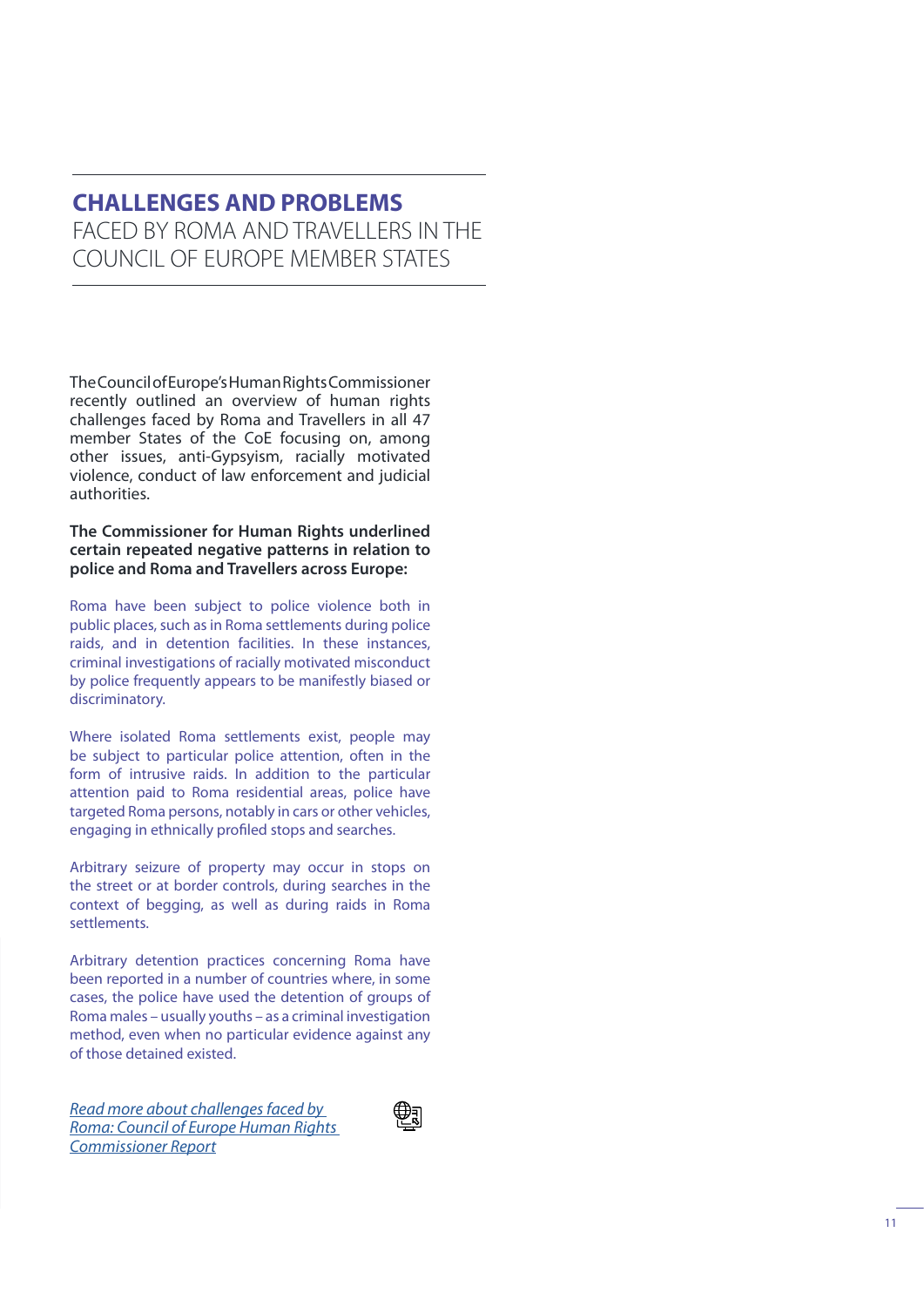### SECTION 1 **VULNERABLE** GROUPS

#### **WHAT DO I NEED TO KNOW ABOUT VULNERABILITY?**

*Vulnerability generally refers to individuals or categories of people who, due to age, ill health, infirmity, minority status or a disempowered position in society, are at risk from a health, social, economic or political point of view.*

#### **HOW ARE VULNERABLE GROUPS DETERMINED?**

The criteria used when determining what categories may be considered as vulnerable is interlinked with the extent to which groups of people are marginalised, socially excluded, have limited opportunities and income, suffer from any kind of abuse, prejudice and stereotyping, discrimination, suffer from poverty and related risks, etc.

#### **WHAT EXAMPLES OF VULNERABLE GROUPS COULD I CONSIDER?**

Examples of groups that may be seen as vulnerable and more exposed to risk situations are people with disabilities, HIV infected people, the elderly, ethnic minorities, asylum seekers, refugees, IDPs, homeless people, children, single mothers, orphans, etc.

#### **WHAT IS THE UTMOST NEED OF A VULNERABLE GROUP BROADLY SPEAKING?**

Several categories of people often encounter structural discrimination, have difficulties defending themselves and are therefore in need of special protection.

### **VULNERABLE GROUPS ENJOY LEGAL PROTECTION BY INTERNATIONAL LAW**

For example, international human rights treaties and legal instruments protect and ensure the rights of women, children, racial, national and ethnic minorities including Roma and Travellers, persons with disabilities and people with HIV-AIDS, to name a few.

### **ECtHR CONSIDERS ROMA A VULNERABLE GROUP**

**INITIALLY THE EUROPEAN COURT REFERRED TO THE VULNERABLE POSITION OF THE ROMA AND TRAVELLERS IN RELATION TO ITS MINORITY STATUS**

"The vulnerable position of Gypsies as a minority means that some special consideration should be given to their needs and their different lifestyle both in the relevant regulatory planning framework and in reaching decisions in particular cases". ECtHR, Chapman v. the United Kingdom, 2001.

#### **THE ECtHR REFERRED TO THE VULNERABLE SITUATION OF ROMA AND TRAVELLERS IN RELATION WITH SOCIAL DISADVANTAGE**

"[A]s a result of their turbulent history and constant uprooting the Roma have become a specific type of disadvantaged and vulnerable minority. As the Court has noted in previous cases, they therefore require special protection […]." D.H. and others v. Czech Republic, 2007.

#### **VULNERABLE SITUATION OF ROMA IN RELATION WITH DISCRIMINATION. MARGINALISATION AND SEGREGATION**

"[…]the disadvantaged position of the social group to which the applicants belong [Roma] could and should have been taken into consideration; […] the underprivileged status of the applicants' group must be a weighty factor". Yordanova and Others v. Bulgaria, 2012.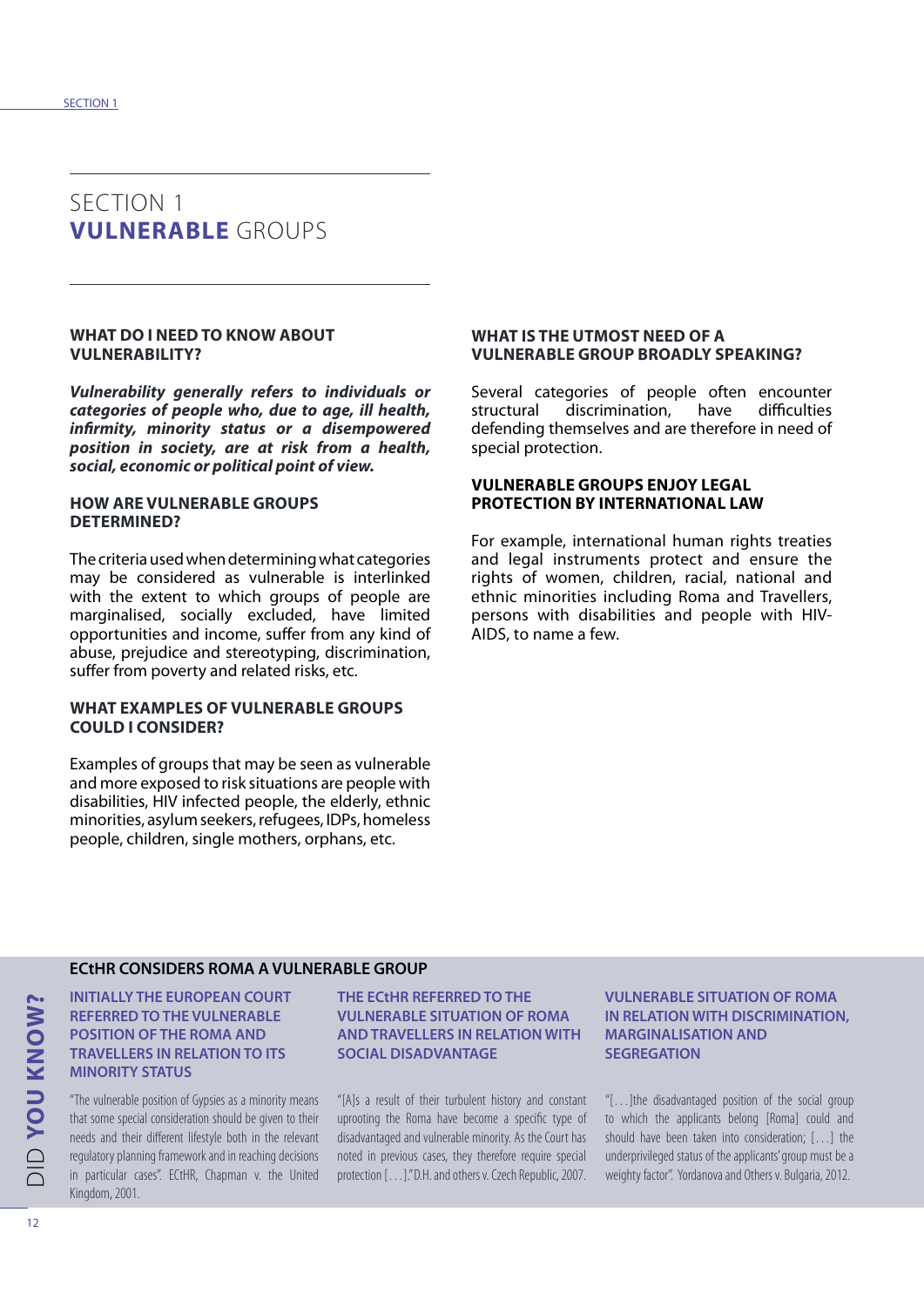# **ROMA AND TRAVELLERS AS A VULNERABLE** GROUP *STANDARDS IN PRACTICE*

#### **DOES THE EUROPEAN COURT OF HUMAN RIGHTS (ECtHR) REFER TO ROMA AND TRAVELLERS AS A VULNERABLE GROUP? YES!**

In over 20 judgments against several member States of the CoE, the Court identified Roma and Travellers as a vulnerable group.

#### **THE ECTHR HELD THAT THE POLICE HAVE AN OBLIGATION TO ROMA AS A VULNERABLE GROUP**

- Take preventive measures when racist manifestations against Roma and Travellers threaten fundamental values of society;
- Conduct thorough investigations when racially motivated offences are committed against Roma;
- Take steps to unmask any racist motive when a person makes credible assertions of harassment motivated by racism;
- Take steps to ensure physical and psychological integrity of Roma in the context of openly racist demonstrations.

#### **THE ECtHR CONSIDERS THAT VULNERABLE GROUPS ARE ENTITLED TO PROTECTION BY THE STATE AND THE POLICE**

- Children taken by police and questioned require special treatment and protection;
- Victims of domestic violence, sexual offences or victims of human trafficking require active state involvement in their protection;
- Asylum seekers, as members of underprivileged groups, are in need of special protection;
- Persons held in custody are in a vulnerable position and the authorities are under a duty to protect them;
- Detainees with intellectual disabilities are in a particular vulnerable situation and need protection;
- Detainees with a health condition including HIV are vulnerable and require protection;
- Juveniles in detention are vulnerable and in need of protection.

### **THE ECtHR HELD THAT:**

Negative stereotyping of a group [such as the Roma], when it reaches a certain level, is capable of affecting the group's sense of identity and the feelings of self-worth and self-confidence of members of the group. Aksu v. Turkey, 2012

In situations where there is evidence of patterns of violence and intolerance against an ethnic minority, the positive obligations incumbent require a higher standard of states to respond to alleged bias-motivated incidents. R.B. v. Hungary, 2016

Organizing series of rallies allegedly in order to keep "Gypsy criminality" at bay by means of paramilitary parading can be regarded as implementing a policy of racial segregation. Intimidating marches can be seen as constituting the first steps in the realization of a certain vision of "law and order" which is racist in essence. Vona v. Hungary, 2013

When it comes to offences committed to the detriment of vulnerable groups [such as the Roma], vigorous investigation is required from state authorities including the police. Balazs v. Hungary, 2015

The cumulative effect of shortcomings of police investigations and lack of a comprehensive law enforcement approach led to an openly racist demonstration, with sporadic acts of violence virtually without legal consequences and the [Roma] without required protection. Király and Dömötör v. Hungary, 2017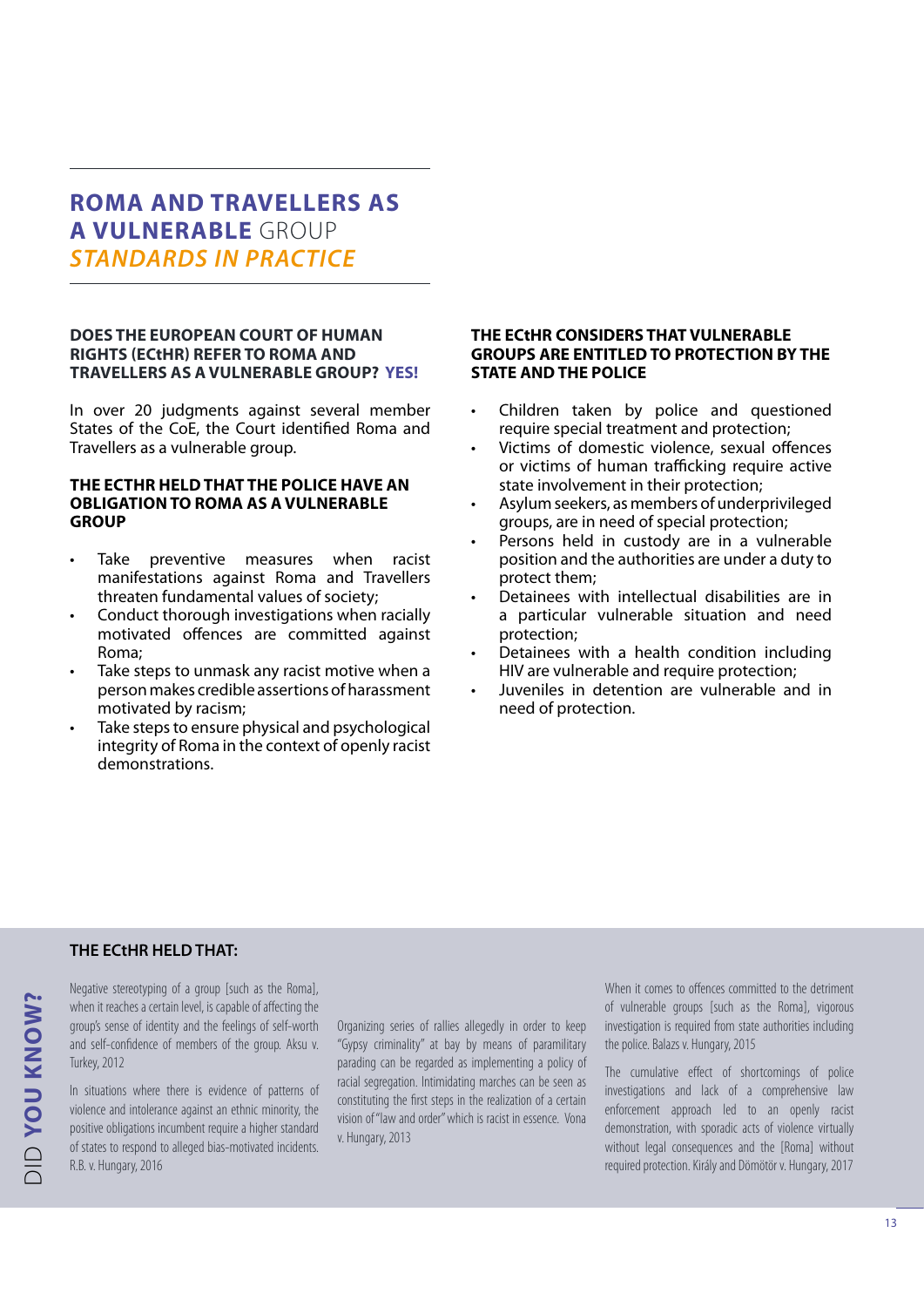# **ROMA AND TRAVELLERS AS A VULNERABLE** GROUP *CASE-LAW*

### **ARE YOU INTERESTED TO KNOW MORE ABOUT CASES BEFORE THE EUROPEAN COURT OF HUMAN RIGHTS ON ROMA AND VULNERABILITY?**

| <b>YEAR</b> | <b>CASE</b>                                         | <b>STATE</b>                 | <b>VIOLATION</b>             | <b>ISSUE AT STAKE</b>                                                                      |
|-------------|-----------------------------------------------------|------------------------------|------------------------------|--------------------------------------------------------------------------------------------|
| 6.11.2018   | <b>Burlya and others</b>                            | Ukraine                      | Article 3, 8, 13<br>& 14     | Attacks and destruction of possessions, lack of<br>protection from racist manifestations   |
| 14.03.2017  | <b>Fogarasi and Others</b>                          | Romania                      | Article 3                    | Ill-treatment by the police<br>Lack of effective investigation                             |
| 17.01.2017  | Király and Dömötör                                  | Hungary                      | Article 8                    | Lack of protection from racist manifestations                                              |
| 11.10.2016  | <b>Bogdonavicius and</b><br><b>Others</b>           | Russia                       | Article 8                    | Forced evictions and lack of alternative<br>accommodation                                  |
| 12.04.2016  | R.B.                                                | Hungary                      | Article 8                    | Inadequate investigation into the applicant's alle-<br>gations of racially motivated abuse |
| 17.04.2014  | <b>CLR</b> on behalf of<br><b>Valentin Câmpeanu</b> | Romania                      | Article 2                    | Death in medico-social institution<br>Lack of effective investigation                      |
| 17.10.2013  | <b>Winterstein and Others</b>                       | France                       | Article 8                    | Forced evictions and lack of alternative<br>accommodation                                  |
| 09.07.2013  | <b>Vona</b>                                         | Hungary                      | Article 11                   | Dissolution of association on account of<br>anti-Roma demonstrations                       |
| 28.05.2013  | <b>Lavida and Others</b>                            | Greece                       | Article 2 & 14<br>Protocol 1 | Discrimination<br>Education                                                                |
| 29.01.2013  | <b>Horvath and Kiss</b>                             | Hungary                      | Article 2 & 14<br>Protocol 1 | Discrimination<br>Education                                                                |
| 13.11.2012  | <b>I.G. and Others</b>                              | Slovakia                     | Article 3 & 8                | Forced sterilization<br>Lack of legal safeguards for reproductive rights                   |
| 31.07.2012  | <b>M. and Others</b>                                | Italy and<br><b>Bulgaria</b> | Article 3                    | Lack of effective investigation in ill-treatment by<br>private individuals                 |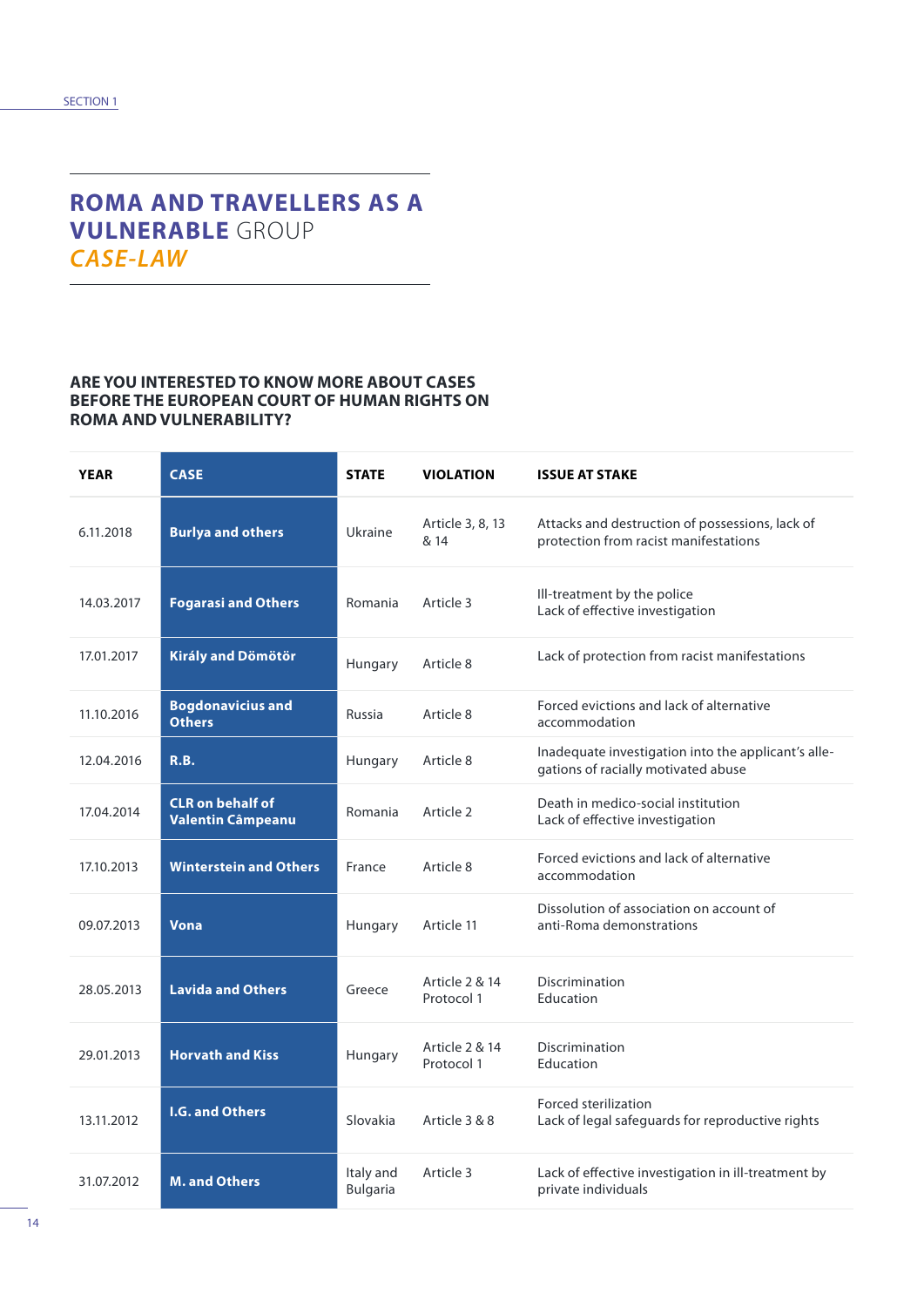# **ROMA AND TRAVELLERS AS A VULNERABLE** GROUP *CASE-LAW*

| <b>YEAR</b> | <b>CASE</b>                           | <b>STATE</b>      | <b>VIOLATION</b>             | <b>ISSUE AT STAKE</b>                                                                                    |
|-------------|---------------------------------------|-------------------|------------------------------|----------------------------------------------------------------------------------------------------------|
| 12.06.2012  | <b>N.B.</b>                           | Slovakia          | Article 3 & 8                | Forced sterilization.<br>Lack of legal safeguards for reproductive rights                                |
| 24.04.2012  | <b>Yordanova and</b><br><b>Others</b> | <b>Bulgaria</b>   | Article 8                    | Forced evictions and lack of alternative<br>accommodation                                                |
| 15.03.2012  | <b>Aksu</b>                           | Turkey            | Article 8                    | Publications insulting a Roma community                                                                  |
| 11.12.2012  | <b>Sampani and Others</b>             | Greece            | Article 2 & 14<br>Protocol 1 | Discrimination<br>Education                                                                              |
| 08.11.2011  | V.C.                                  | Slovakia          | Article 3 & 8                | Forced sterilization.<br>Lack of legal safeguards for reproductive rights                                |
| 16.03.2010  | <b>Orsos</b>                          | Croatia           | Article 2 & 14<br>Protocol 1 | Discrimination<br>Education                                                                              |
| 08.12.2009  | <b>Muñoz Diaz</b>                     | Spain             | Article 1 & 14<br>Protocol 1 | Refusal to recognize Roma marriage for establish-<br>ing survivor's pension                              |
| 5.06.2008   | <b>Sampani and Others</b>             | Greece            | Article 2 & 14<br>Protocol 1 | Discrimination<br>Education                                                                              |
| 12.11.2007  | <b>D.H. and Others</b>                | Czech<br>Republic | Article 2 & 14<br>Protocol 1 | Discrimination<br>Education                                                                              |
| 23.02.2006  | <b>Ognyanova and</b><br>Choban        | Bulgaria          | Article 2, 3 & 5             | Ill-treatment in police<br>custody, lack of effective investigation,<br>degrading treatment              |
| 13.12.2005  | <b>Bekos, Koutropoulos</b>            | Greece            | Article 3 & 14               | Police, racial abuse,<br>failure to investigate whether discrimination<br>played a role in the incidents |
| 27.05.2004  | <b>Connors</b>                        | United<br>Kingdom | Article 8                    | Forced evictions and<br>lack of alternative accommodation                                                |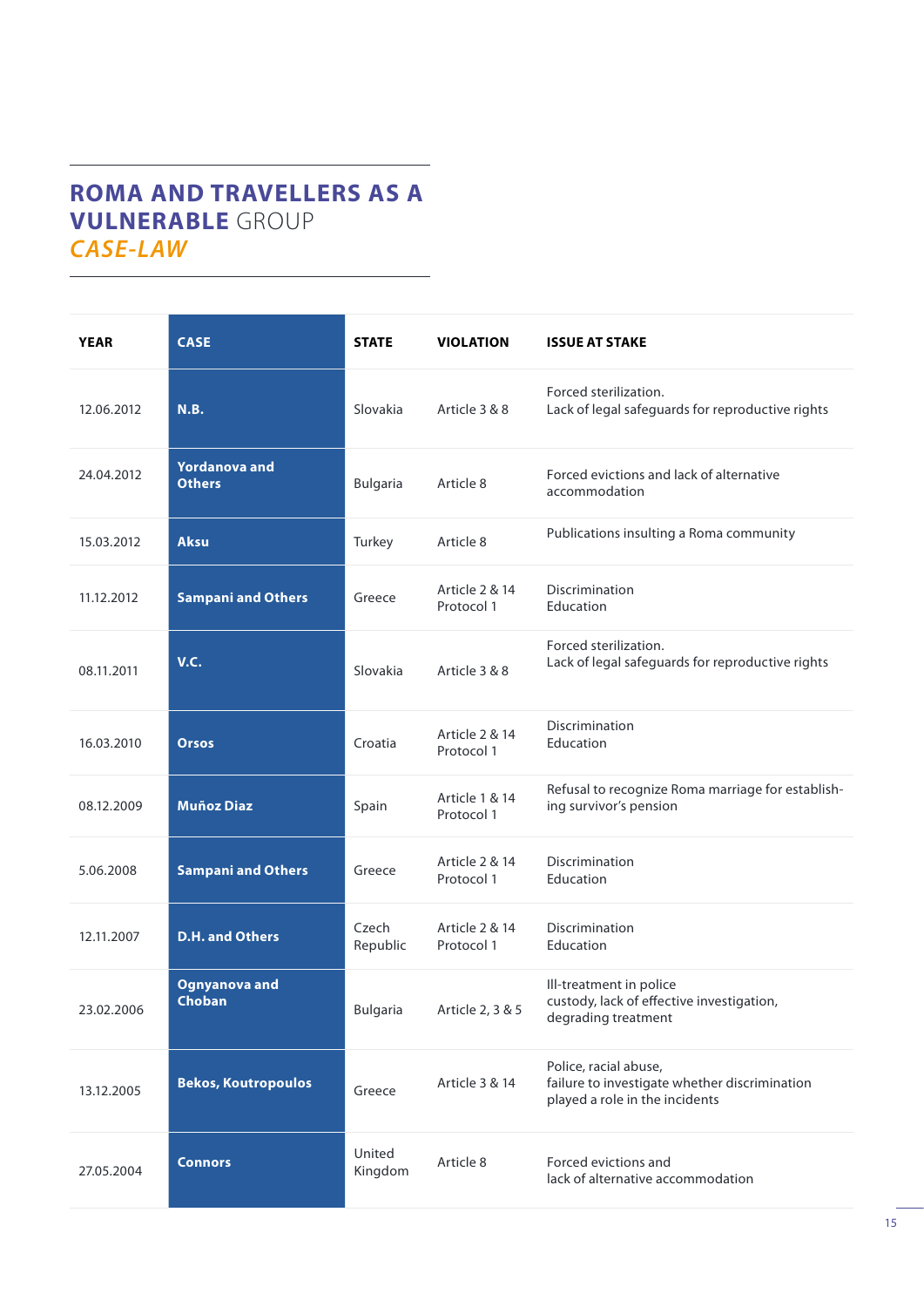# SECTION 2 **COUNCIL OF EUROPE**  STANDARDS



#### **COUNCIL OF EUROPE STANDARDS ON POLICE AND ROMA/RACIALLY MOTIVATED VIOLENCE**

- **• CoE instruments on policing Roma and Travellers – basics**
- **• Roma and Travellers and Police – standards in practice**
- **• Roma and Travellers and Police – case-law of the ECtHR**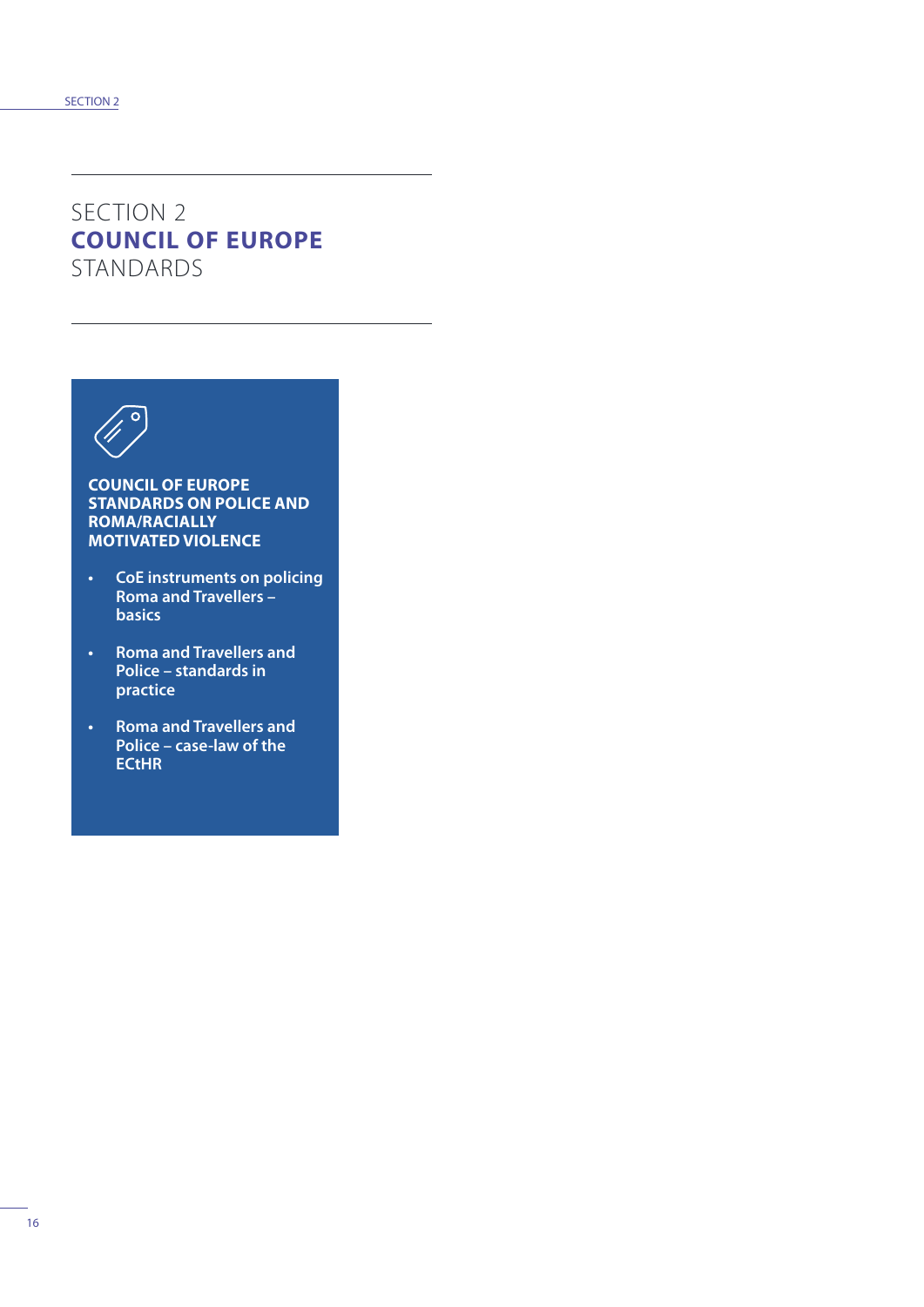# **COUNCIL OF EUROPE INSTRUMENTS**  ON POLICING ROMA AND TRAVELLERS *BASICS*

#### **WHAT STANDARDS ARE APPLICABLE FOR POLICING MINORITIES FOR EXAMPLE, ROMA AND TRAVELLERS?**

**The Framework Convention for the Protection of National Minorities binds state authorities to protect persons including Roma and Travellers against harassment, discrimination, hostility or violence.**

According to Article 6 of the Convention "The Parties undertake to act appropriately to protect persons who may be subject to threats or acts of discrimination, hostility or violence because of their ethnic, cultural, linguistic or religious identity".

### **The European Convention on Human Rights binds the police to respect human rights irrespective of racial or ethnic origin of individuals.**

The European Convention on Human Rights provides guarantees for human rights and in particular for the protection against discrimination in Article 14. Protocol 12 of the Convention has afforded a scope of protection which extends to the enjoyment of the rights set forth in the national law and guarantees that no public authority including the police shall discriminate any individual.

#### **The European Committee for the Prevention of Torture and Inhuman or Degrading Treatment or Punishment (CPT) attaches particular importance to rights for persons detained by the police.**

The CPT provides a monitoring mechanism to protect persons deprived of their liberty against torture and other forms of ill-treatment.

#### **WHAT PRINCIPLES ARE APPLICABLE FOR POLICING MINORITIES INCLUDING ROMA AND TRAVELLERS?**

#### **The European Code of Police Ethics outlines specific guidelines for police when dealing with ethnic minorities and vulnerable persons.**

- The police shall carry out their tasks in a fair manner, quided, in particular, by the principles of impartiality and non-discrimination;
- Police personnel shall act with particular consideration for the situation of individuals belonging to especially vulnerable groups;
- Police investigations shall be objective, fair, sensitive and adaptable to the special needs of persons, such as children, juveniles, women, minorities including ethnic minorities and vulnerable persons;
- Police shall provide the necessary support, assistance and information to victims of crime without discrimination.

#### **Recommendation No. 11 of the European Commission Against Racism and Intolerance refers specifically to police and combating racial discrimination. Furthermore it covers important principles relevant for the police:**

- Racial and ethnic profiling by police shall be prohibited;
- Control, surveillance or investigation must be exercised on the grounds of reasonable suspicion and not on the basis of ethnic origin;
- Racial discrimination or racially-motivated misconduct by the police shall be effectively investigated;
- The police shall fully take into account the racist motivation of ordinary offences;
- The police should establish dialogue and cooperation with members of minority groups ;
- The police should recruit members of under-represented minority groups.

### **ECRI RECOMMENDATION 13 DEALS PARTICULARLY WITH PRINCIPLES OF COMBATING ANTI-GYPSYISM AND DISCRIMINATION AGAINST ROMA INCLUDING POLICE**

*WHAT IS ANTI-GYPSYISM?*

*Anti-Gypsyism is a specific form of racism, an ideology founded on racial superiority and a form of institutional racism nurtured by historical discrimination. It is expressed, among others, by violence, hate speech, exploitation, stigmatisation and the most blatant kind of discrimination.* 

#### *WHAT PRINCIPLES ESTABLISHES ECRI IN RECOMMENDATION No.13 RELEVANT FOR POLICE?*

- The police should receive special training concerning human rights, issues affecting Roma, the legislation on racially motivated crimes and its implementation as concerns Roma victims;
- The police should conduct requisite investigations of racist crimes and acts of violence against Roma and where allegations of police misconduct towards Roma have been documented so that perpetrators are prosecuted and punished;
- The police should take measures to promote Roma recruitment to the police force;
- Mediators, in particular from the Roma population should be engaged in order to ensure a liaison between Roma and the police .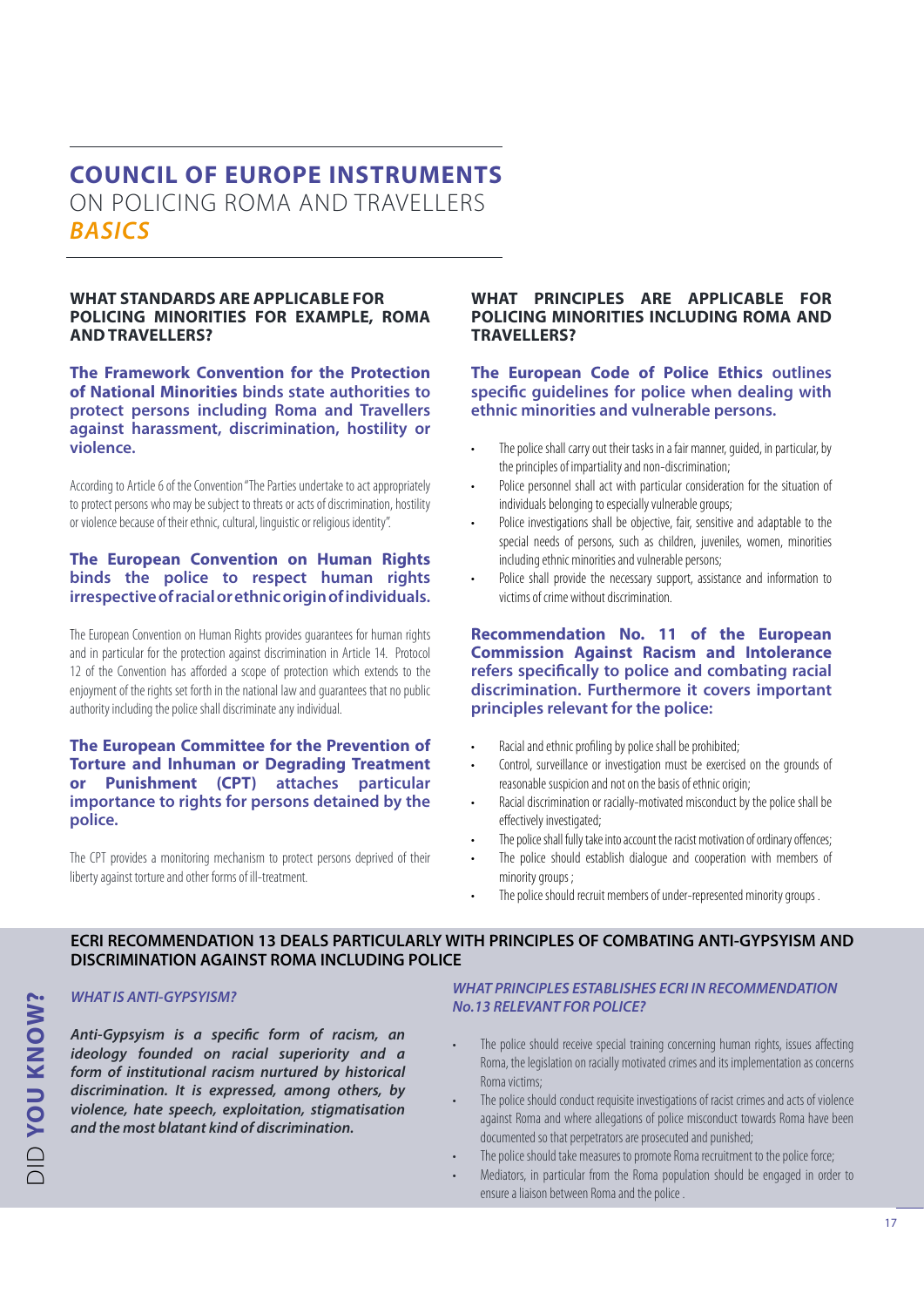### **ROMA AND TRAVELLERS AND POLICE**

### **WHICH COUNCIL OF EUROPE BODIES MONITOR HUMAN RIGHTS INVOLVING POLICE AND ROMA ISSUES?**

### **THE COMMISSIONER FOR HUMAN RIGHTS**

**The Commissioner is an impartial non-judicial institution that promotes awareness and respect for human rights. Its activities include country visits, thematic reports and awareness raising activities.** 

#### **THE EUROPEAN COMMISSION AGINST RACISM AND INTOLERANCE (ECRI)**

**ECRI is a human rights body composed of independent experts, who monitor problems of racism and discrimination, prepare reports and issue recommendations to member States.**

#### **THE ADVISORY COMMITTEE ON THE FRAMEWORK CONVENTION FOR THE PROTECTION OF NATIONAL MINORITIES**

**The Advisory Committee is the independent expert committee responsible for evaluating the implementation of the Council of Europe Framework Convention for the Protection of National Minorities. The results of this evaluation are published in detailed country-specific opinions.**

*[Commissioner's report on Roma](https://www.coe.int/en/web/commissioner/thematic-work/roma-and-travellers)  [issues or country reports.](https://www.coe.int/en/web/commissioner/thematic-work/roma-and-travellers)*

*[ECRI`s latest country reports](https://www.coe.int/en/web/european-commission-against-racism-and-intolerance/country-monitoring) [Latest Advisory Committee's](https://www.coe.int/en/web/minorities/country-specific-monitoring)* 

*[opinion per country.](https://www.coe.int/en/web/minorities/country-specific-monitoring)*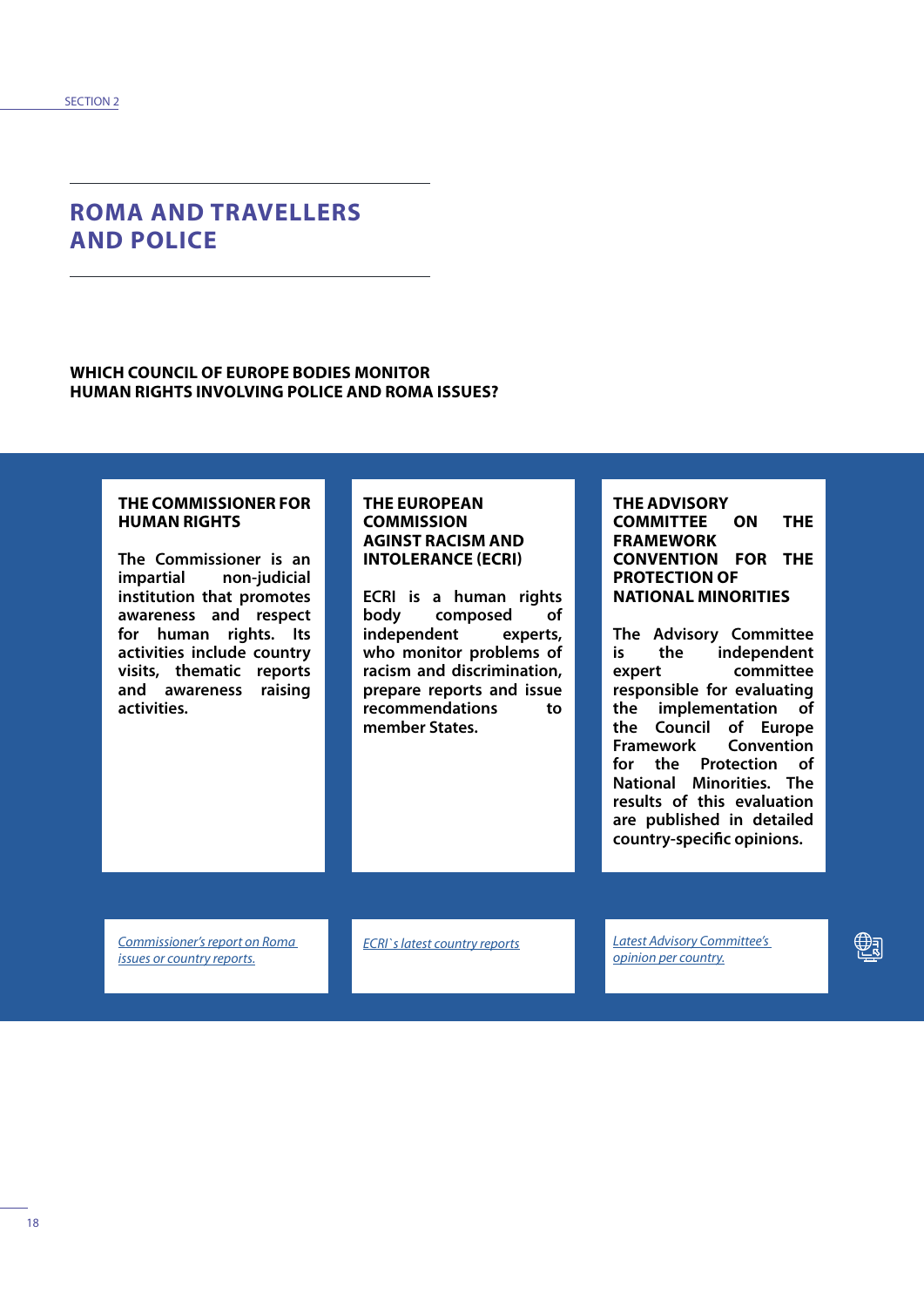# **STANDARDS** IN PRACTICE

### **THE EUROPEAN COMMITTEE ON CRIME PROBLEMS (CDPC)**

CDPC is a body responsible for overseeing and coordinating activities in the field of crime prevention and crime control. The CDPC elaborates conventions, recommendations and reports.

#### **THE EUROPEAN COMMITTEE FOR THE PREVENTION OF TORTURE (CPT)**

CPT is a monitoring body that assesses how illtreated persons are deprived of their liberty in prisons, juvenile detention centres, police stations etc.

**The European Court of Human Rights has developed five principles for the effective investigation of complaints against the police.**

- **Independence:** there should not be institutional or hierarchical connections between the investigators and the investigated police officers;
- Adequacy: the investigation should be capable of gathering evidence to determine whether police behaviour complained of was unlawful and to identify and punish those responsible;
- *Promptness:* the investigation should be conducted promptly and in an expeditious manner in order to maintain confidence in the rule of law;
- **Public scrutiny:** procedures and decision-making should be open and transparent in order to ensure accountability;
- *• Victim involvement:* the complainant should be involved in the complaints process in order to safeguard his or her legitimate interests.

**IN ITS JUDGEMENTS INVOLVING THE POLICE THE EUROPEAN COURT OF HUMAN RIGHTS REFERS TO CoE MONITORING BODIES AND THEIR REPORTS.**

**Various cases before the ECtHR involving Roma victims relate to lack of an effective investigation.**

*[Factsheet on Roma cases including on police issues](https://www.echr.coe.int/Documents/FS_Roma_ENG.pdf)  [before the European Court of Human Rights](https://www.echr.coe.int/Documents/FS_Roma_ENG.pdf)*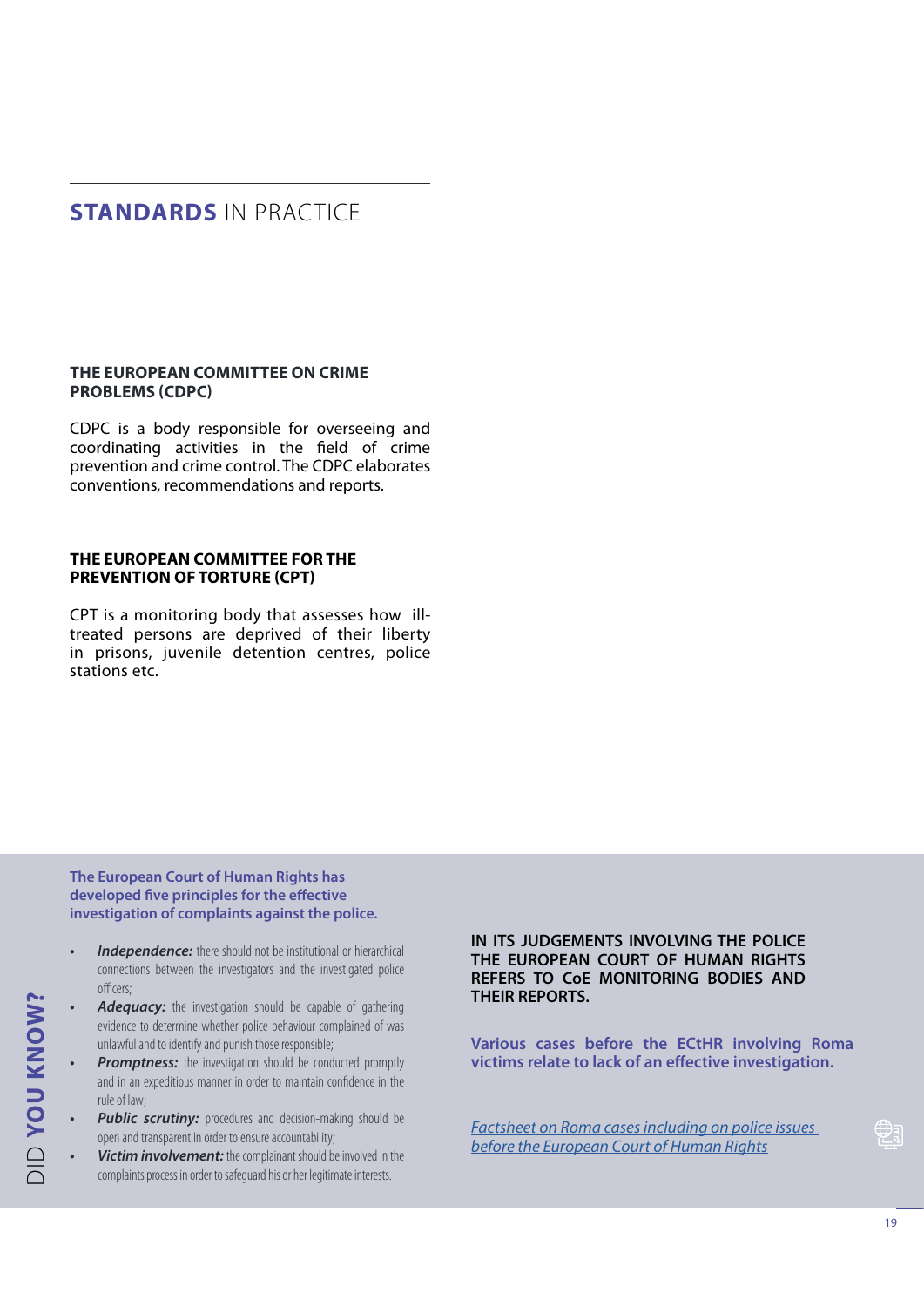# **ROMA AND TRAVELLERS AND POLICE**  *CASE-LAW*

#### **ARE YOU INTERESTED TO KNOW MORE ABOUT CASES BEFORE THE EUROPEAN COURT OF HUMAN RIGHTS ON POLICE AND ROMA ISSUES?**

| <b>YEAR</b> | <b>CASE</b>                 | <b>STATE</b> | <b>VIOLATION</b> | <b>ISSUE AT STAKE</b>                                                                      |
|-------------|-----------------------------|--------------|------------------|--------------------------------------------------------------------------------------------|
| 16.04.2019  | <b>Lingurar</b>             | Romania      | Article 3        | Ill-treatment by police                                                                    |
| 29.01.2019  | <b>Kovacs</b>               | Hungary      | Article 3        | Ill-treatment by police                                                                    |
| 16.10.2018  | <b>Lingurar and others</b>  | Romania      | Article 3 & 14   | Excessive use of force                                                                     |
| 31.10.2017  | M.F                         | Hungary      | Article 3        | Ill-treatment by police                                                                    |
| 14.03.2017  | <b>Fogarasi and others</b>  | Romania      | Article 3        | Ill-treatment by police                                                                    |
| 28.03.2017  | Škorjanec                   | Croatia      | Article 3        | Inadequate investigation of racially<br>motivated violence                                 |
| 14.03.2017  | <b>Fogarasi and Others</b>  | Romania      | Article 3        | Lack of effective investigation of ill-treatment<br>by police                              |
| 17.01.2017  | Király and Dömötör          | Hungary      | Article 8        | Lack of protection from racist manifestations                                              |
| 26.07.2016  | Adam                        | Slovakia     | Article 3        | Lack of effective investigation of ill-treatment<br>by police                              |
| 31.05.2016  | <b>Gheorghiță and Alexe</b> | Romania      | Article 3        | Lack of effective investigation of ill-treatment<br>by police                              |
| 12.04.2016  | R.B.                        | Hungary      | Article 8        | Inadequate investigation into the applicant's alle-<br>gations of racially motivated abuse |
| 17.02.2015  | Ion Bălășoiu                | Romania      | Article 3        | Lack of effective investigation of death in prison                                         |
| 17.04.2014  | <b>Guerdner and Others</b>  | France       | Article 2        | Excessive use of lethal force                                                              |
| 09.07.2013  | <b>Vona</b>                 | Hungary      | Article 11       | Dissolution of association on account of<br>anti-Roma demonstrations                       |
| 26.06.2012  | <b>Borbála Kiss</b>         | Hungary      | Article 3        | Ill-treatment by police<br>lack of effective investigation                                 |
| 12.06.2012  | <b>Koky and Others</b>      | Slovakia     | Article 3        | Lack of effective investigation of violence and<br>racist language                         |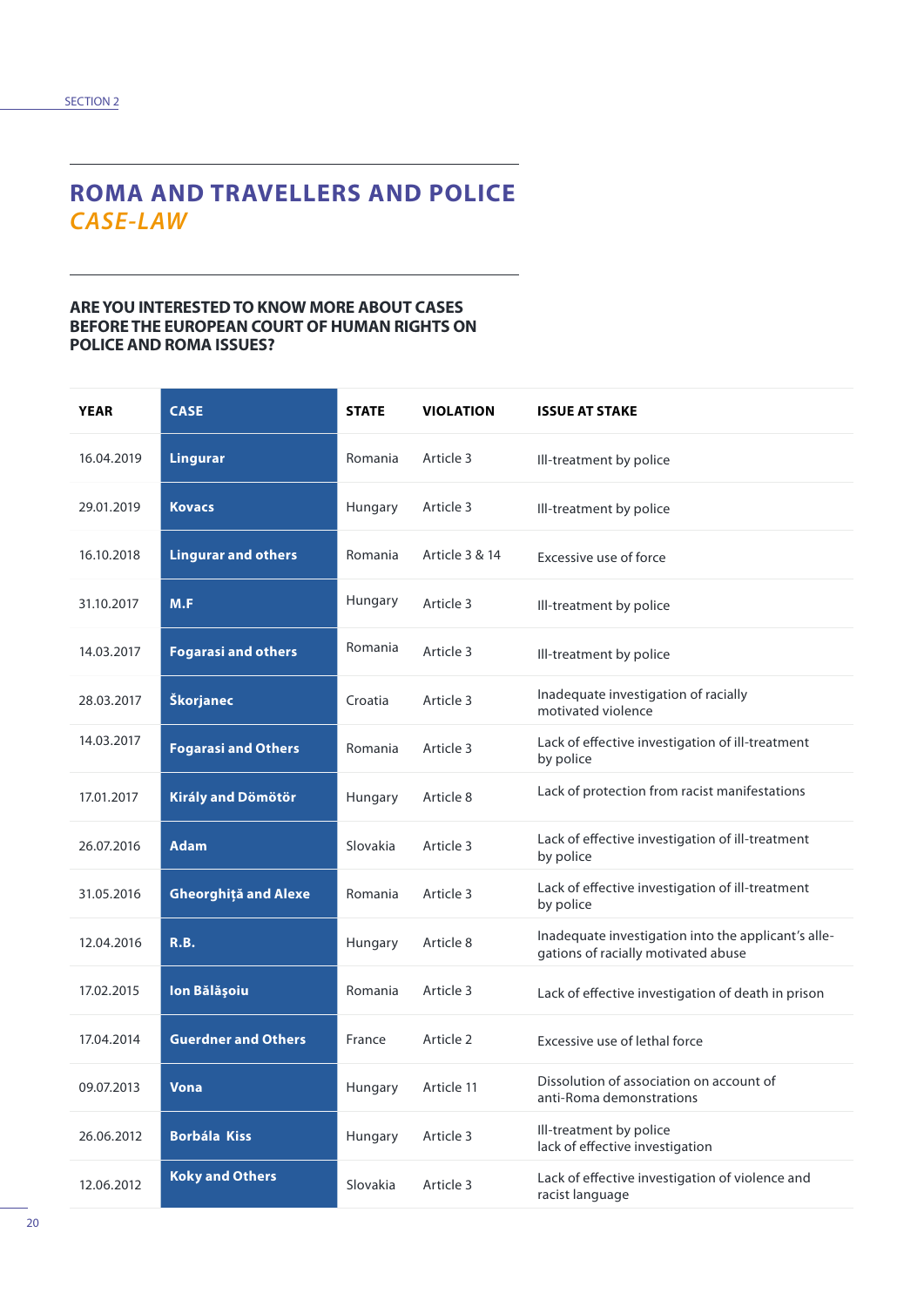# **ROMA AND TRAVELLERS AND POLICE**  *CASE-LAW*

| <b>YEAR</b> | <b>CASE</b>                               | <b>STATE</b>       | <b>VIOLATION</b> | <b>ISSUE AT STAKE</b>                                                                          |
|-------------|-------------------------------------------|--------------------|------------------|------------------------------------------------------------------------------------------------|
| 03.05.2012  | <b>Kleyn and</b><br><b>Aleksandrovich</b> | Russia             | Article 2        | Lack of effective investigation of death in<br>police custody                                  |
| 22.02.2011  | <b>Soare and Others</b>                   | Romania            | Article 2 & 3    | Use of lethal force and lack of effective<br>investigation<br>Conditions of police questioning |
| 27.01.2011  | <b>Dimitrova and Others</b>               | Bulgaria           | Article 2        | Lack of effective Investigation of death of<br>applicants                                      |
| 14.12.2010  | Mižigárová                                | Slovakia           | Article 2        | Death in police custody, lack of effective investiga-<br>tion                                  |
| 18.11.2010  | <b>Seidova and Others</b>                 | Bulgaria           | Article 2        | Lack of effective Investigation off death of<br>applicants                                     |
| 13.07.2010  | <b>Carabulea</b>                          | Romania            | Article 2 & 3    | Ill-treatment and death in police custody, lack of<br>effective investigation                  |
| 10.06.2010  | <b>Vasil Sashov Petrov</b>                | Bulgaria           | Article 2        | Use of lethal force and lack of effective<br>investigation                                     |
| 22.04.2010  | <b>Stefanou</b>                           | Greece             | Article 3        | Ill-treatment by the police                                                                    |
| 25.06.2009  | <b>Beganović</b>                          | Croatia            | Article 3        | Lack of protection against violence, lack of effec-<br>tive investigation                      |
| 24.04.2008  | Sulejmanov                                | North<br>Macedonia | Article 3        | Lack of effective investigation of ill-treatment<br>of police                                  |
| 10.04.2008  | <b>Dzeladinov</b><br>and Others           | North<br>Macedonia | Article 3        | Lack of effective investigation of ill-treatment<br>of police                                  |
| 15.02.2007  | Jašar                                     | North<br>Macedonia | Article 3        | Ill-treatment in police custody, lack of<br>effective investigation                            |
| 23.02.2006  | <b>Ognyanova</b><br>and Choban            | <b>Bulgaria</b>    | Article 2, 3 & 5 | Ill-treatment in police custody, lack of<br>effective investigation, degrading treatment       |
| 13.06.2002  | Angelova                                  | <b>Bulgaria</b>    | Article 2, 3 & 5 | Ill-treatment in police custody, lack of<br>effective investigation, degrading treatment       |
| 18.05.2000  | <b>Velikova</b>                           | Slovakia           | Article 2        | Death, police custody, lack of effective investiga-<br>tion                                    |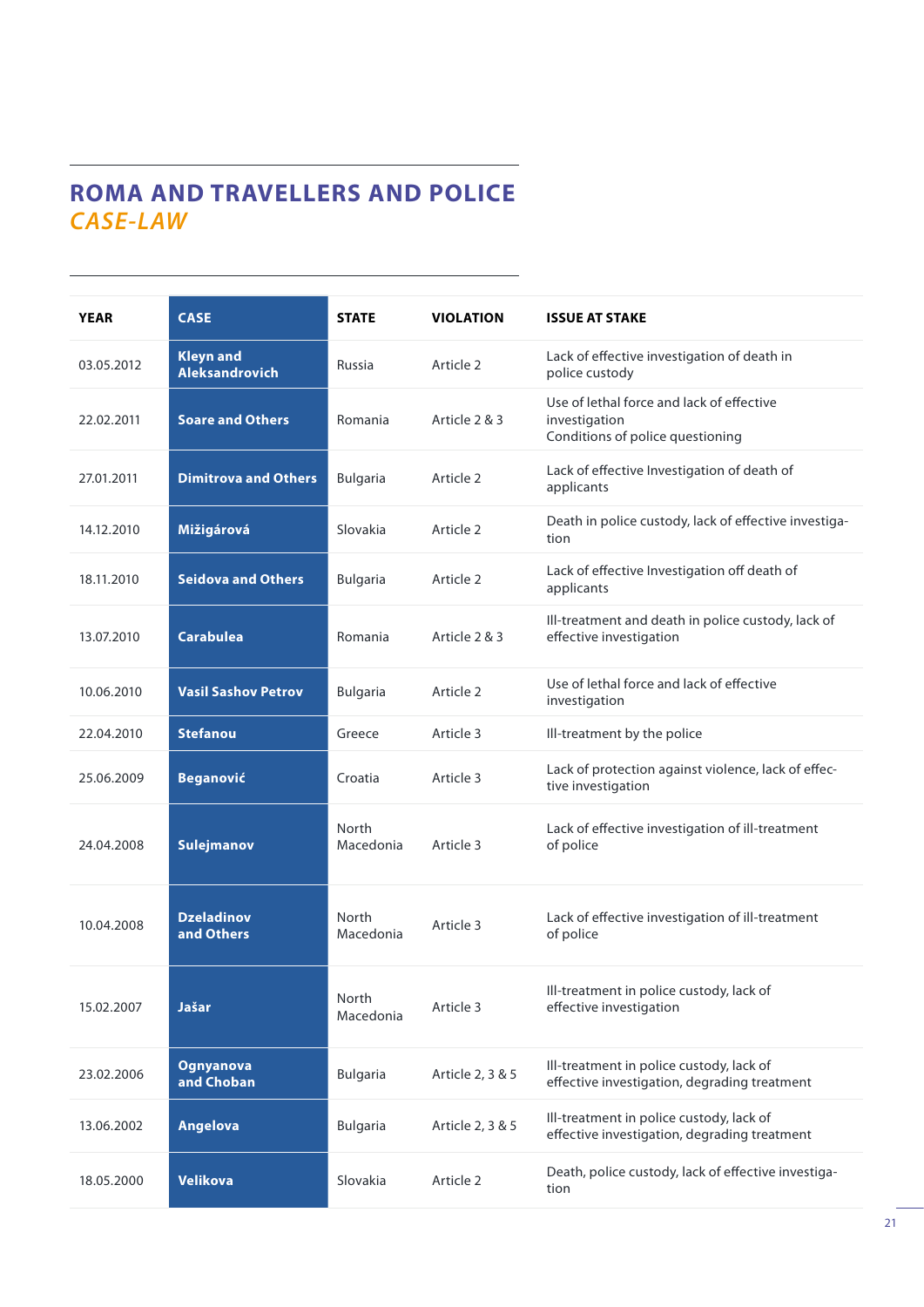### SECTION 3 **THE EUROPEAN CONVENTION ON HUMAN RIGHTS AND EUROPEAN COURT OF HUMAN RIGHTS**



**THE EUROPEAN CONVENTION ON HUMAN RIGHTS, THE ROLE OF THE EUROPEAN COURT OF HUMAN RIGHTS AND POLICING ROMA AND TRAVELLERS ISSUES**

- **• The European Convention on Human Rights and the European Court of Human Rights: setting the record straight**
- **• Violations of the European Convention on Human Rights in the case-law of the ECtHR involving Roma applicants**
- **• Non-discrimination in international and European law – basics**
- **• Roma and Travellers, discrimination and police – standards in practice**
- **• Roma and Travellers, police, discrimination – case-law of the ECtHR**
- **• Stereotyping and prejudice, Anti-Gypsyism – basics**
- **• Stereotyping and prejudice, Anti-Gypsyism – standards in practice**
- **• Stereotyping and prejudice, Anti-Gypsyism – case-law of the ECtHR**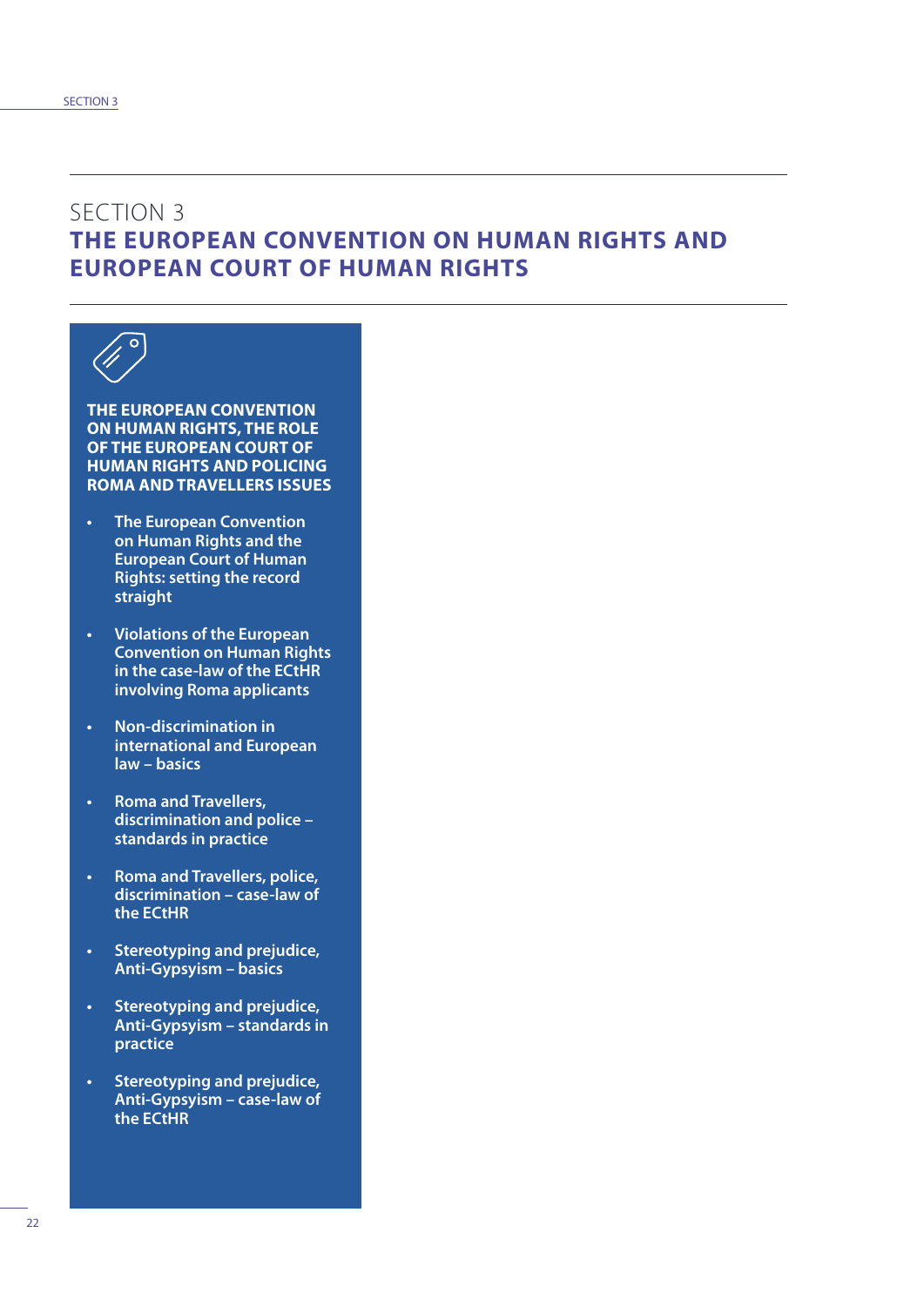## **THE EUROPEAN CONVENTION ON HUMAN RIGHTS AND EUROPEAN COURT OF HUMAN RIGHTS** *SETTING THE RECORD STRAIGHT*

#### **PEOPLE ARE OFTEN CONFUSED ABOUT THE ROLE OF THE EUROPEAN COURT OF HUMAN RIGHTS, ITS MANDATE AND ITS POWERS. THIS IN TURN LEADS TO THE FORMING OF MISCONCEPTIONS AS TO ITS ROLE AND POWERS.**

#### **NOT TO BE CONFUSED WITH THE COURT OF JUSTICE OF THE EUROPEAN UNION (CJEU)**

The CJEU is located in Luxembourg and the role of it is to ensure compliance with European Union laws and rules on the interpretation and application of the treaties of the European Union.

#### **WHAT IS THE MAIN ROLE OF THE EUROPEAN COURT OF HUMAN RIGHTS?**

The ECtHR is located in Strasbourg. Its main task is to supervise the observance of the European Convention on Human Rights primarily by examining complaints brought by individuals against states that have signed the European Convention or more rarely by states against states.

#### **FILING AN APPLICATION WITH THE EUROPEAN COURT OF HUMAN RIGHTS:**

Anyone who thinks that they are personally and directly victims of a violation of one or more of their rights, granted by the European Convention on Human Rights, can file a complaint with the ECtHR.

A simplified form of an application's lifecycle would look as follows:

A. The potential applicant needs to identify an act or omission, imputable to the state that they think violates their rights under the Convention.

B. The potential applicant needs to bring the case before the domestic courts and exhaust ALL remedies (appeals, constitutional complaints) that are available, accessible and effective.

C. If they are not satisfied with the final domestic court decision, they then can file an application before the ECtHR. If the ECtHR disagrees with the applicant, it will turn their application down. If the ECtHR agrees and finds there was a violation, it will grant compensation to the applicant and transmits the judgment to the Council of Europe's Committee of Ministers.

D. The Committee of Ministers supervises which measures the state will take in order to ensure that similar violations do not happen in the future. Only if it is satisfied that the state has taken all the necessary means to ensure that it will close the examination of the execution of the judgment.

### **THE EUROPEAN CONVENTION ON HUMAN RIGHTS**

**KNOW? YOU KNOW?** It is an international treaty that protects and promotes a wide-series of human rights. By treating it as a living instrument JO with a view to addressing real, everyday problems, the Court has ensured that the Convention that came into effect in 1953 is always relevant and up-to-date. DID All members of the CoE are signatories to the Convention.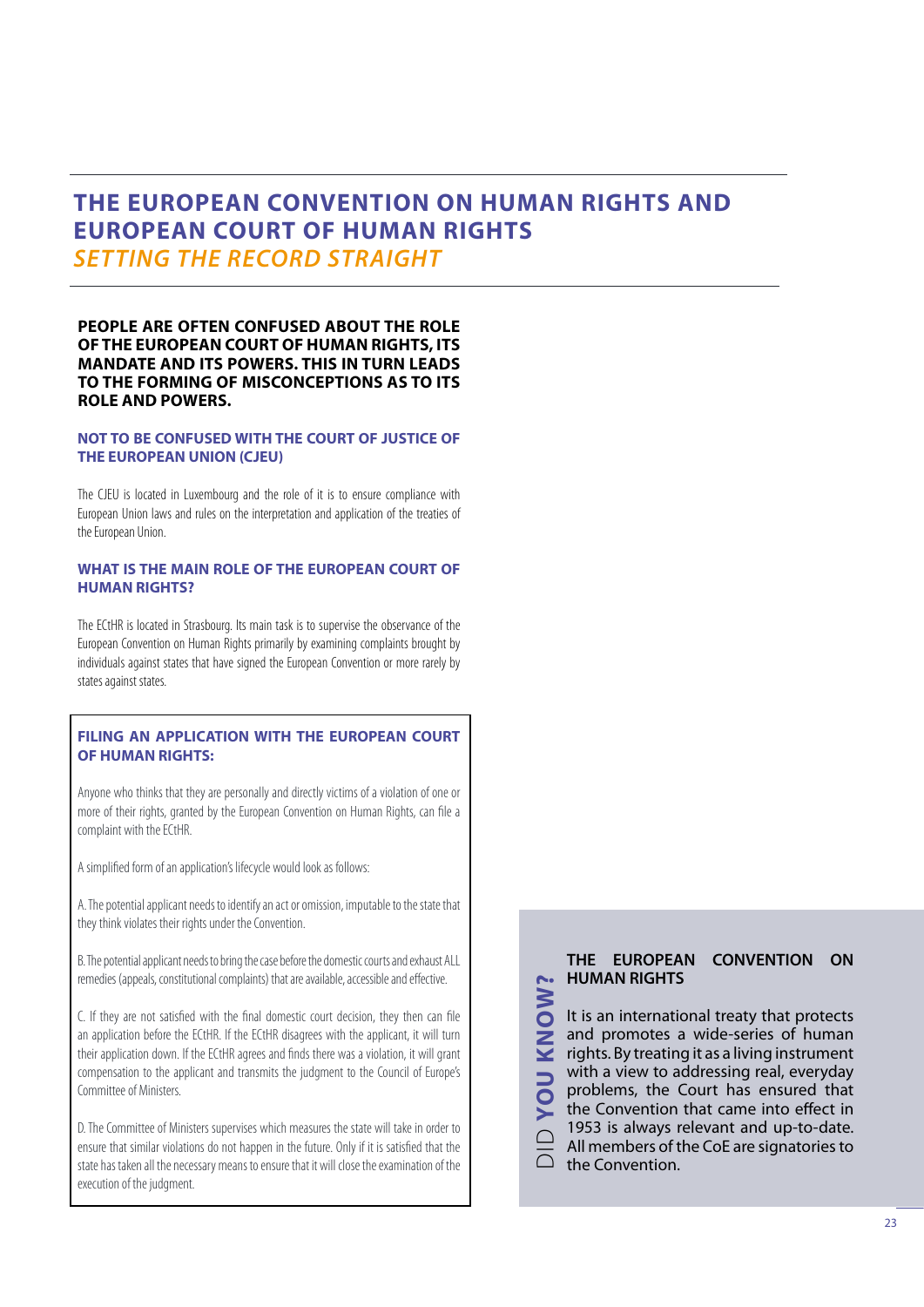#### **THE ROLE AND POWERS OF THE EUROPEAN COURT OF HUMAN RIGHS EXPLAINED**

Laypersons (and not only!) often have wrong ideas and opinions about the ECtHR:

#### WHAT THE COURT **CAN DO**:

- Hold that a state has violated its obligations under the European Convention on Human Rights. It can, for example, hold that the domestic law on the use of firearms does not comply with the Convention;
- Order the payment of equitable compensation that is usually sym- bolic in nature;
- Indicate to a state that it has to take measures in order to ensure that no similar violations take place in the future;
- Help the applicant to ask for the reopening of his / her case by the domestic courts, if the domestic law so provides.

#### WHAT THE COURT **CAN NOT DO**:

- As the ECtHR is not an appeals court or supreme court, it cannot over- turn judgments or decisions issued by domestic courts;
- It cannot disregard the assessment of facts as carried out by the domestic courts, without very good reason;
- It cannot pronounce a person guilty or not guilty;
- The ECtHR does NOT assess personal criminal responsibility;
- It cannot find a police officer guilty of an offence;
- It cannot fine a state for violating the Convention but only grant compensation to the applicant.

#### **I AM A POLICE OFFICER AND I THINK THAT MY HUMAN RIGHTS WERE VIOLATED. CAN I BRING AN APPLICATION TO THE EUROPEAN COURT OF HUMAN RIGHTS?**

Many police officers have won cases (mostly related to salary issues and other labour disputes) before the ECtHR.

For example, in the case of Milojević and Others v. Serbia (nos. 43519/07, 43524/07, and 45247/07) (judgment of 12 January 2016), the Court held that the failure to reinstate two of the applicants police officers who had been dismissed, following their acquittal in criminal proceedings, was in violation of the European Convention on Human Rights. The Serbian Government will now have to report to the Council of Europe's Committee of Ministers what measures it will take in order to ensure that similar violations of their colleagues' labour rights do not happen again.

#### **HOW CAN STATE RESPONSIBILITY BE ENGAGED UNDER ARTICLES 2, 3, 8, ALONE OR IN CON-JUNCTION WITH ARTICLE 14 AND ARTICLE 1, PROTOCOL 12 OF THE EUROPEAN CONVEN-TION?**

State responsibility under the European Convention for acts perpetrated or omissions by state officials can be engaged in three stages:

A. Before the commission of an act or an omission that falls within the scope of one of these articles (e.g. the lack of an adequate legislative framework regarding use of force, the flawed planning of a police operation) – this would be called a substantive violation of the relevant Article of the European Convention on Human Rights.

B. At the moment in time that either state officials commit an act in violation of these articles or allow/do not prevent (even though they are aware) third parties from carrying out such an act (e.g. torture committed by a police officer, failure to take operational measures to protect persons from threats posed by private individuals) – this would be called a substantive violation of the relevant Article of the European Convention on Human Rights.

C. After the commission of an act prohibited under these articles, by failing to mount an effective investigation to elucidate the circumstances of the act and punish the perpetrator(s), regardless whether the perpetrator(s) was a private person or a state official – this would be called a procedural violation of the relevant Article of the European Convention on Human Rights.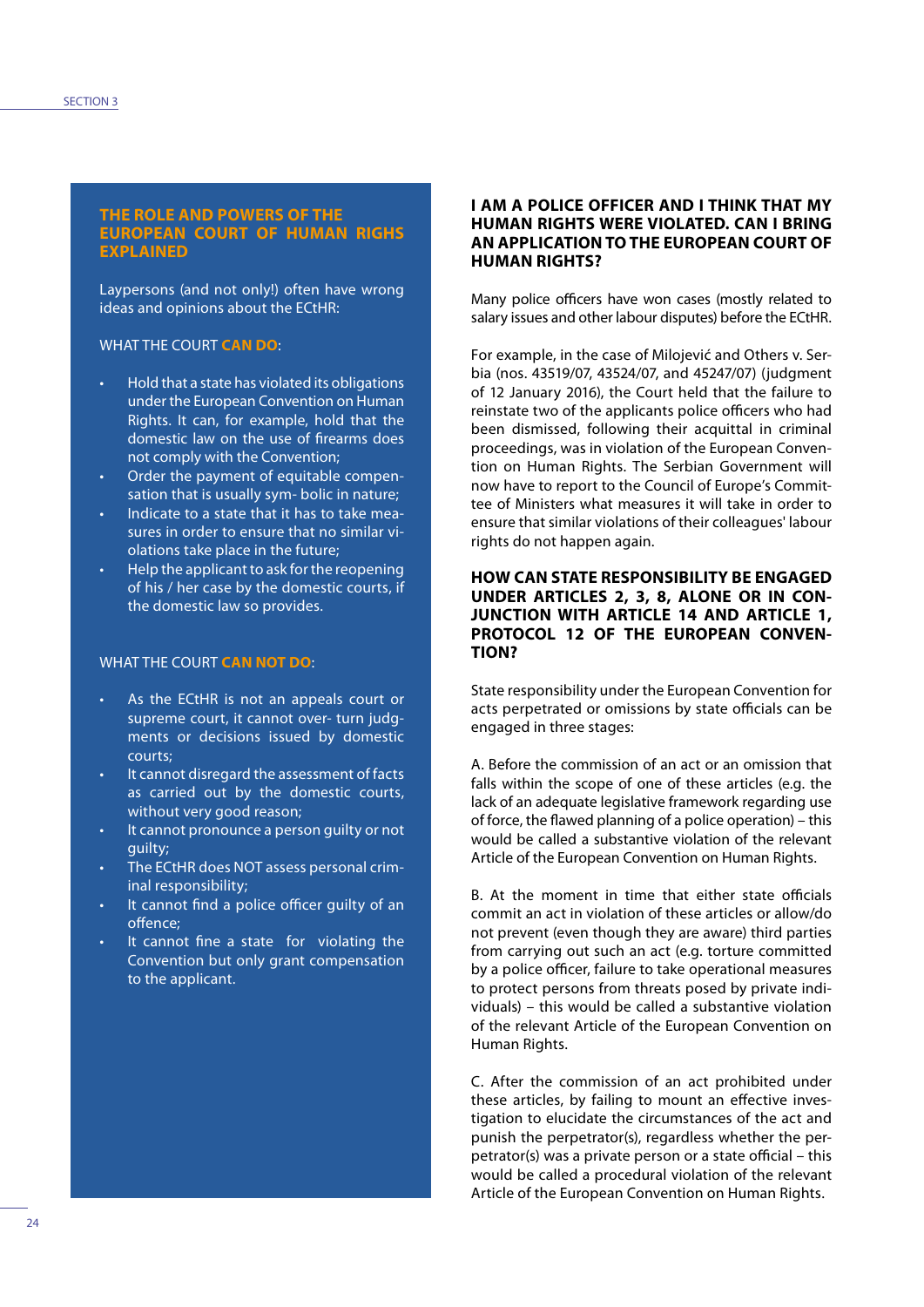# VIOLATIONS OF THE **EUROPEAN CONVENTION ON HUMAN RIGHTS**  *CASE-LAW*

The ECtHR found dozens of CoE Member States in violation of the Convention in respect to failure to provide or guarantee the rights of Roma and Travellers across Europe.

See below a list of cases related to issues arising under various Articles of the Convention applicable to Roma and Travellers related rights.

| ANTICLE 2 - NIGHT TO LIFE AND ANTICLE 3 - PNOHIBITION OF INHOMAN ON DEGNADING TREATMENT |             |                                                                                                        |                |  |  |  |  |
|-----------------------------------------------------------------------------------------|-------------|--------------------------------------------------------------------------------------------------------|----------------|--|--|--|--|
| <b>ISSUES</b>                                                                           |             | <b>ATTACKS BY PRIVATE INDIVIDUALS</b>                                                                  |                |  |  |  |  |
| <b>CASE</b>                                                                             | <b>YEAR</b> | <b>ISSUE OF VIOLATION</b>                                                                              | <b>ARTICLE</b> |  |  |  |  |
| Šečić v. Croatia                                                                        | 2007        | Lack of effective investigation of racially<br>motivated attack                                        | Article 3 & 14 |  |  |  |  |
| Angelova and Iliev v.<br><b>Bulgaria</b>                                                | 2007        | Lack of effective investigation of racially<br>motivated attack                                        | Article 3 & 14 |  |  |  |  |
| <b>Beganović v. Croatia</b>                                                             | 2009        | Lack of effective investigation and pro-<br>tection from violence                                      | Article 3      |  |  |  |  |
| <b>Koky and Others v.</b><br><b>Slovakia</b>                                            | 2012        | Lack of effective investigation into vio-<br>lence incident                                            | Article 3      |  |  |  |  |
| Škorjanec v. Croatia                                                                    | 2017        | Inadequate investigation of racially moti-<br>vated violence                                           | Article 3      |  |  |  |  |
| <b>SIMILAR CASES</b>                                                                    |             | Seidova and Others v. Bulgaria 2010; Dimitrova and Others v. Bulgaria 2011;<br>Balázs v. Hungary 2015; |                |  |  |  |  |

**ARTICLE 2 - RIGHT TO LIFE AND ARTICLE 3 - PROHIBITION OF INHUMAN OR DEGRADING TREATMENT**

### **EXAMPLES**

DID **YOU KNOW?**

**DID YOU KNOW?** 

- A police officer ill-treats a person violation of Article 3 (substantive violation);
- A police officers ill-treats a person belonging to a minority while uttering racial abuse against him / her regarding his / her belonging to that minority– violation of Article 3 together with Article 14 / Article 1 Prot.12 (substantive violation);
- Failure to secure crucial evidence at the scene of a crime violation of Article 3 (procedural violation);
- Failure to investigate if the crime was racially motivated violation of Article 3 together with Article 14 / Article 1 Prot. 12 (substantive violation).

#### **PARTICULAR OBSERVATIONS**

- In the vast majority of cases, it will be all but impossible for the ECtHR to find a substantive violation of Articles 2/3 in conjunction with Article 14 due to standard of proof (beyond reasonable doubt) - though the standard as interpreted by the European Court of Human Rights is less strict than the respective criminal law standard in domestic jurisdictions;
	- Nor can the Court shift the burden of proof to the respondent Government, as this would amount to requiring the respondent Government to establish a "negative fact" (absence of racial motivation) regarding the alleged perpetrator of the offence;
	- Moreover, it should not be forgotten that the European Court of Human Rights is not a court of third or fourth instance – it does not examine personal culpability;
	- Substantive violations of Article 3 in conjunction with Article 14 have been found only in a few cases (Stoica v. Romania, no. 42722/02, 4 March 2008, Antayev and Others v. Russia, no. 37966/07, 3 July 2014 – in both cases the police operations explicitly targeted Roma / Chechens respectively exclusively).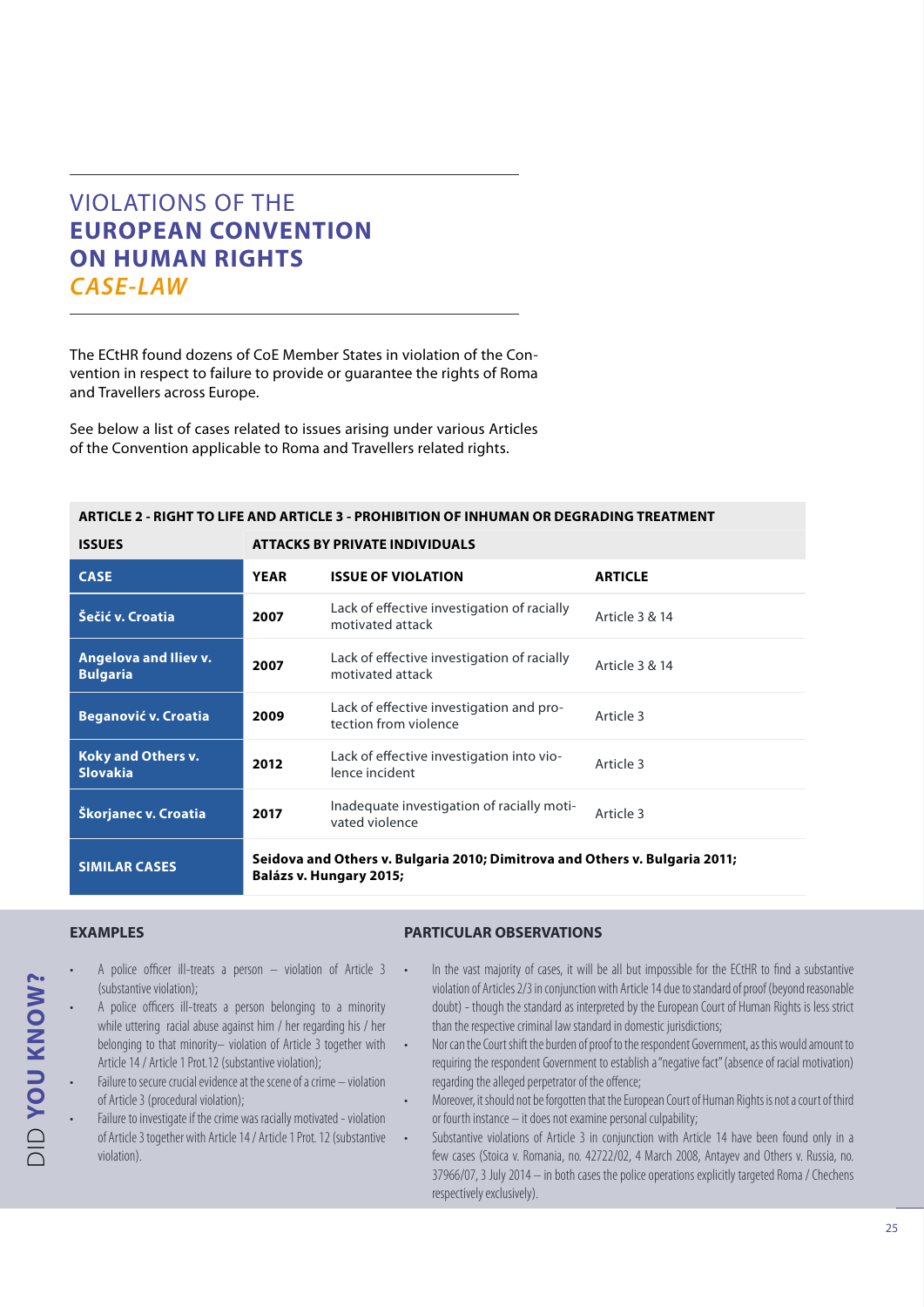# **VIOLATIONS OF THE EUROPEAN CONVENTION ON HUMAN RIGHTS**  *CASE-LAW*

### **ARTICLE 2 - RIGHT TO LIFE AND ARTICLE 3 - PROHIBITION OF INHUMAN OR DEGRADING TREATMENT**

| <b>ISSUES</b>                                                 | <b>ATTACKS ON ROMA VILLAGES</b> |                                                                                                                                       |                      |  |  |
|---------------------------------------------------------------|---------------------------------|---------------------------------------------------------------------------------------------------------------------------------------|----------------------|--|--|
| <b>CASE</b>                                                   | <b>YEAR</b>                     | <b>ISSUE OF VIOLATION</b>                                                                                                             | <b>ARTICLE</b>       |  |  |
| Moldovan (no. 2)<br>and Others v.<br><b>Romania</b>           | 2005                            | Lack of improving living conditions, excessive length<br>of proceedings, discrimination                                               | Article 3, 6, 8 & 14 |  |  |
| <b>Lacatus and Others</b><br>v. Romania                       | 2005                            | Lack of improving living conditions, excessive length<br>of proceedings, discrimination                                               | Article 3, 6, 8 & 14 |  |  |
| <b>SIMILAR CASES</b>                                          |                                 | Moldovan (no. 1) and Others v. Romania 2005, Gergely v. Romania 2007, Kalanyos v. Romania<br>2007, Tănase and Others v. Romania 2009; |                      |  |  |
| <b>ISSUES</b>                                                 |                                 | <b>BULLET WOUNDS DURING POLICE INTERVENTION OR ARREST</b>                                                                             |                      |  |  |
| Nachova and<br><b>Others v. Bulgaria</b>                      | 2005                            | Use of firearms, lack of effective investigation, lack of<br>investigating if discrimination played a role in events                  | Article 2 & 14       |  |  |
| <b>Guerdner and</b><br><b>Others v. France</b>                | 2014                            | Use of lethal force                                                                                                                   | Article 2            |  |  |
| <b>SIMILAR CASES</b>                                          |                                 | Vasil Sashov Petrov v. Bulgaria, 2010, Soare and Others v. Romania 2011;                                                              |                      |  |  |
| <b>ISSUES</b>                                                 |                                 | <b>DEATH IN MEDICO-SOCIAL INSTITUTION</b>                                                                                             |                      |  |  |
| C.L.R. on behalf of<br>Valentin Câmpeanu v.<br><b>Romania</b> | 2014                            | Lack of life protection,<br>lack of effective investigation                                                                           | Article 2            |  |  |
| <b>ISSUES</b>                                                 |                                 | <b>DEATH IN ARSON ATTACK</b>                                                                                                          |                      |  |  |
| <b>Fedorchenko and</b><br>Lozenko v. Ukraine                  | 2012                            | Lack of effective investigation of death, lack of investi-<br>gation of possible racist motives                                       | Article 2            |  |  |
| <b>ISSUES</b>                                                 |                                 | <b>DEATH IN POLICE CUSTODY OR IN DETENTION</b>                                                                                        |                      |  |  |
| Anguelova v. Bulgaria                                         | 2002                            | Failure to provide medical care, lack of<br>effective investigation                                                                   | Article 2, 3, 5 & 13 |  |  |
| <b>Ognyanova and</b><br>Choban v. Bulgaria                    | 2006                            | Ill-treatment, lack of effective<br>investigation                                                                                     | Article 2, 3, 5 & 13 |  |  |
| Mižigárová v. Slovakia                                        | 2010                            | Lack of life protection, lack of effective<br>investigation                                                                           | Article 2            |  |  |
| Ion Bălășoiu v.<br>Romania                                    | 2015                            | Lack of effective investigation of ill-<br>treatment                                                                                  | Article 3            |  |  |
| <b>SIMILAR CASES</b>                                          | Hungary 2015;                   | Seidova and Others v. Bulgaria 2010; Dimitrova and Others v. Bulgaria 2011; Balázs v.                                                 |                      |  |  |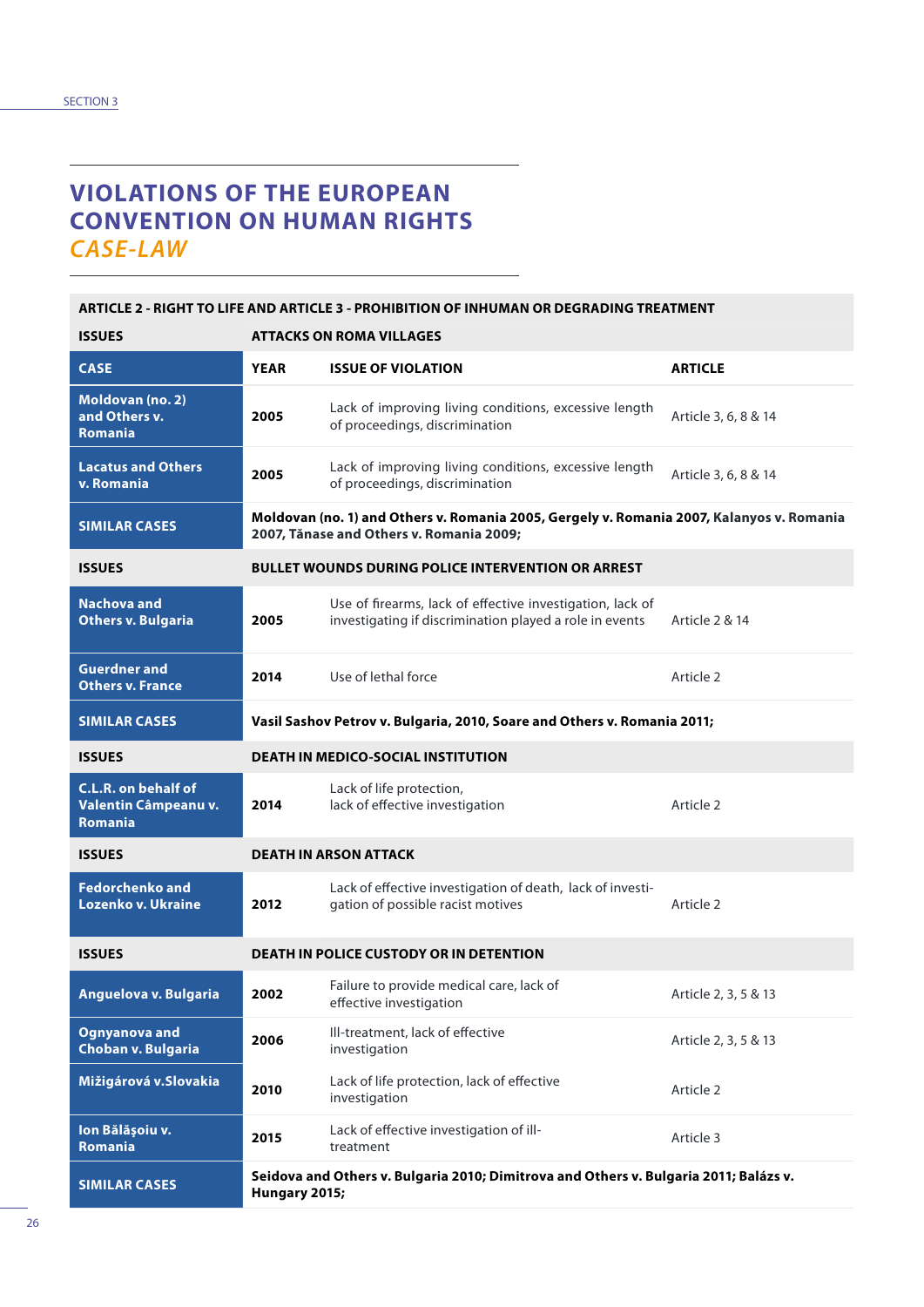#### **ARTICLE 2 - RIGHT TO LIFE AND ARTICLE 3 - PROHIBITION OF INHUMAN OR DEGRADING TREATMENT**

| <b>ISSUES</b>                                                     | <b>POLICE BRUTALITY</b> |                                                                                                                                                                                                                                                      |                     |  |  |
|-------------------------------------------------------------------|-------------------------|------------------------------------------------------------------------------------------------------------------------------------------------------------------------------------------------------------------------------------------------------|---------------------|--|--|
| <b>CASE</b>                                                       | <b>YEAR</b>             | <b>ISSUE OF VIOLATION</b>                                                                                                                                                                                                                            | <b>ARTICLE</b>      |  |  |
| <b>Bekos and</b><br>Koutropoulos v.<br><b>Greece</b>              | 2005                    | Ill-treatment, lack of effective investigation                                                                                                                                                                                                       | Article 3 & 14      |  |  |
| Jašar v. "The former<br><b>Yugoslav Republic</b><br>of Macedonia" | 2007                    | Lack of effective investigation of ill-treatment by po-<br>lice                                                                                                                                                                                      | Article 3           |  |  |
| Cobzaru v.Romania                                                 | 2007                    | Ill-treatment, lack of effective investigation, lack of in-<br>vestigation of possible racial motives                                                                                                                                                | Article 3 & 14      |  |  |
| Petropoulou-<br><b>Tsakiris v. Greece</b>                         | 2007                    | Ill-treatment, lack of effective investigation, lack of in-<br>vestigation of possible racial motives                                                                                                                                                | Article 3 & 14      |  |  |
| <b>Stoica v. Romania</b>                                          | 2008                    | Ill-treatment, lack of effective investigation, lack of in-<br>vestigation of possible racial motives                                                                                                                                                | Article 3 & 14      |  |  |
| <b>Borbála Kiss v.</b><br><b>Hungary</b>                          | 2012                    | Ill-treatment, lack of effective investigation                                                                                                                                                                                                       | Article 3           |  |  |
| <b>Boacă and Others</b><br>v. Romania                             | 2016                    | Ill-treatment, lack of effective investigation, lack of in-<br>vestigation of possible racial motives                                                                                                                                                | Article 3 & 14      |  |  |
| <b>Adam v. Slovakia</b>                                           | 2016                    | Ill-treatment, lack of effective investigation                                                                                                                                                                                                       | Article 3           |  |  |
| <b>Fogarasi and others</b><br>v. Romania                          | 2017                    | Ill-treatment, lack of effective investigation                                                                                                                                                                                                       | Article 3           |  |  |
| <b>SIMILAR CASES</b>                                              |                         | Dzeladinov and Others v. "The former Yugoslav Republic of Macedonia" 2008; Sulejmanov<br>v. "The former Yugoslav Republic of Macedonia" 2008, Carabulea v. Romania 2010, Ciorcan<br>and Others v. Romania 2015, Gheorghiță and Alexe v. Romania 2016 |                     |  |  |
| <b>ISSUES</b>                                                     |                         | <b>FORCED STERILISATION OF ROMA WOMEN</b>                                                                                                                                                                                                            |                     |  |  |
| V.C. v. Slovakia                                                  | 2011                    | Lack of legal safeguards on reproductive health, med-<br>ical intervention                                                                                                                                                                           | Article 3 & 8       |  |  |
| N.B. v. Slovakia                                                  | 2011                    | Similar issue                                                                                                                                                                                                                                        | Article 3 & 8       |  |  |
| IG., M.K. and R.H. v<br><b>Slovakia</b>                           | 2012                    | Similar issue                                                                                                                                                                                                                                        | Article 3 & 8       |  |  |
| R.K. v. Czech<br><b>Republic</b>                                  | 2012                    | Similar issue                                                                                                                                                                                                                                        | Friendly settlement |  |  |
| <b>ISSUES</b>                                                     |                         | <b>PROHIBITION OF FORCED LABOUR</b>                                                                                                                                                                                                                  |                     |  |  |
| <b>M. and Others v.</b><br><b>Italy and Bulgaria</b>              | 2012                    | Lack of effective investigation of forced work, sexual<br>abuse                                                                                                                                                                                      | Article 3           |  |  |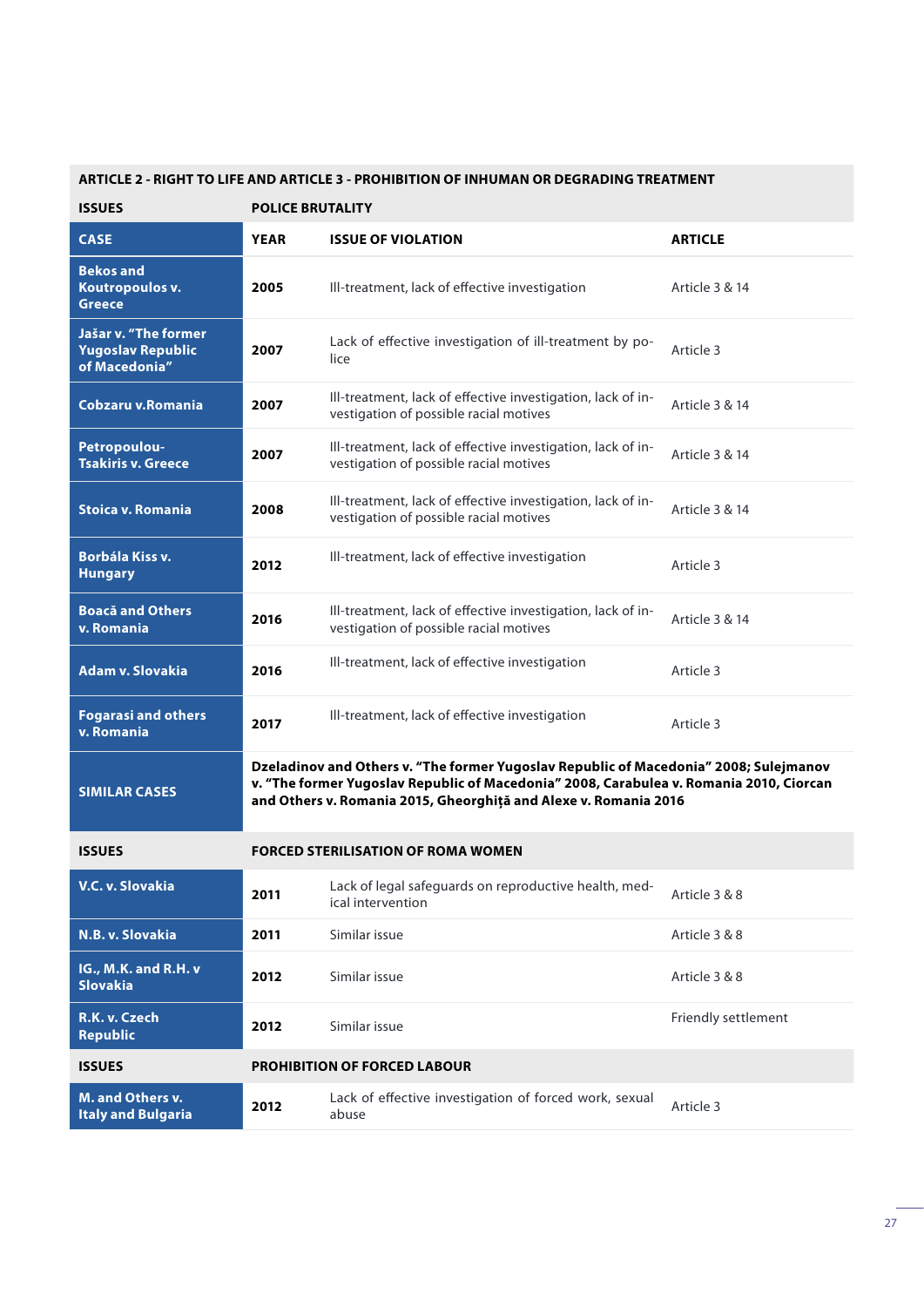### **ARTICLE 5 - RIGHT TO LIBERTY AND SECURITY AND ARTICLE 6 - RIGHT TO FAIR TRIAL**

| <b>ISSUES</b>                                      |             | <b>DETENTION, DEPORTATION, COURTS RULING</b>      |                |  |  |  |
|----------------------------------------------------|-------------|---------------------------------------------------|----------------|--|--|--|
| <b>CASE</b>                                        | <b>YEAR</b> | <b>ISSUE OF VIOLATION</b>                         | <b>ARTICLE</b> |  |  |  |
| Čonka v. Belgium                                   | 2002        | Collective expulsion; lack of due process; arrest | Article 5      |  |  |  |
| <b>Seferovic v. Italy</b>                          | 2011        | Unlawful detention, deportation                   | Article 5      |  |  |  |
| K.H. and Others v.<br><b>Slovakia</b>              | 2009        | Lack of effective access to court                 | Article 6      |  |  |  |
| <b>Paraskeva</b><br>Todorova v.<br><b>Bulgaria</b> | 2010        | Discriminatory court reasoning                    | Article 6 & 14 |  |  |  |

#### **ARTICLE 8 - RIGHT TO PRIVATE AND FAMILY LIFE**

| <b>ISSUES</b>                                       |      | <b>FORCED EVICTIONS AND ALTERNATIVE ACCOMODATION</b>                                             |           |
|-----------------------------------------------------|------|--------------------------------------------------------------------------------------------------|-----------|
| <b>Borbála Kiss v.</b><br><b>Hungary</b>            | 2004 | Lack of procedural safeguards related to<br>evictions                                            | Article 8 |
| Yordanova v.<br><b>Bulgaria</b>                     | 2012 | Lack of proportionality in assessing the impact of evic-<br>tions for social disadvantaged group | Article 8 |
| <b>Winterstein and</b><br><b>Others v. France</b>   | 2013 | Lack of consideration of special needs<br>of vulnerable group related to evictions               | Article 8 |
| <b>Bogdonavicius and</b><br><b>Others v. Russia</b> | 2016 | Lack of examination of proportionality<br>of eviction                                            | Article 8 |

#### **ARTICLE 8 - RIGHT TO PRIVATE AND FAMILY LIFE**

| <b>Connors v. UK</b>                                 | 2014 | Lack of procedural safeguards related<br>to evictions                                              | Article 8 |
|------------------------------------------------------|------|----------------------------------------------------------------------------------------------------|-----------|
| Yordanova v.<br><b>Bulgaria</b>                      | 2012 | Lack of proportionality in assessing the impact of evic-<br>tions for socially disadvantaged group | Article 8 |
| <b>Winterstein and</b><br><b>Others v. France</b>    | 2013 | Lack of consideration of special needs of<br>vulnerable group related to evictions                 | Article 8 |
| <b>Bogdonavicius and</b><br><b>Others v. Russia</b>  | 2016 | Lack of examination of proportionality<br>of eviction                                              | Article 8 |
| <b>ISSUES</b>                                        |      | <b>PROTECTION AGAINST RACIAL VERBAL ABUSE, HARRASMENT</b>                                          |           |
| <b>M. and Others v.</b><br><b>Italy and Bulgaria</b> | 2016 | Inadequate investigation of racially motivated abuse,<br>anti-Roma marches                         | Article 8 |
| <b>Király and Dömötör</b><br>v. Hungary              | 2017 | Inadequate investigation of racially motivated abuse,<br>anti-Roma marches                         | Article 8 |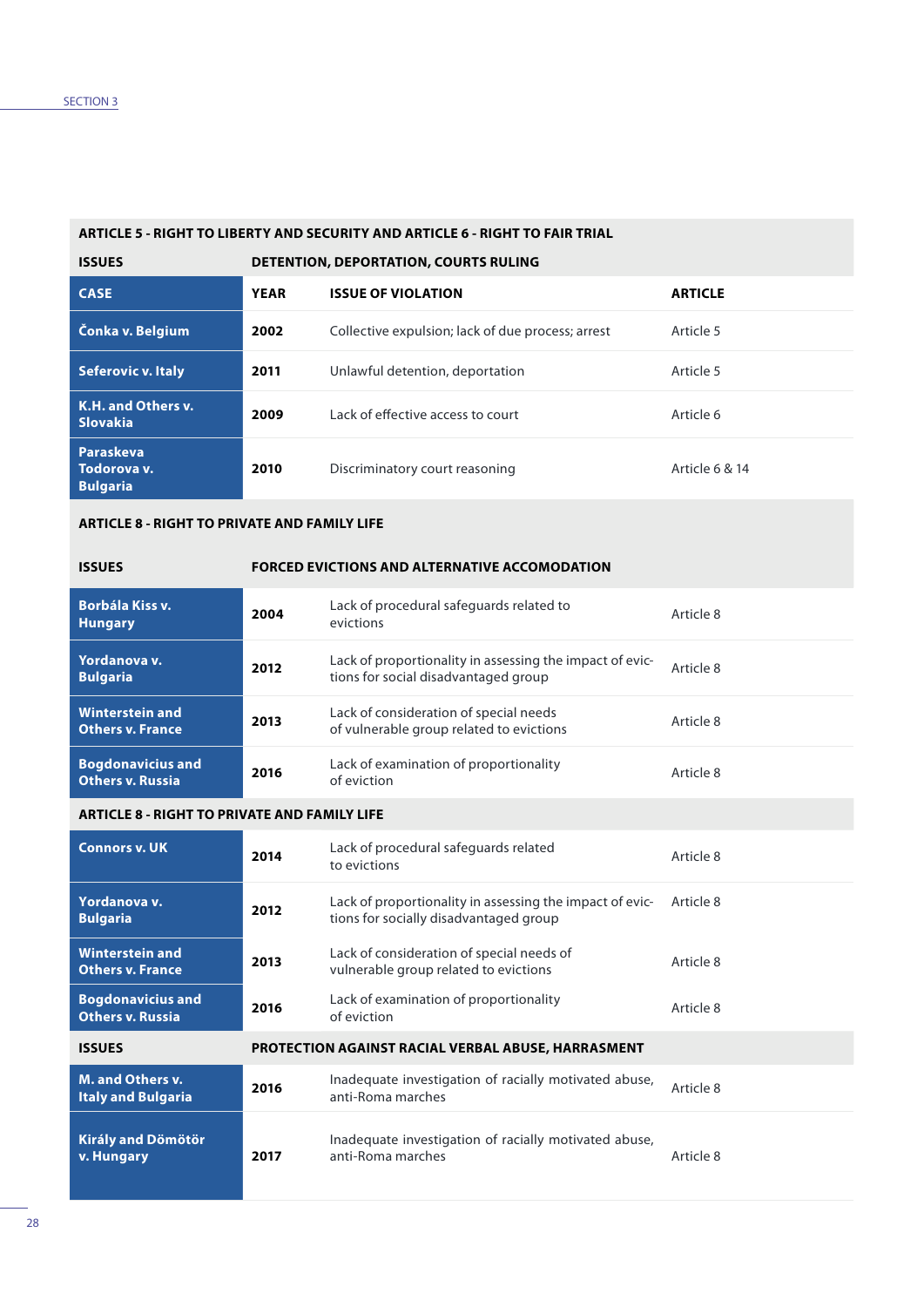### **ARTICLE 2/PROTOCOL 1 - RIGHT TO EDUCATION**

| <b>ISSUES</b>                                                  | PLACEMENT OF ROMA CHILDREN IN SEPARATE SCHOOLS |                                                                                                                              |                                             |  |
|----------------------------------------------------------------|------------------------------------------------|------------------------------------------------------------------------------------------------------------------------------|---------------------------------------------|--|
| <b>CASE</b>                                                    | <b>YEAR</b>                                    | <b>ISSUE OF VIOLATION</b>                                                                                                    | <b>ARTICLE</b>                              |  |
| <b>D.H and Others v.</b><br><b>Czech Republic</b>              | 2007                                           | Indirect discrimination by placement of<br>Roma children in schools for children with<br>mental disabilities                 | Article 2 & 14<br>Protocol No. 1            |  |
| <b>Sampanis and</b><br><b>Others v. Greece</b>                 | 2008                                           | Discrimination by placement of Roma<br>children in an annex of the primary school                                            | Article 2 & 14<br>Protocol No. 1            |  |
| <b>Orsus and Others</b><br>v. Croatia                          | 2010                                           | Indirect discrimination by placement of Roma children<br>in separate classes                                                 | Article 2 & 14<br>Protocol No. 1            |  |
| <b>Sampanis and</b><br><b>Others v. Greece</b>                 | 2012                                           | Discrimination by placement of Roma children in<br>Roma only school                                                          | Article 2 & 14<br>Protocol No. 1            |  |
| <b>Horvath and Kiss v.</b><br><b>Hungary</b>                   | 2013                                           | Indirect discrimination by placement of Roma children<br>in schools for children with mental<br>disabilities                 | <b>Article 2 &amp; 14</b><br>Protocol No. 1 |  |
| <b>Lavida and Others</b><br>v. Greece                          | 2013                                           | Discrimination by placement of Roma<br>children in Roma only school                                                          | Article 2 & 14<br>Protocol No. 1            |  |
| <b>ARTICLE 1/PROTOCOL 1 - PROTECTION OF PROPERTY</b>           |                                                |                                                                                                                              |                                             |  |
| <b>ISSUES</b>                                                  |                                                | LACK OF VALIDITY OF ROMA MARRIAGE, SURVIVOR PENSION                                                                          |                                             |  |
| Muñoz Díaz v.<br><b>Spain</b>                                  | 2009                                           | Discrimination by refusal to recognize<br>Roma marriage and survivor pension                                                 | <b>Article 1 &amp; 14</b><br>Protocol No. 1 |  |
| <b>ARTICLE 3/PROTOCOL 1 - RIGHT TO FREE ELECTIONS</b>          |                                                |                                                                                                                              |                                             |  |
| <b>ISSUES</b>                                                  |                                                | <b>PROHIBITION OF ROMA TO STAND FOR ELECTION</b>                                                                             |                                             |  |
| Sejdic and Finci v.<br><b>Bosnia and</b><br><b>Herzegovina</b> | 2009                                           | Discriminatory provisions providing<br>eligibility only for people declaring<br>Bosnian, Croat or Serbian ethnic affiliation | Article 3 & 14<br>Protocol No. 1            |  |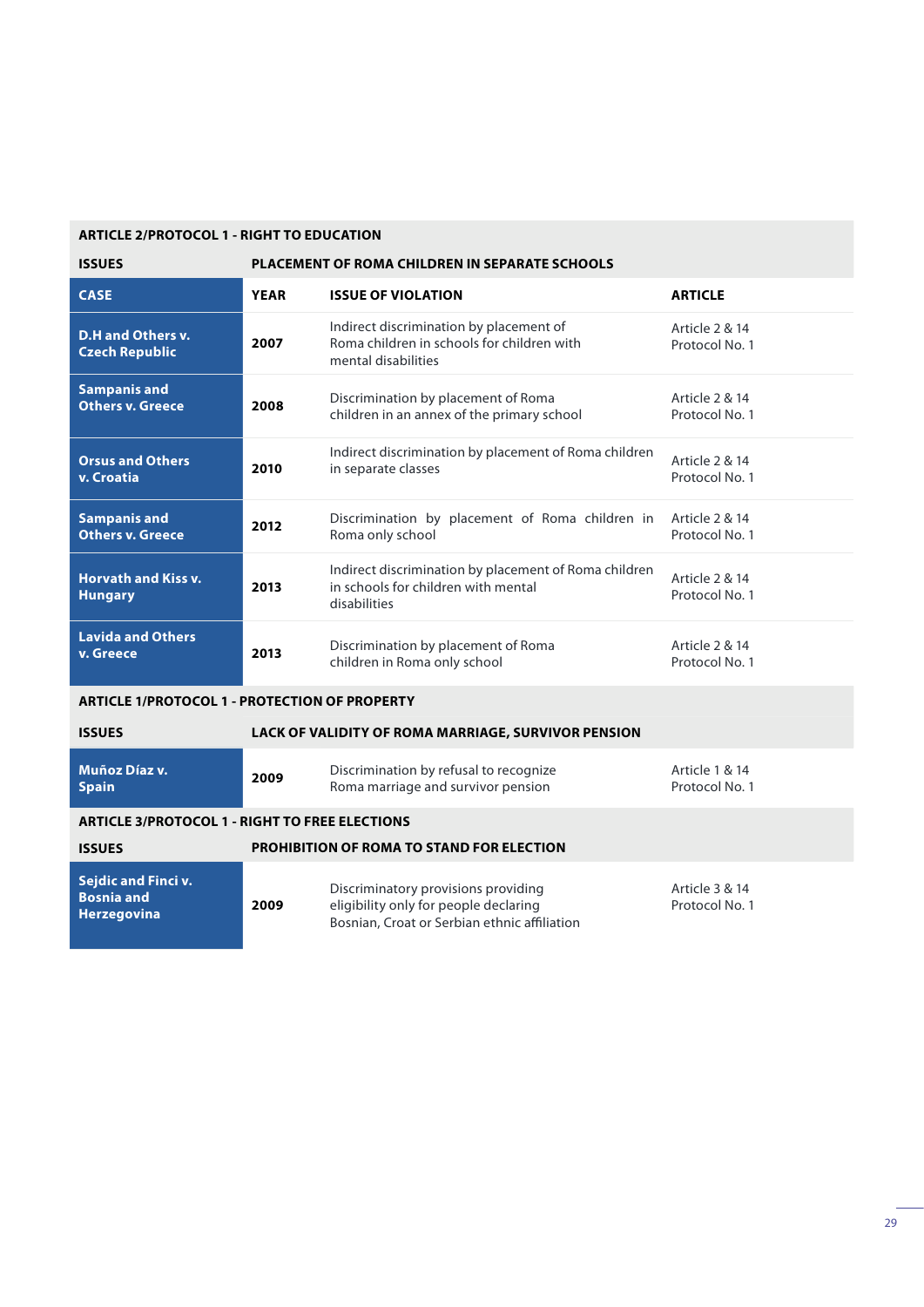# **NON-DISCRIMINATON** IN **INTERNATIONAL** AND **EUROPEAN** LAW

#### **IS NON-DISCRIMINATION A FUNDAMENTAL ELEMENT OF INTERNATIONAL AND EUROPEAN LAW?**

#### **THE PRINCIPLE OF NON-DISCRIMINATION IS ONE OF THE MOST IMPORTANT AND FUNDAMENTAL PRINCIPLES OF INTERNATIONAL HUMAN RIGHTS LAW.**

- Non-discrimination is one of the central themes of international human rights law. It is included in the Charter of the United Nations, the Universal Declaration of Human Rights and all successive major human rights instruments and human rights treaties;
- Non-discrimination is a fundamental principle of European law including the European Convention on Human Rights and related CoE legal instruments.

#### **THE EUROPEAN CONVENTION ON HUMAN RIGHTS (ECHR) GUARANTEES THE PROTECTION AGAINST DISCRIMINATION INCLUDING BY THE POLICE**

- The ECtHR provides guarantees for human rights and protection against discrimination in Article 14;
- Protocol 12 of the Convention has afforded a scope of protection, which extends to the enjoyment of the rights set forth in the national law and guarantees that no public authority including the police shall discriminate against any individual.

In view of the ECtHR **"discrimination means treating differently, without an objective and reasonable justification, people in relevantly** 

**similar situations".**

#### **DISCRIMINATION OCCURS WHEN A PUBLIC AUTHORITY, FOR NO OBJECTIVE OR UNDERSTANDABLE REASON:**

- Treats a person less favourably than others in similar situations on the basis of a particular characteristic;
- Fails to treat people differently when they are in significantly different situations;
- Applies apparently neutral policies in a way that has a disproportionate impact on individuals or groups.

#### **THE EUROPEAN CONVENTION ON HUMAN RIGHTS PROHIBITS DISCRIMINATION ON ANY GROUND**

- Article 14 specifically prohibits discrimination based on "sex, race, colour, language, religion, political or other opinion, national or social origin, association with a national minority, property, birth or other status";
- The term "other status" allows the ECtHR to extend Article 14 protection to other grounds not specifically mentioned such as a person's sexual orientation, disability, HIV status, marital status etc.;
- From its establishment until December 2016, the ECtHR ruled on over 250 judgments finding discrimination on different grounds.

#### **Universal human rights treaties prohibiting discrimination**

The International Covenant on Civil and Political Rights; International Covenant on Economic Social and Cultural Rights; International Convention on the Elimination of All Forms of Racial Discrimination; Convention on the Elimination of All Forms of Discrimination against Women; Convention on the Rights of the Child.

#### **Universal declarations prohibiting discrimination**

Universal Declaration of Human Rights; Declaration on the Elimination of All Forms of Intolerance and of Discrimination based on Religion or Belief; Declaration on the Rights of Persons Belonging to National or Ethnic, Religious and Linguistic Minorities.

#### **Council of Europe human rights treaties prohibiting discrimination**

European Convention on Human Rights; European Social Charter and European Social Charter (Revised); Framework Convention for the Protection of National Minorities.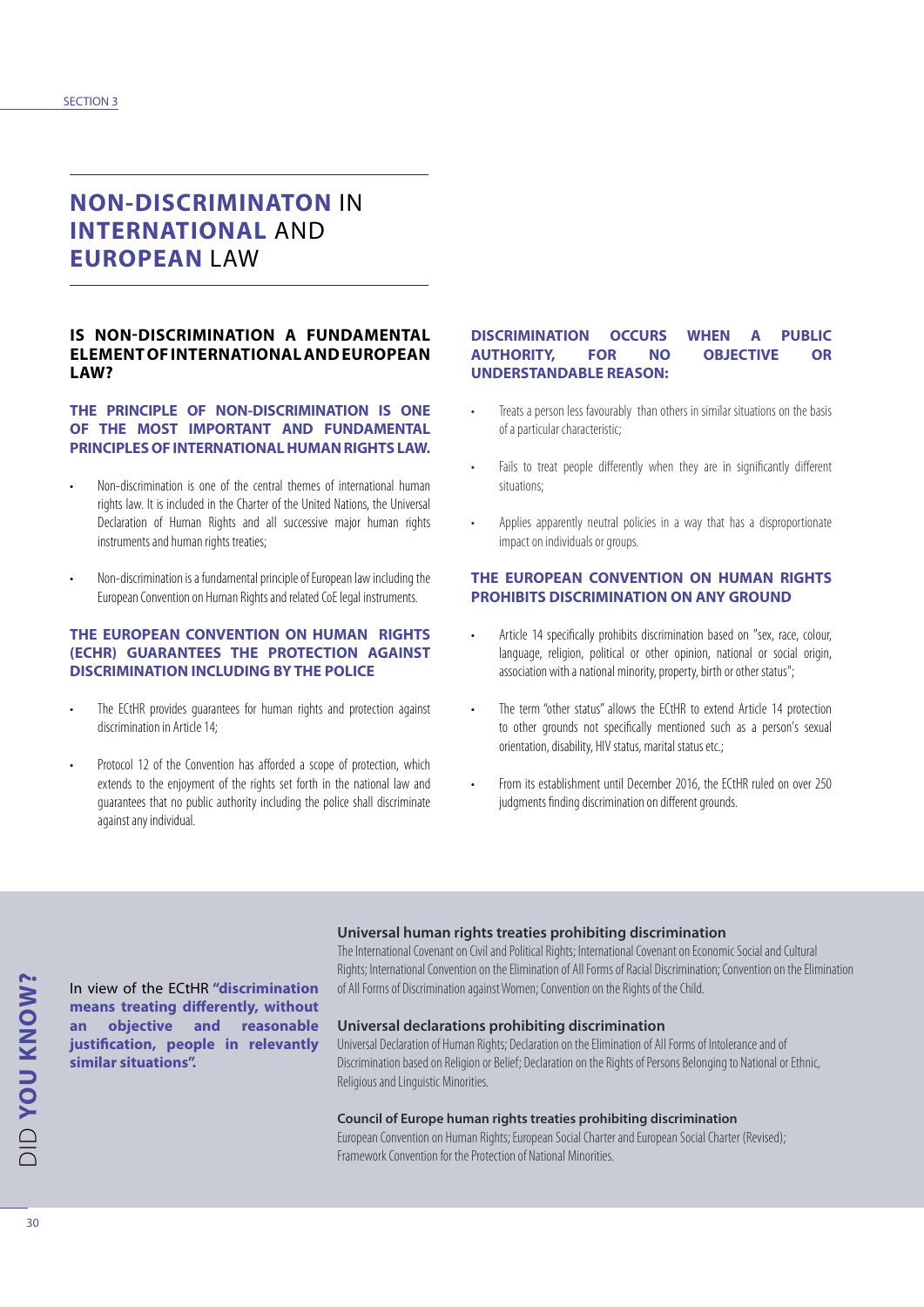### **ROMA AND TRAVELLERS, DISCRIMINATION AND POLICE** *STANDARDS IN PRACTICE*

#### **STANDARDS ESTABLISHED BY THE EUROPEAN COURT OF HUMAN RIGHTS RELEVANT FOR THE POLICE WHEN DEALING WITH DISCRIMINATION ISSUES**

#### **THE POLICE HAVE A DUTY TO COMBAT ETHNIC DISCRIMINATION**

The ECtHR ruled repeatedly that authorities including the police must use all available means to combat racism and ethnic discrimination.

#### **THE POLICE HAVE A DUTY TO INVESTIGATE ETHNIC DISCRIMINATION**

The ECtHR ruled that if there is suspicion of racial attitudes inducing a violent act, it is particularly important that the official investigation is pursued with vigour and impartiality, having regard to the need to continuously reassert society's condemnation of racism and ethnic hatred.

#### **THE POLICE HAVE A DUTY TO TAKE ALL REASONABLE STEPS TO UNMASK ANY ETHNIC MOTIVES**

States have a general obligation under Article 2 and Article 3 of the Convention to conduct an effective investigation in cases of deprivation of life or of ill-treatment by the police.

*The ECtHR ruled that this obligation must be discharged without discrimination.*

*State authorities have the additional duty to take all reasonable steps to unmask any racist motive and to establish whether ethnic hatred or prejudice may have played a role in the events at stake.*

#### **THE VULNERABILITY OF ROMA AND TRAVELLERS REQUIRES VIGOROUS INVESTIGATION FROM THE POLICE**

Noting that Roma have become a specific type of disadvantaged and vulnerable minority, the ECtHR ruled that this requires special protection. For example, when it comes to offences committed to the detriment of vulnerable groups, vigorous investigation is required.

#### **THE POLICE HAVE A DUTY TO INVESTIGATE CREDIBLE ASSERTIONS OF HARASSMENT OF ROMA FROM PRIVATE INDIVIDUALS**

When a person makes credible assertions that he or she has been subject to harassment motivated by racism, including verbal assaults and physical threats, the police have a duty to take all reasonable steps to establish whether ethnic hatred or prejudice may have played a role.

#### *In general, the case-law of the ECtHR distinguishes between overt discrimination (direct discrimination) and covert discrimination (indirect discrimination).*

**DIRECT DISCRIMINATION** occurs where certain categories of persons are treated differently, without this difference in treatment having an objective and reasonable justification.

The ECtHR uses the formulation that there must be a difference in the treatment of persons in relevantly similar situations, which is based on an identifiable characteristic.

**INDIRECT DISCRIMINATION** occurs when a general policy or measure that is apparently neutral has disproportionately prejudicial effects on persons or a group of persons notwithstanding that such policy or measure is not aimed at that group.

In fact, Article 14 does not prohibit a member state from treating groups differently in order to correct "factual inequalities" between them. In certain circumstances, a failure to attempt to correct inequality through different treatment may give rise to a breach of the Article.

**RACIAL OR ETHNIC DISCRIMINATION** requires vigorous reaction from police.

In view of the ECtHR, discrimination on the basis of a person's ethnic origin is a particularly invidious kind of discrimination and, in view of its perilous consequences, requires from the authorities special vigilance and a vigorous reaction.

#### **DISCRIMINATORY REMARKS AND RACIST INSULTS FROM THE POLICE MUST BE CONSIDERED AN AGGRAVATING FACTOR**

*The ECtHR ruled that discriminatory remarks and racist insults must be considered as an aggravating factor when considering a given instance of ill-treatment in the light of Article 3.*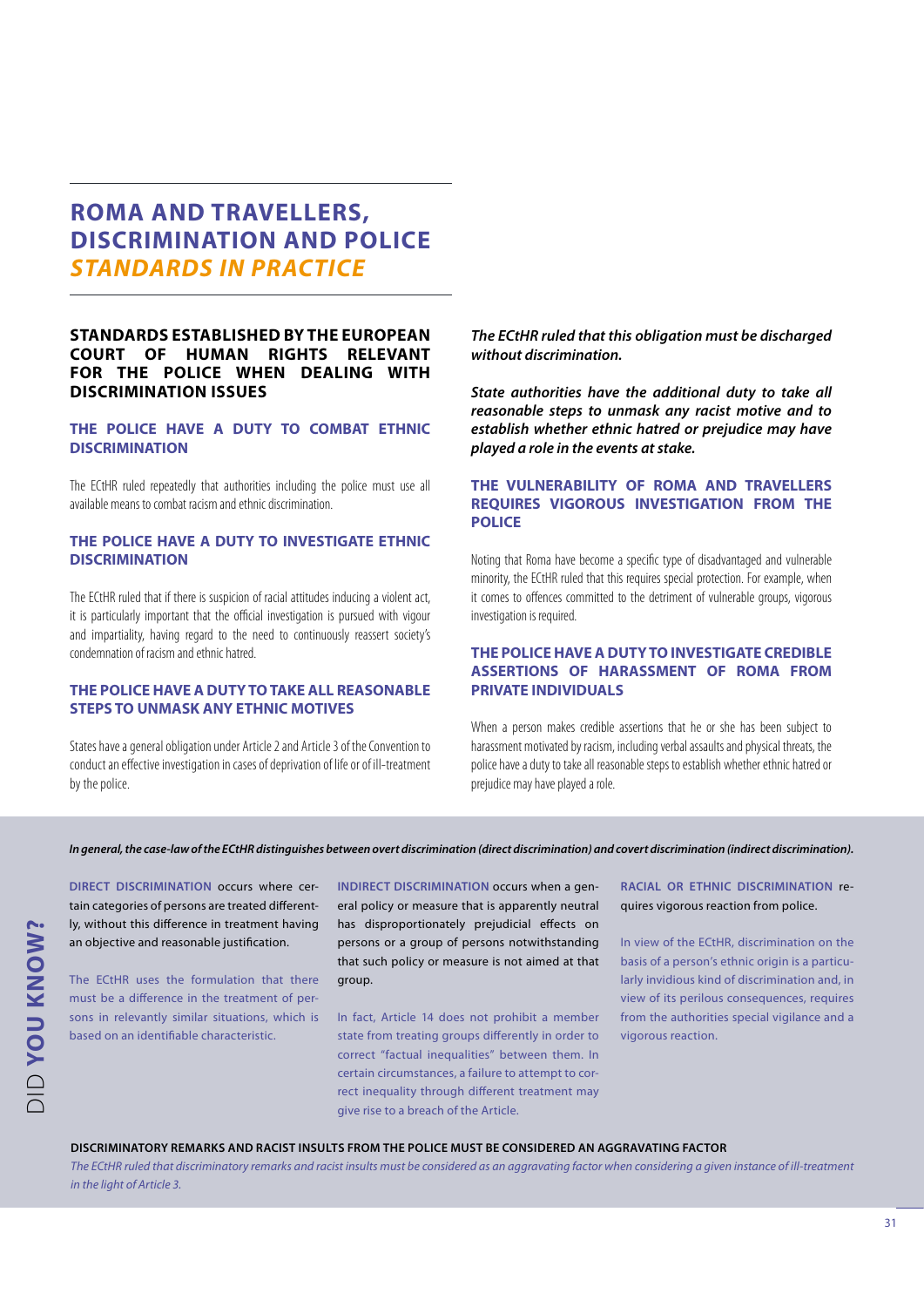# **ROMA AND TRAVELLERS, DISCRIMINATION AND POLICE** *CASE-LAW*

| <b>YEAR</b> | <b>CASE</b>                             | <b>STATE</b>       | <b>VIOLATION</b>   | <b>ISSUE AT STAKE</b>                                                                                         |
|-------------|-----------------------------------------|--------------------|--------------------|---------------------------------------------------------------------------------------------------------------|
| 16.04.2019  | <b>Lingurar</b>                         | Romania            | Article 3 & 14     | Ill-treatment by police, ethnic profiling by police                                                           |
| 11.12.2018  | <b>Lakatosova and</b><br><b>Lakatos</b> | Slovak<br>Republic | Article 2 & 14     | Lack of investigation into racist motives                                                                     |
| 16.10.2018  | <b>Lingurar and others</b>              | Romania            | Article 3 & 14     | Excessive use of force, lack of investigation into<br>allegations of racially motivated abuse                 |
| 5.12.2017   | <b>Alkovic</b>                          | Montenegro         | Article 8 & 14     | Lack of effective investigation, lack of protection<br>against acts with discriminatory motives               |
| 31.10.2017  | M.F                                     | Hungary            | Article 3 & 14     | Ill-treatment by police, lack of effective investiga-<br>tion, failure to investigate possible racist motives |
| 28.03.2017  | Škorjanec                               | Croatia            | Article 3 & 14     | Inadequate investigation of racially<br>motivated violence                                                    |
| 12.01.2016  | <b>Boacă and Others</b>                 | Romania            | Article 3 & 14     | Police, lack of investigation of discrimination claims                                                        |
| 27.01.2015  | <b>Ciorcan and Other</b>                | Romania            | Article 2 & 14     | Police, lack of investigation of discrimination motives                                                       |
| 20.10.2015  | <b>Balázs</b>                           | Hungary            | Article 3 & 14     | Violence by private individuals<br>Ineffective investigations, racist/ethnic motives not<br>duly considered   |
| 13.11.2012  | <b>Lacatus and Others</b>               | Romania            | Article 6, 8 & 14  | Violence by private individuals. Biased court<br>decisions, failure of authorities to redress violations      |
| 20.09.2012  | Fedorchenko,<br>Lozenko                 | Ukraine            | Article 2 & 14     | Violence by private individuals;<br>Lack of investigation of possible racist/eth nic mo-<br>tives of crimes   |
| 22.03.2010  | Paraskeva Todorova                      | <b>Bulgaria</b>    | Article 6 & 14     | Biased court decision on account of ethnicity                                                                 |
| 04.03.2010  | <b>Stoica</b>                           | Romania            | Article 6 & 14     | Police. Prosecutor and police racially bias investiga-<br>tions. Discriminatory attitudes from the police.    |
| 06.12.2007  | <b>Petropoulou Tsakiris</b>             | Greece             | Article 3 & 14     | Police. Failure to investigate possible racial motives,<br>discriminatory attitudes from police               |
| 26.07.2007  | <b>Angelova and Iliev</b>               | <b>Bulgaria</b>    | Article 2 & 14     | Police. Failure to consider and charge accordingly<br>racially motivated crimes                               |
| 26.07.2007  | Cobrazu                                 | Romania            | Article 3, 13 & 14 | Prosecutor's racially bias investigation, failure to<br>investigate possible racial motives                   |
| 31.05.2007  | Šečić                                   | Croatia            | Article 3 & 14     | Violence by private individuals. Failure by police to<br>consider racially motivated crime                    |
| 13.12.2005  | <b>Bekos, Koutropoulos</b>              | Greece             | Article 3 & 14     | Police. Racial abuse. Failure to investigate whether<br>discrimination played a role in the incidents         |
| 12.07.2005  | <b>Moldovan and Others</b>              | Romania            | Article 6, 8 & 14  | Violence by private individuals. Biased court<br>decisions, failure of authorities to redress violations      |
| 06.07.2005  | <b>Nachova and Others</b>               | <b>Bulgaria</b>    | Article 2 & 14     | Police. Failure to investigate possible racial motives,<br>discriminatory attitudes frompolice                |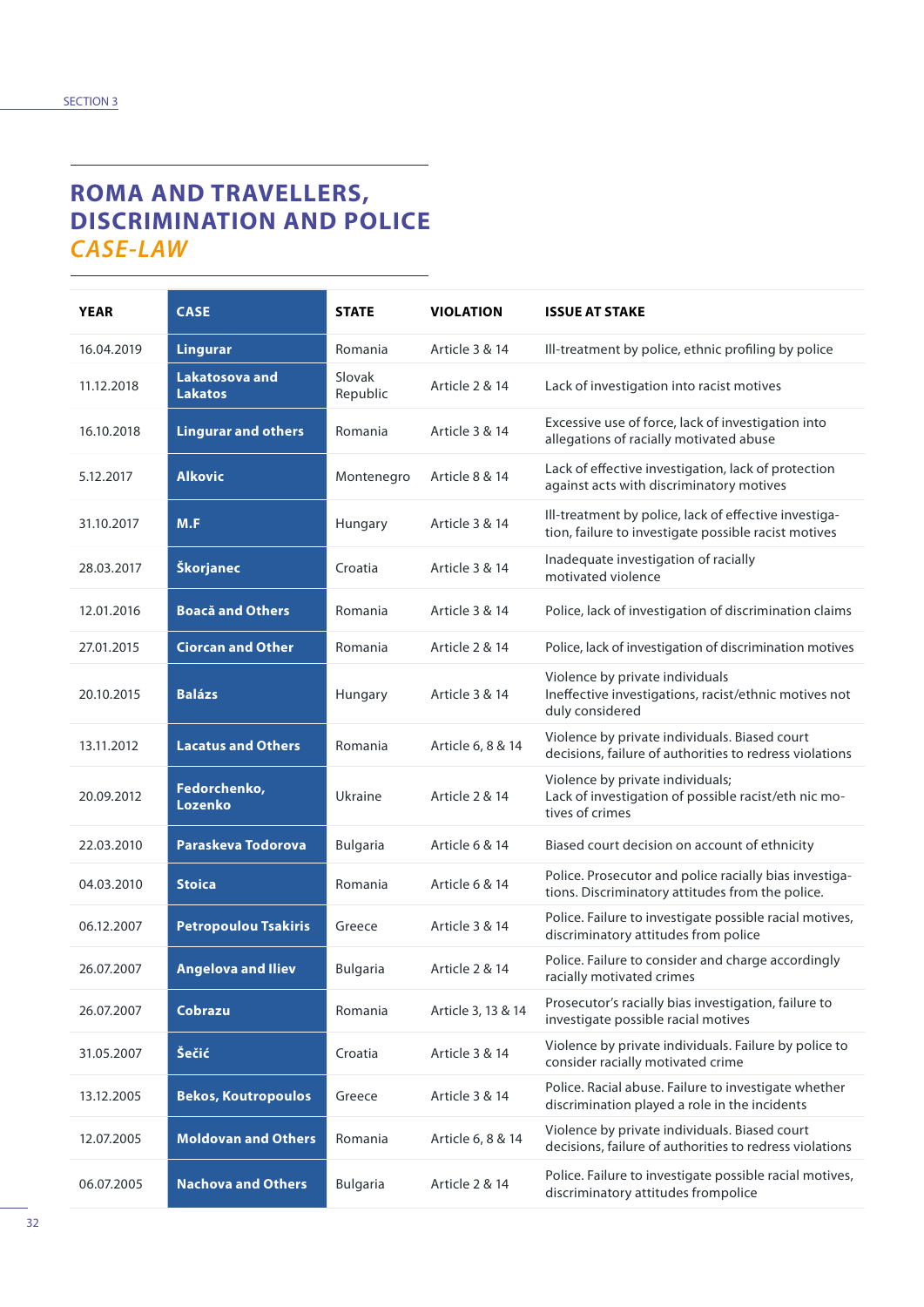### **STEREOTYPING AND PREJUDICE**  *ANTI-GYPSYISM*

### **WHAT IS A STEREOTYPE?**

Stereotypes are "a fixed idea that people have about what someone or something is like, especially an idea that is wrong" (Cambridge Dictionary).

### **WHAT IS A PREJUDICE?**

Prejudices are "an unfair and unreasonable opinion or feeling, especially when formed without enough thought or knowledge" (Cambridge Dictionary).

Stereotypes are preconceptions and clichés, while prejudices are unfounded feelings of fear and dislike.

### **WHERE IS ANTI-GYPSYISM MANIFESTED?**

Anti-Gypsyism: manifested in the use of stigmatizing anti-Roma rhetoric in public discourse, most notably in politics and the media. The Internet is increasingly used as a platform for both, the expression of anti-Gypsyism and the organisation of groups that promote it. (Council of Europe, Human rights of Roma and Travellers in Europe)

### **WHAT IS A PREJUDICE?**

The social construct of 'Gypsy criminality' has had a significant negative impact upon the social status of the Roma community, perceived as a community inclined to commit crimes. This construct is not only stereotypical in nature but a manifestation of racism.

### **WHAT IS ANTI -GYPSYISM?**

The Council of Europe Human Rights Commissioner notes: "Anti-Gypsyism, a term indicating the specific expression of biases, prejudices and stereotypes that motivate the everyday behaviour of many members of majority groups towards the members of Roma and Traveller communities, is deeply rooted in Europe". (Council of Europe, Human Rights of Roma and Travellers in Europe).

THE CoE'S EUROPEAN COMMISSION AGAINST RACISM AND INTOLERANCE DEFINES ANTI -GYPSYISM

A specific form of racism, an ideology founded on racial superiority, a form of dehumanisation and institutional racism nurtured by historical discrimination, which is expressed, among others, by violence, hate speech, exploitation, stigmatisation and the most blatant kind of discrimination.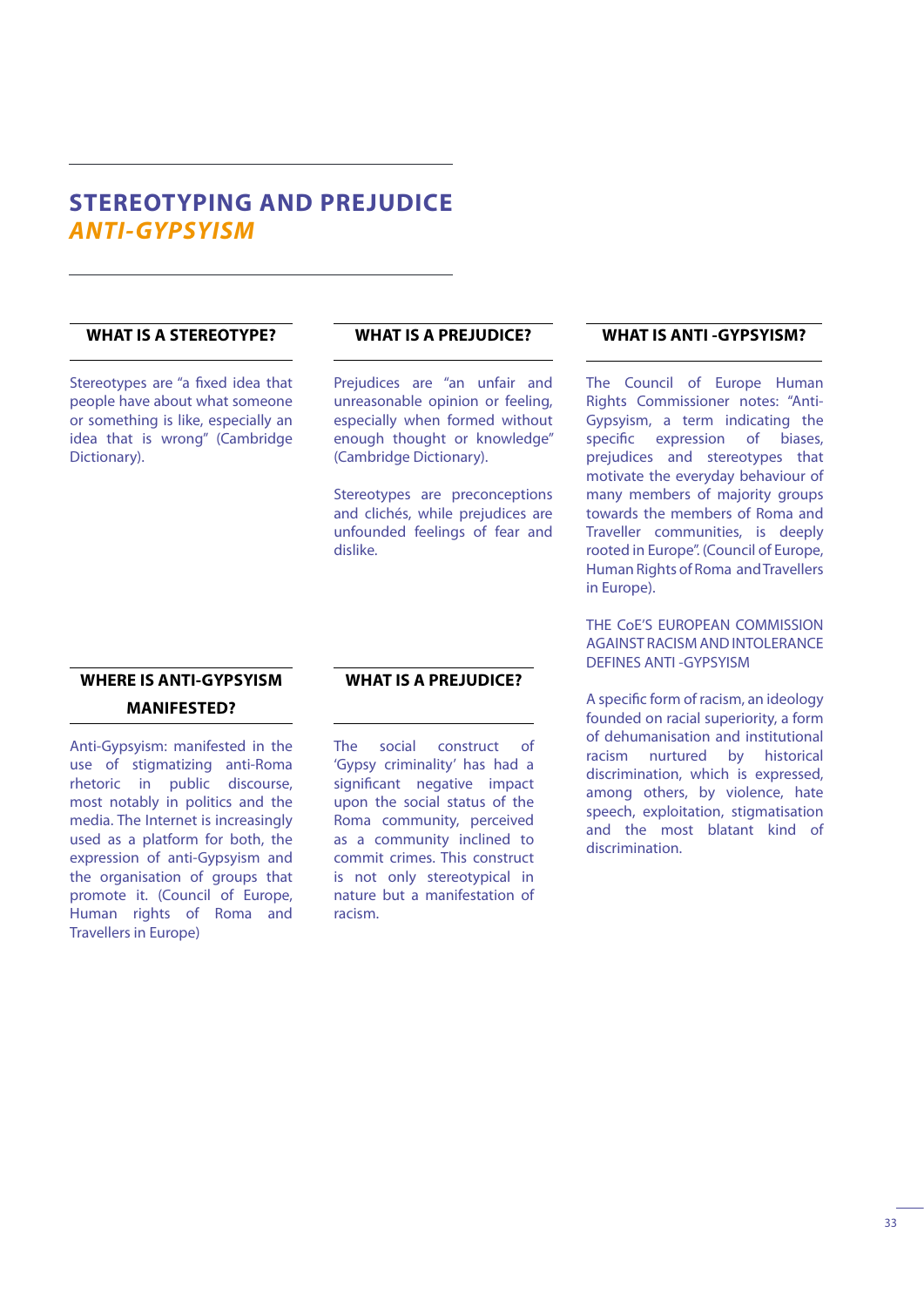### **STEREOTYPING AND PREJUDICE** *STANDARDS IN PRACTICE*

#### **THE EUROPEAN COURT OF HUMAN RIGHTS AND THE ISSUE OF "GYPSY CRIMINALITY" RELATED TO RACISM**

- In the case of Vona v. Hungary the ECtHR stated that organising a series of rallies allegedly in order to keep "Gypsy criminality" at bay by means of paramilitary parading can be regarded as implementing a policy of racial segregation.
- The ECtHR noted that intimidating marches could be seen as constituting the first steps in the realisation of a certain vision of "law and order" which is racist in essence; Vona v. Hungary, 2013 and R.B. v. Hungary, 2016;
- In the case of Király and Dömötör, the ECtHR referred to rally in general quite clearly targeting the Roma minority, which was supposedly responsible for "Gypsy criminality", with the intention of intimidating this vulnerable group; Király and Dömötör v. Hungary, 2017.

#### **NEGATIVE STEREOTYPING MAY IMPACT THE SENSE OF IDENTITY AND SELF-WORTH**

The ECtHR underlined that any negative stereotyping of a group, when it reaches a certain level, is capable of affecting the group's sense of identity and the feelings of self-worth and self-confidence of members of the group. In this sense, it can be seen as affecting the private life of members of the group. Aksu v. Turkey, 2012 and R.B. v. Hungary, 2016.

#### **STEREOTYPES AND PREJUDICE MAY INDICATE POLICE IS NOT RACIALLY NEUTRAL**

- In the case of Stoica vs. Romania, the ECtHR considered that "the remarks from the Police report describing the villagers' alleged aggressive behaviour as 'pure Gyspsy', are clearly stereotypical and prove that the police officers were not racially neutral, neither during the incidents nor throughout the investigation";
- The Court was further "dissatisfied that the military prosecutor did not address in any way the remarks from the Police report describing the villagers' alleged aggressive behaviour as 'purely Gypsy', although such remarks are clearly stereotypical". Stoica v. Romania, 2008;
- In the case of Petropoulou Tsakiris, the ECtHR noted that the Deputy Director of Police made tendentious general remarks in relation to the applicant's Roma origin throughout the administrative investigation. In particular, the Court was struck by the report on the findings of the informal administrative investigation. It considers that the general assertion that complaints raised by Roma were exaggerated and formed part of their "common tactic to resort to the extreme slandering of police officers with the obvious purpose of weakening any form of police control" discloses a general discriminatory attitude on the part of the authorities. Petropoulou Tsakiris v. Greece, 2008.

#### **STEREOTYPES AND PREJUDICE MAY INDICATE PROSECUTORS ARE NOT RACIALLY NEUTRAL**

- In the case of Cobzaru v. Romania, the ECtHR found that the tendentious remarks made by the prosecutors in relation to the applicant's Roma origin disclose a general discriminatory attitude of the authorities;
- The prosecutor noted that both the applicant and his father were known as "antisocial elements prone to violence and theft", in constant conflict with "fellow members of their ethnic group". Furthermore, the prosecutor found that it was for "obvious reasons" that C.M., a "gypsy as well", had denied having beaten the applicant. The prosecutor considered that the statement given by V.L. could not be taken into consideration since she was also a gypsy – and the applicant's cousin – and therefore her testimony was insincere and subjective. ECtHR, Cobzaru v. Romania, 2007.

#### **POLICE CAN PLAY A POSITIVE ROLE IN ENSURING PROTECTION AGAINST MANIFESTATIONS OF PREJUDICE AND RACISM**

- In the case of Sampanis, non-Roma parents protested several times against the enrolment of Roma children in school, blocking the school entrance and shouting or displaying anti Roma messages: "No Roma will enter the school. You will not get in!" or "The school remains closed because of Gypsy problems".
- A confrontation in front of the school was avoided due to the prompt intervention of the police;
- With the assistance of the police, Roma children were able to go to school;
- From the first day of incidents, police officers were stationed outside the school to secure the entry and exit of Roma students;
- In its Sampanis judgment, the ECtHR referred to the non-Roma manifestations as "racist incidents which took place in front of the primary school". The Court noted, "police forces were dispatched several times to the primary schools of […] in order to maintain order and prevent the commission of illegal acts against pupils of Roma origin. This does not, however, preclude the assumption that the above-mentioned incidents have weighed on the subsequent decision of the authorities concerned to place pupils of Roma origin in prefabricated rooms forming an annex to the primary school".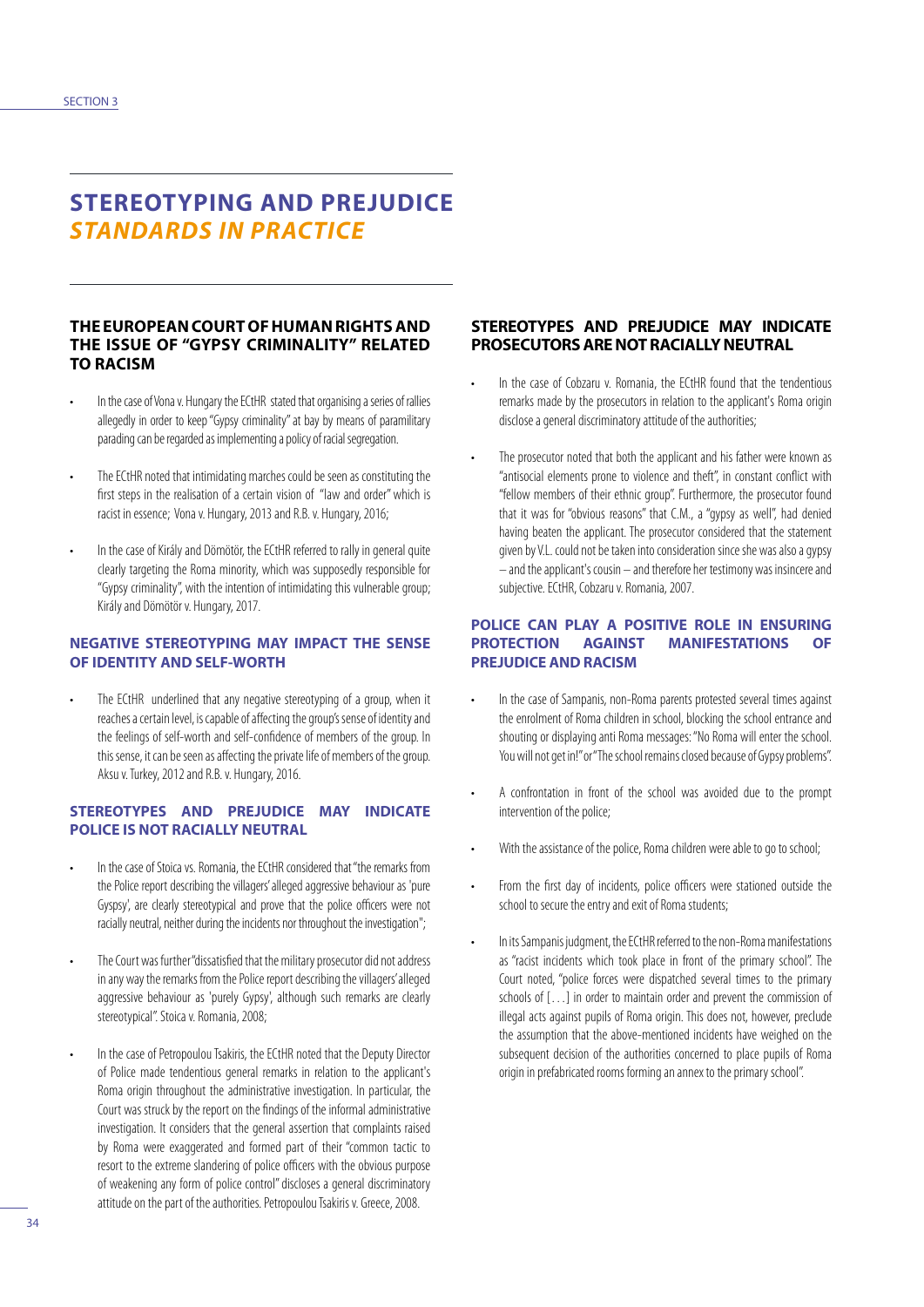# **STEREOTYPING AND PREJUDICE** *CASE-LAW*

| <b>YEAR</b> | <b>CASE</b>                         | <b>STATE</b>    | <b>VIOLATION</b>             | <b>ISSUE AT STAKE</b>                                                                                         |
|-------------|-------------------------------------|-----------------|------------------------------|---------------------------------------------------------------------------------------------------------------|
| 16.04.2019  | <b>Lingurar</b>                     | Romania         | Article 3 & 14               | Ill-treatment by police, ethnic profiling by police                                                           |
| 17.01.2017  | <b>Király and</b><br><b>Dömötör</b> | Hungary         | Article 8                    | Lack of protection from racist<br>manifestations                                                              |
| 12.04.2016  | R.B.                                | Hungary         | Article 8                    | Inadequate investigation into the applicant's<br>allegations of racially motivated abuse                      |
| 09.07.2013  | <b>Vona</b>                         | Hungary         | Article 11                   | Dissolution of association on account of anti-Ro-<br>ma demonstrations                                        |
| 28.05.2013  | <b>Lavida and</b><br><b>Others</b>  | Greece          | Article 2 & 14<br>Protocol 1 | <b>Discrimination in Education</b>                                                                            |
| 29.01.2013  | <b>Horvath and Kiss</b>             | Hungary         | Article 2 & 14<br>Protocol 1 | <b>Discrimination in Education</b>                                                                            |
| 11.12.2012  | Sampani and<br><b>Others</b>        | Greece          | Article 2 & 14<br>Protocol 1 | <b>Discrimination in Education</b>                                                                            |
| 13.11.2012  | <b>Lacatus and</b><br><b>Others</b> | Romania         | Article 6, 8 & 14            | Violence by private individuals. Biased court<br>decisions, failure of authorities to redress viola-<br>tions |
| 20.09.2012  | Fedorchenko,<br>Lozenko             | Ukraine         | Article 2 & 14               | Violence by private individuals.<br>Lack of investigation of possible racist/ethnic<br>motives of crimes      |
| 12.06.2012  | <b>N.B.</b>                         | Slovakia        | Article 3 & 8                | Forced sterilization.<br>Lack of legal safeguards for reproductive rights                                     |
| 24.04.2012  | Yordanova<br>and Others             | <b>Bulgaria</b> | Article 8                    | Forced evictions and lack of alternative accommo-<br>dation                                                   |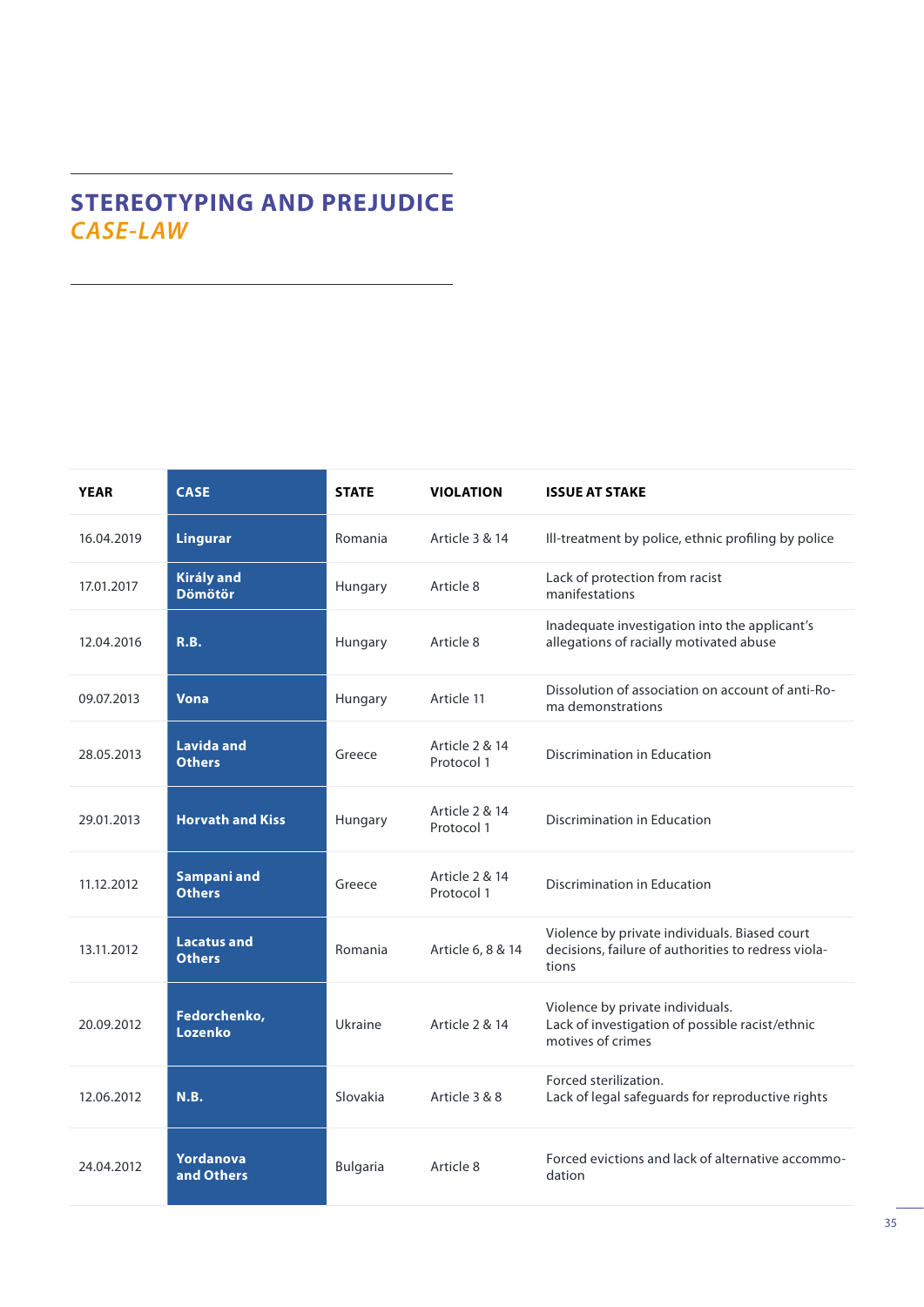# **STEREOTYPING AND PREJUDICE** *CASE-LAW*

| <b>YEAR</b> | <b>CASE</b>                           | <b>STATE</b>      | <b>VIOLATION</b>             | <b>ISSUE AT STAKE</b>                                                                                         |
|-------------|---------------------------------------|-------------------|------------------------------|---------------------------------------------------------------------------------------------------------------|
| 15.03.2012  | <b>Aksu</b>                           | Turkey            | Article 8                    | <b>Publications insulting Roma</b><br>community                                                               |
| 8.11.2011   | V.C.                                  | Slovakia          | Article 3 & 8                | Forced sterilization.<br>Lack of legal safeguards for reproductive rights                                     |
| 22.03.2010  | <b>Paraskeva</b><br><b>Todorova</b>   | <b>Bulgaria</b>   | Article 6 & 14               | Biased court decision on account of<br>ethnicity                                                              |
| 16.03.2010  | <b>Orsus</b>                          | Croatia           | Article 2 & 14<br>Protocol 1 | <b>Discrimination in Education</b>                                                                            |
| 4.03.2008   | <b>Stoica</b>                         | Romania           | Article 3 & 14               | Police. Prosecutor and police racially biased<br>investigations.<br>Discriminatory attitudes from the police. |
| 11.12.2012  | Sampani and<br><b>Others</b>          | Greece            | Article 2 & 14<br>Protocol 1 | Discrimination in Education                                                                                   |
| 12.11.2007  | D.H. and<br><b>Others</b>             | Czech<br>Republic | Article 2 & 14<br>Protocol 1 | Discrimination in Education                                                                                   |
| 06.12.2007  | <b>Petropoulou</b><br><b>Tsakiris</b> | Greece            | Article 3 & 14               | Police. Failure to investigate possible racial mo-<br>tives, discriminatory attitudes from<br>police          |
| 12.07.2005  | <b>Moldovan</b><br>and Others         | Romania           | Article 6, 8 & 14            | Violence by private individuals. Biased court<br>decisions, failure of authorities to redress viola-<br>tions |
| 27.05.2004  | <b>Connors</b>                        | United<br>Kingdom | Article 8                    | Forced evictions and lack of alternative accommo-<br>dation                                                   |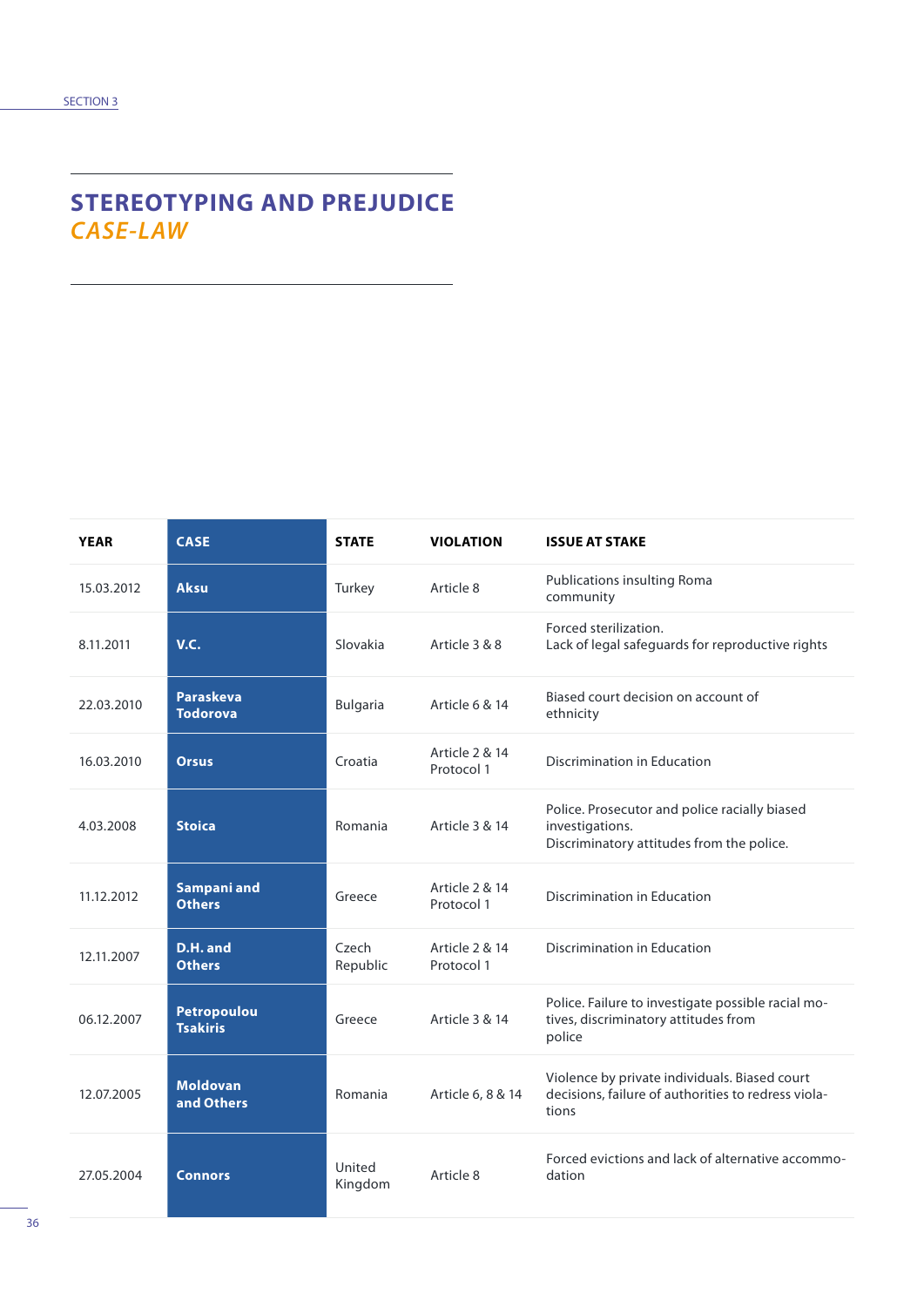# SECTION 4 **RACIALLY MOTIVATED CRIMES**



### **RACIALLY MOTIVATED CRIMES IN THE CONTEXT OF COUNCIL OF EUROPE STANDARDS**

- **• Defining and understanding the concepts of racially motived crime and racist incident**
- **• Crimes committed by members of extremist groups**
- **• Hate marches offences committed during demonstrations by racist/ extreme right wing groups in Roma and Travellers across settlements of neighbourhoods**
- **• Random attacks on Roma and Travellers**
- **• Victim of a racially motived crime by association/mistaken identity**
- **• Mixed motives behind the commission of a racially motivated crime**
- **• Hate speech: a particular form of racially motivated crime**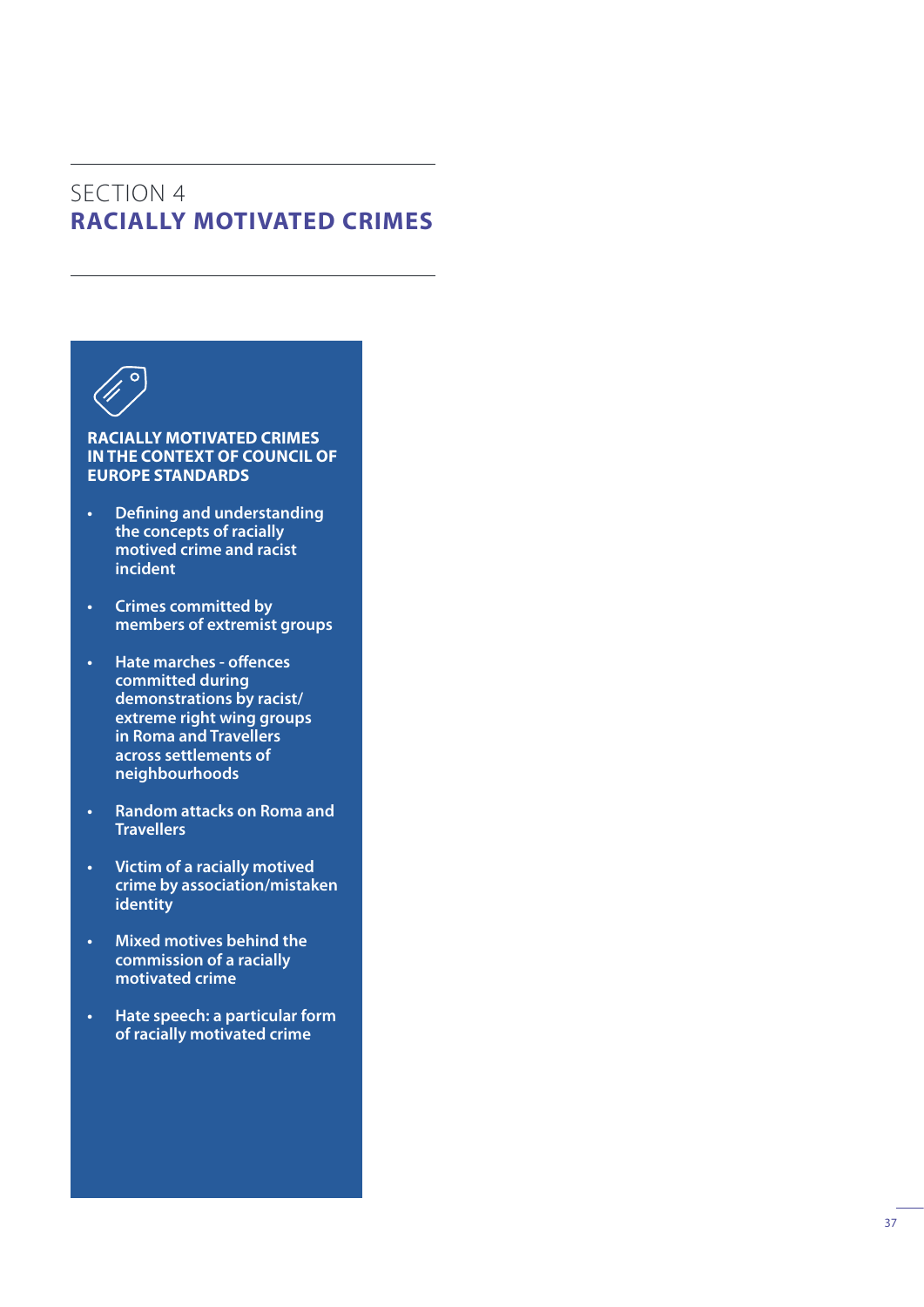### **THE CONCEPTS OF RACIALLY MOTIVATED CRIME AND RACIST INCIDENT** *STANDARDS IN PRACTICE*

### **WHAT IS A RACIALLY MOTIVATED CRIME?**

**By racially motivated crime (also known as "hate crime" or "bias motivation crime") we refer to a criminal offence committed intentionally against a person or his / her property, exclusively or at least partly on account of that person's or object's actual or perceived possession of, or association with, a particular characteristic (such as race, religion, disability) prescribed by law.** 

**A common misconception regarding racially motivated crime is that only some particular individuals (such as members of minorities) can be victims of racially motivated offences. This is not the case.**

• A victim of a racially motivated crime does not have to be a member of a vulnerable social group – in fact, anyone could be a victim of such a crime. This is because what is important in classifying a criminal act as a racially motivated crime is the perpetrator's belief that his / her victim is a member of a particular group.

#### **WHY SHOULD THE POLICE TREAT RACIALLY MOTIVATED OFFENCES WITH PRIORITY?**

**The ECtHR has acknowledged the particularly damaging impact of racially motivated crime on victims and has held that the police and prosecuting authorities should give precedence in the investigation and sanctioning of such crimes:** 

• "Treating racially induced violence and brutality on an equal footing with cases that have no racist overtones would be turning a blind eye to the specific nature of acts that are particularly destructive of fundamental rights. A failure to make a distinction in the way in which situations that are essentially different are handled may constitute unjustified treatment irreconcilable with Article 14 of the Convention."

### **RACIALLY MOTIVATED CRIMES UNDER THE EUROPEAN CONVENTION ON HUMAN RIGHTS**

**POLICE CAN PLAY A POSITIVE ROLE IN ENSURING PROTECTION AGAINST MANIFESTATIONS OF PREJUDICE AND RACISM**

#### **A criminal offence that is committed with bias motivation**

Translating this formula into ECtHR terms, a racially motivated offence will be:

An act / omission in violation of Article 2 / 3 / 8 (the equivalent to the criminal offence of the formula above) perpetrated against persons on account of their having one of the characteristics set out in Article 14 / Article 1 Protocol 12 (the equivalent to the bias motivation of the formula above).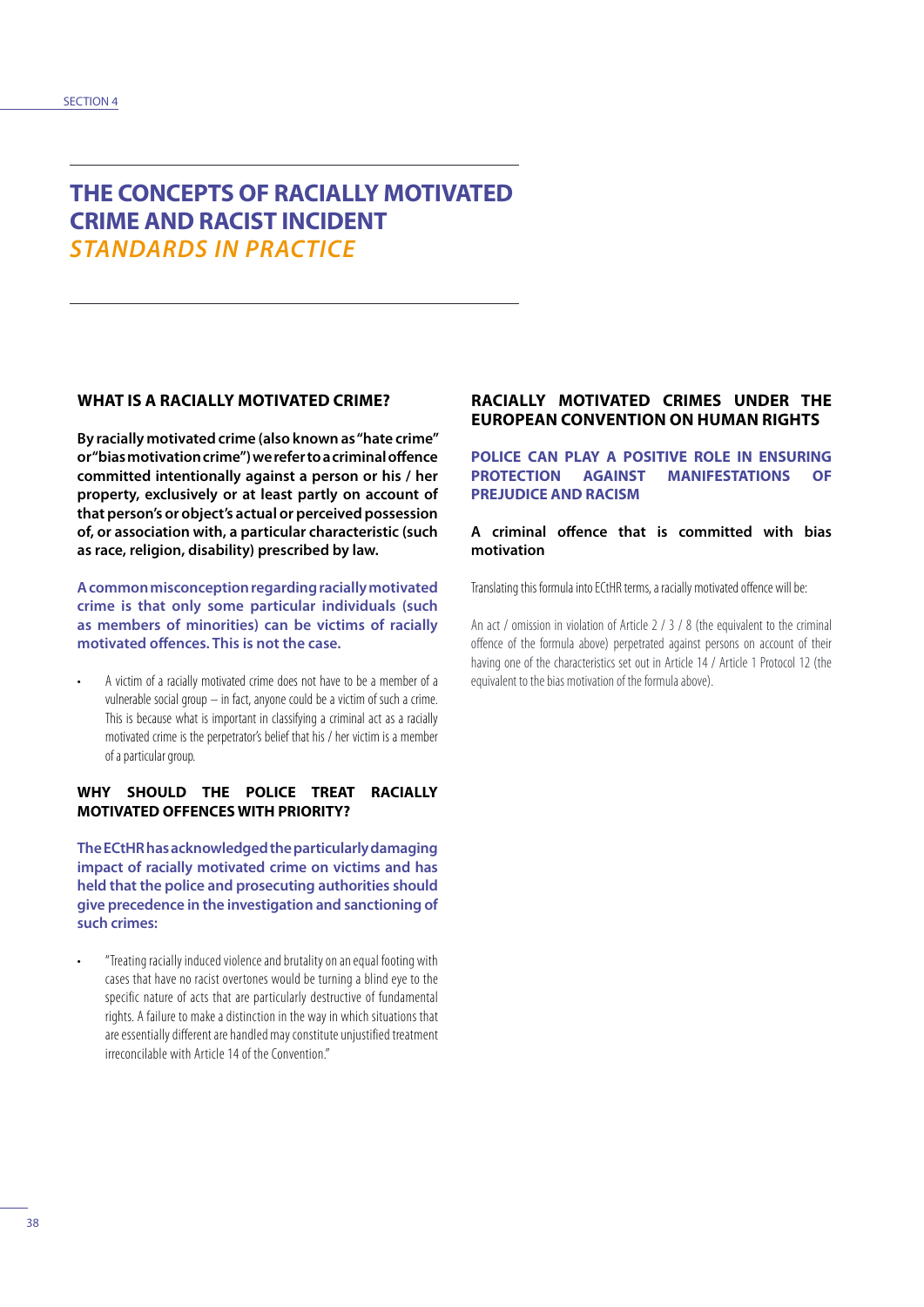### **CRIMES COMMITTED BY MEMBERS OF EXTREMIST GROUPS** *STANDARDS IN PRACTICE*

#### **Racist incidents: a potential precursor to a racially motivated crime**

A concept related to racially motivated crime is that of the racist incident, defined by ECRI in its General Policy Recommendation No. 11 on combating racism and racial discrimination in policing (2007) as "any incident which is perceived to be racist by the victim or any other person"

Not every racist incident will constitute a racially motivated crime but every racist incident should be thoroughly investigated with a view to ascertaining if it constitutes such a crime. Every racist incident should be recorded as it can provide important background information in case of a subsequent commission of a racially motivated crime (e.g. a crime committed by a person that has made many anti-Roma statements in the past).

#### **Adopting such a wide-ranging definition of the term racist incident is important for the following reasons:**

- It conveys the message to victims of hate-crime that their voices shall be heard and that they can have confidence and trust in the police;
- It allows the police to form a comprehensive picture of the situations regarding the occurrence and manifestations of racism in society, as well as monitoring the criminal justice system's response to that phenomenon;
- It ensures that all potential racially motivated crimes will always be investigated effectively by, for example, ensuring that the police will take all appropriate measures at the scene of the crime with a view to securing the necessary evidence. Conversely, the belated classification of a crime as racially motivated might have deprived the police and the prosecuting authorities of crucial material;
- It provides the police an insight into the crime perpetrator's motives and might explain his/her subsequent criminal behaviour;
- An important tool in ensuring that all racist incidents are adequately monitored and registered is the employment of a racist incident form, an example of this is provided in the Annex of the Toolkit.

#### **POINTS TO CONSIDER**

**Perpetrators of hate crimes might not make their racist motivation known (e.g. making explicitly racist remarks when committing a crime or leaving telltale signs). Nevertheless, often the factual circumstances of the crime will allow the police to suspect the existence of racial motivation, thus giving rise to an obligation to investigate**

#### **STUDY CASE**

#### **Šečić v. Croatia - 40116/02, judgment of 31 May 2007**

- Two unidentified men attacked the applicant, a person of Roma origin when collecting scrap metal in Zagreb in April 1999. They beat him with wooden planks and shouted racial abuse while two other men kept watch. Shortly afterwards the police arrived, interviewed people at the scene and made an unsuccessful search for the attackers. The applicant sustained multiple rib fractures and diagnosed as suffering from post-traumatic stress disorder;
- In July 1999, his lawyer lodged a criminal complaint. The prosecutor ignored information to the effect that the persons responsible for the attack on the applicant had also carried out a number of other attacks on Roma, as admitted in a television interview by a young skinhead;
- Nevertheless, the police were unable to question the person who had appeared in the television interview as the journalist refused to reveal his identity.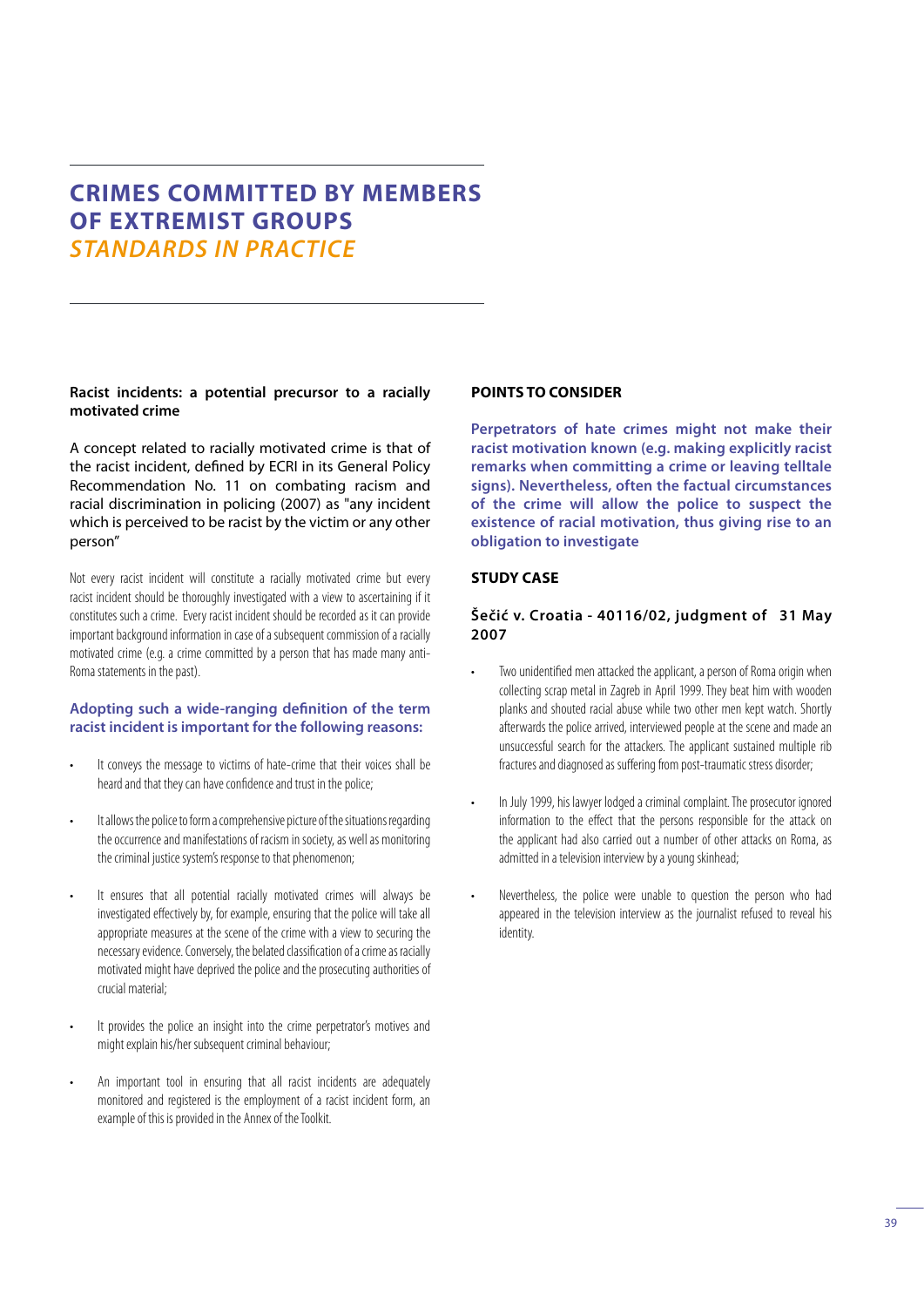# **RACIALLY MOTIVATED**  CRIMES

#### **THE COURT JUDGMENT**

**The ECtHR found a violation of Articles 3 and 14 because of numerous failures by the police and prosecuting authorities to mount an effective investigation.**

- Although they had concluded that skinheads known to have participated in similar incidents had carried out the attack, they did not question anyone belonging to that group or follow up the information that had been provided in any way.
- Moreover, they had failed to question an individual identified by an eyewitness. Nor had the police sought a court order to compel the journalist to reveal his source.
- Seeking such an order would not necessarily have been incompatible with the freedom of the media guaranteed under Article 10 of the Convention, since it would have been for the competent court to weigh up all the interests and to decide whether the source's identity should be revealed.
- The ECtHR placed particular emphasis on the fact that the applicant's attackers were suspected of belonging to a group of skinheads. It was in the nature of such groups to be governed by extremist and racist ideology.
- Accordingly, knowing that the attack was probably the result of ethnic hatred, the police should not have allowed the investigation to drag on for more than seven years without taking any serious steps to identify or prosecute those responsible.

#### **KEY OPERATIONAL POINTS OF THE JUDGMENT WITH RELEVANCE TO THE POLICE**

- Information to the effect that the perpetrator of an alleged crime is a member of a racist/extreme group that espouses violence and extreme ideologies should immediately alert the police and the prosecutor to the fact that the crime might have been racially motivated;
- Investigating authorities should also examine whether the alleged racially motivated crime was an isolated occurrence or part of a wider pattern of crimes perpetrated against a particular social group; the higher the number of such crimes, the higher the likelihood that these are orchestrated and racially motivated;
- Investigating authorities should pursue all lines of inquiry available to them, such as questioning the victim and eyewitnesses. They should also not neglect to summon for questioning professionals such as journalists, even though the latter might have a particular privileged status;
- A potential refusal on the part of the journalist to provide the police with the details of the skinhead he interviewed would not be in violation of his right not to disclose his sources, a right guaranteed under Article 10 (the right to freedom of expression) of the European Convention.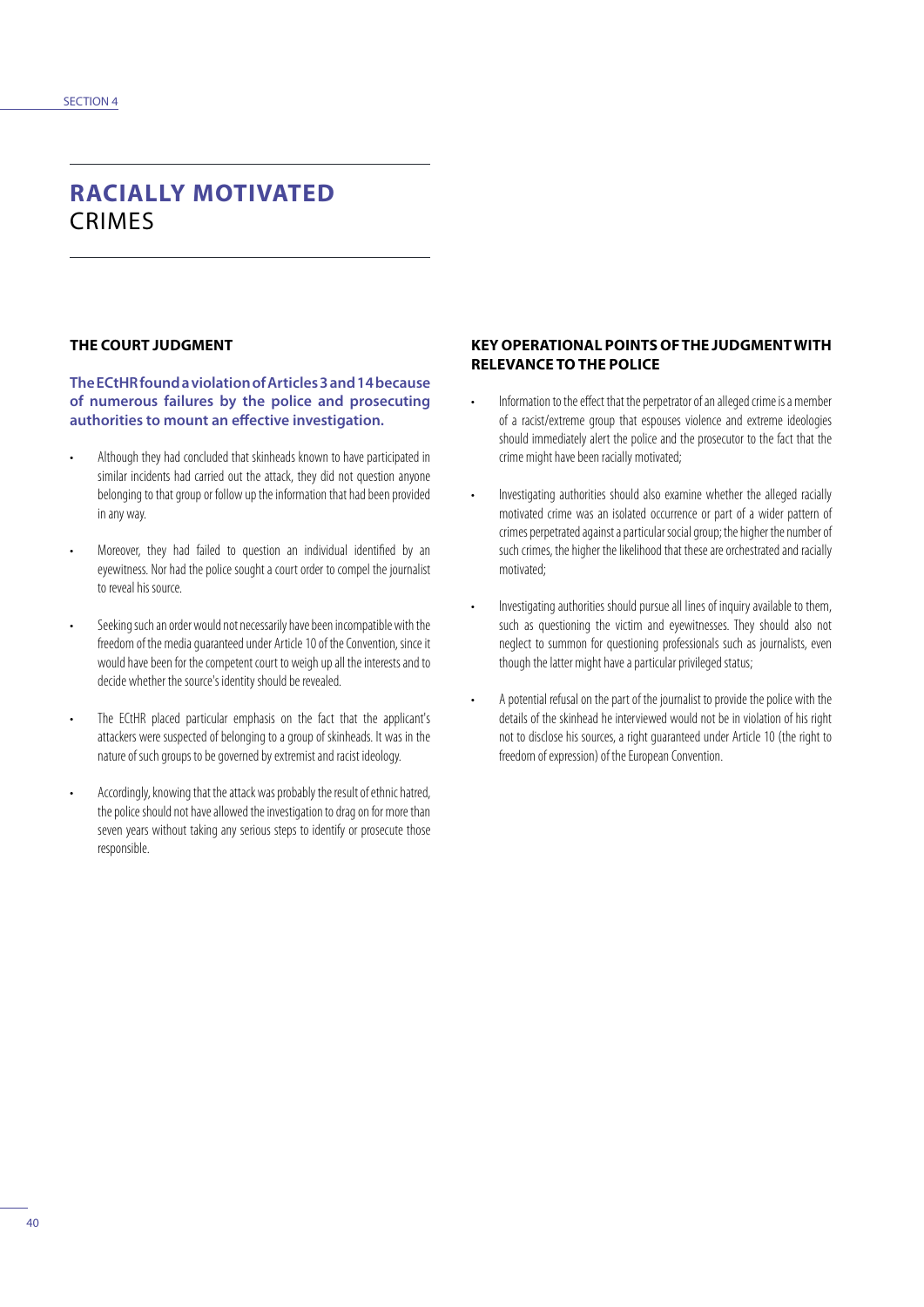# **HATE MARCHES**  DEMONSTRATIONS BY RACIST/ EXTREME RIGHT

#### **HATE MARCHES – OFFENCES COMMITTED DURING DEMONSTRATIONS BY RACIST/EXTREME RIGHT WING GROUPS IN ROMA AND TRAVELLERS SETTLEMENTS OF NEIGHBOURHOODS**

#### **POINTS TO CONSIDER**

• A newly emerging form of racist intolerance consists of the staging of demonstrations or marches organised by members of extremists groups in localities where Roma and Travellers are known to reside. The purpose of these marches is to intimidate them into leaving their homes while there is always the risk that such demonstrations will degenerate into violent incidents.

### **STUDY CASE**

**Király and Dömötör v. Hungary - 10851/13, judgment of 17 January 2017**

- The applicants were Hungarian nationals of Roma origin. In August 2012, an anti-Roma demonstration was held in their locality. Speeches were made and subsequently demonstrators marched between houses inhabited by Roma, threatening the inhabitants and engaging in acts of violence;
- The applicants complained that the authorities had failed in their obligations to either ban the holding of the demonstration or protect them from racist threats uttered in the course of the anti-Roma march, and to conduct an effective investigation into the incident in breach of Article 8.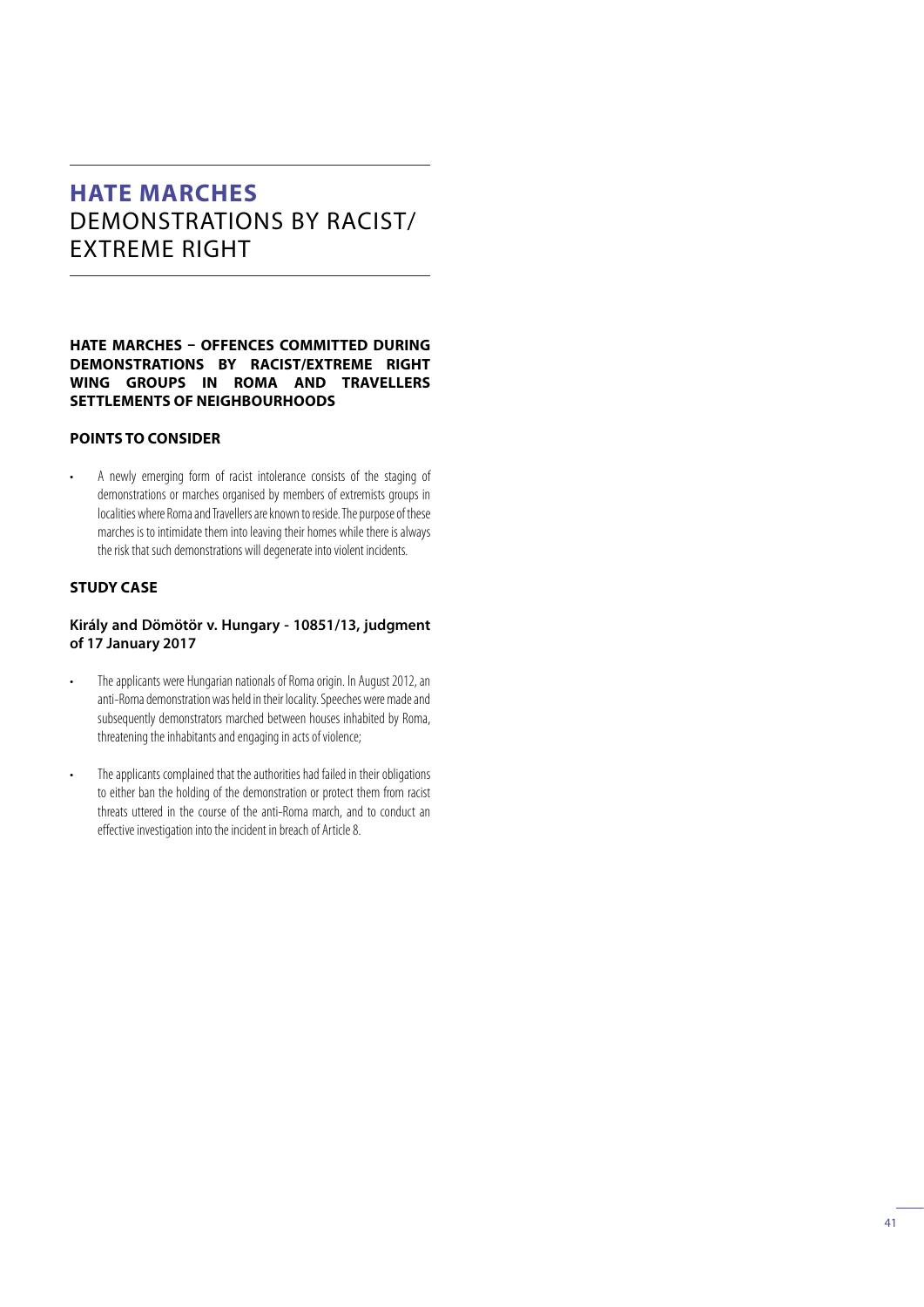# **RACIALLY MOTIVATED**  CRIMES

### **THE COURT JUDGMENT**

- The Court noted approvingly that the police had undertaken a series of operational measures with a view to ensuring that the demonstration would not lead to violence. It also did not disagree with the decision taken by the police not to ban the demonstration, considered that the police had acted professionally and their decision to allow the march to take place was not unreasonable, all the more as they had taken measures towards ensuring that no harm would come to the Roma inhabitants of the locality;
- The Court also considered that the threats uttered against Roma during the course of the demonstration did not actually materialise into concrete acts of physical violence against the applicants themselves;
- Nonetheless, the ECtHR considered that the fact that certain acts of violence had been carried out by at least some of the demonstrators and that following the speeches the demonstrators had marched in the Roma neighbourhood shouting threats would have aroused in the applicants a well- founded fear of violence and humiliation, all the more since they could not react by e.g. leaving and therefore constituted a captive audience;
- The threats had been directed against the Roma inhabitants because of their belonging to an ethnic minority, and had thus necessarily affected the feelings of self-worth and self- confidence of its members, including the applicants;
- The ECtHR was very critical of the manner in which the criminal law mechanisms had been implemented, which it held to be in violation of the respondent State's positive obligations under Article 8;
- The domestic authorities should have paid particular attention to the specific context in which the racist statements were uttered. In particular, the authorities should have taken into account the fact that the event had been organised during a period when marches involving large groups targeting the Roma had taken place on a scale that could qualify as large scale, coordinated intimidation;
- Racist statements taken together with the context in which they were expressed could constitute a clear and imminent risk of violence and cause apprehension to their recipients;
- Even though the police could not be held as being under an obligation to ban the holding of the demonstration, they, together with the prosecuting authorities, should have reacted more effectively during and after the end of the demonstration. Thus despite the size of the demonstration and the number of violent incidents that took place, the police questioned only five demonstrators;
- That course of action had not been capable of leading to the establishment of the facts of the case and did not constitute a sufficient response to the true and complex nature of the situation. On the contrary, such an inefficient reaction risked conveying the message to the public that such racist demonstrations were, if not legitimised by the state, then at least tolerated.

#### **KEY OPERATIONAL POINTS OF THE JUDGMENT OF RELEVANCE TO THE POLICE**

- The ECtHR will not try to second-quess the police as to the nature and extent of operational measures to be employed in such circumstances, if the police do not act in a manifestly inadequate manner. In this case, the Court readily accepted the argument that banning the demonstration (as the applicants requested) would have led to the outbreak of even more serious violent incidents. This however does not absolve the authorities from the obligation to monitor closely the conduct of the demonstrators and take measures against those who are acting violently.
- The Court emphasised that this was not an ordinary demonstration in which the protestors sought to voice their real or imaginary grievances. Rather, it was an openly racist demonstration aimed at intimidating and psychologically harassing the Roma who were in no position to defend themselves and hence were in need of increased protection by the authorities. As a result, a more dynamic reaction to it was called for.
- A robust response by state authorities to the phenomena of racism is necessary not only in order to sanction criminal acts and protect the human rights of individuals but also in order to convey the clear message to society that racist phenomena shall not be tolerated.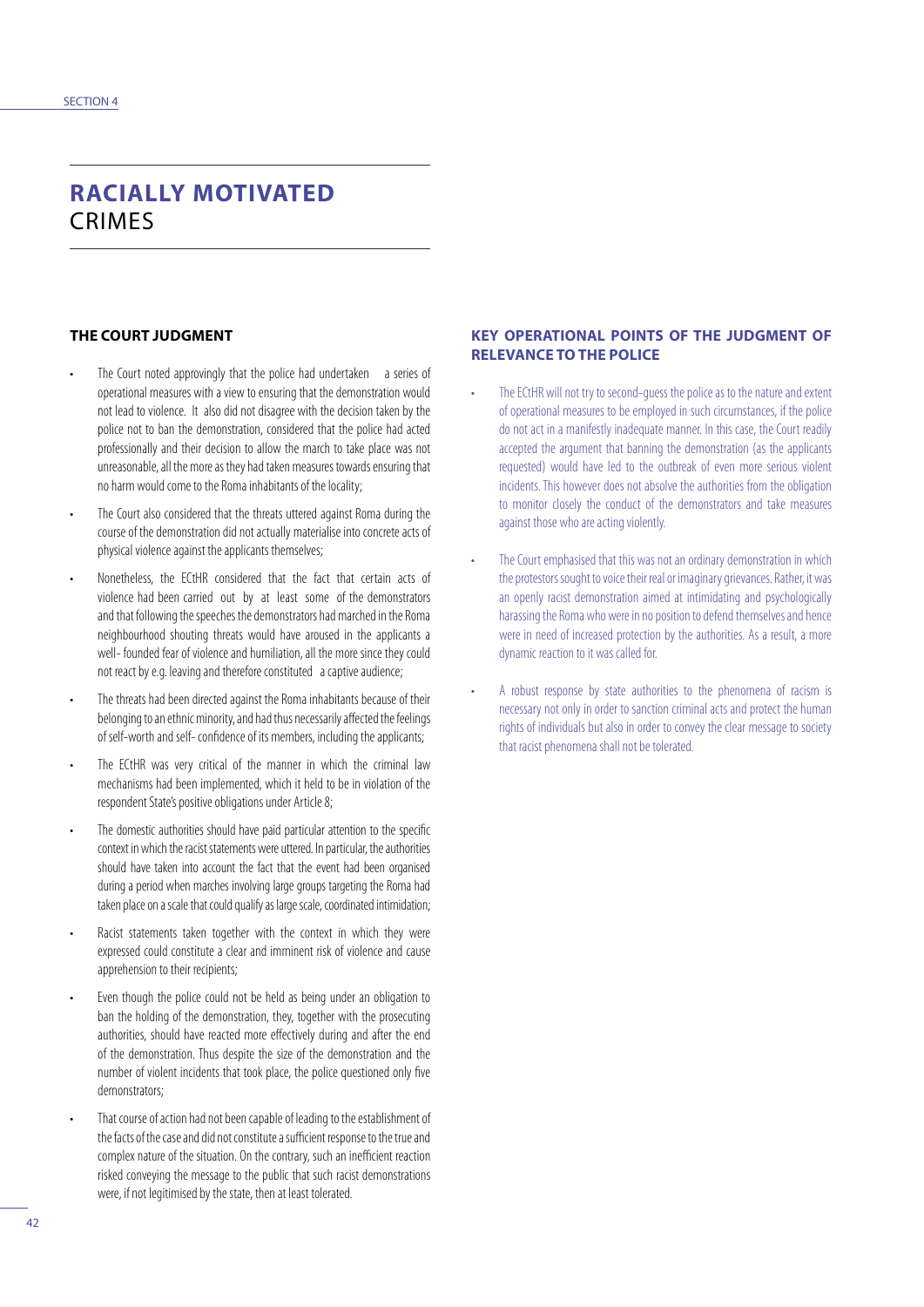# **RACIALLY MOTIVATED** CRIMES *AT TACKS ON ROMA AND TRAVELLERS*

### **POINTS TO CONSIDER**

**A characteristic element of racially motivated crime is the lack of prior contact, of any kind, between the perpetrator and the victim. For example, there is nothing to suggest in the Šečić v. Croatia case (see ECtHR Case 352 31.5.2007) that another Roma person in the applicant's position would not have been assaulted.** 

### **STUDY CASE**

#### **Yotova v. Bulgaria, 43606/04, judgment of 23 October 2012**

- The applicant was of Roma origin and had decided to throw a party at her house two days after serious altercations had occurred between some youths of Roma origin from the village where she lived and some youths of Bulgarian origin from a nearby village;
- At about midnight, some shots were fired from a car towards the front gate of her house and the applicant was hit in the chest, shoulder and arm. Following the attack, she was declared over 75% disabled;
- The authorities carried out a series of investigative acts and questioned a number of ethnic Bulgarian youth from the nearby village but in light of the random nature of the incident, did not pursue a line of inquiry into the potential racist nature of the incident.

#### **THE COURT JUDGMENT**

- The Court noted that the applicant had alerted the investigating authorities to the possibility that the crime against her was racially motivated, without however the authorities considering her complaint and launching a line of inquiry into it;
- The investigation was deficient with the Court criticising the failure of the authorities to question the accused ethnic Bulgarian youth of their general attitude towards Roma;
- Furthermore, they failed to ascertain whether one or more of these young men had taken part in racially motivated violent incidents in the past or whether they subscribed to an extremist or racist ideology;
- Nor were they questioned regarding the existence of any link between the previous altercation between Roma and non-Roma and the event in question (namely the shooting of the applicant);
- The above shortcomings in the investigation were found by the ECtHR to be in violation of the procedural aspect of Article 2 (right to life) in conjunction with Article 14 (right to protection from discrimination).

### **KEY OPERATIONAL POINTS OF THE JUDGMENT OF RELEVANCE TO THE POLICE**

- The ECtHR considered that the investigating authorities should have suspected that the crime could be racially motivated as alleged by the applicant in light of its nature, the ethnic origin of the victim and the fact that it took place shortly after a violent altercation between Roma and ethnic Bulgarian youths;
- The ECtHR also deemed it important that the authorities should, in cases of alleged racially motivated crime, attempt to assess whether the potential perpetrator might harbor prejudice or bias against the Roma;
- In line with ECRI's recommendation regarding the collection of data on racist incidents and their subsequent use in the course of a criminal investigation, the Court appears to have considered that such measures might be important when investigating whether a crime could have racial overtones.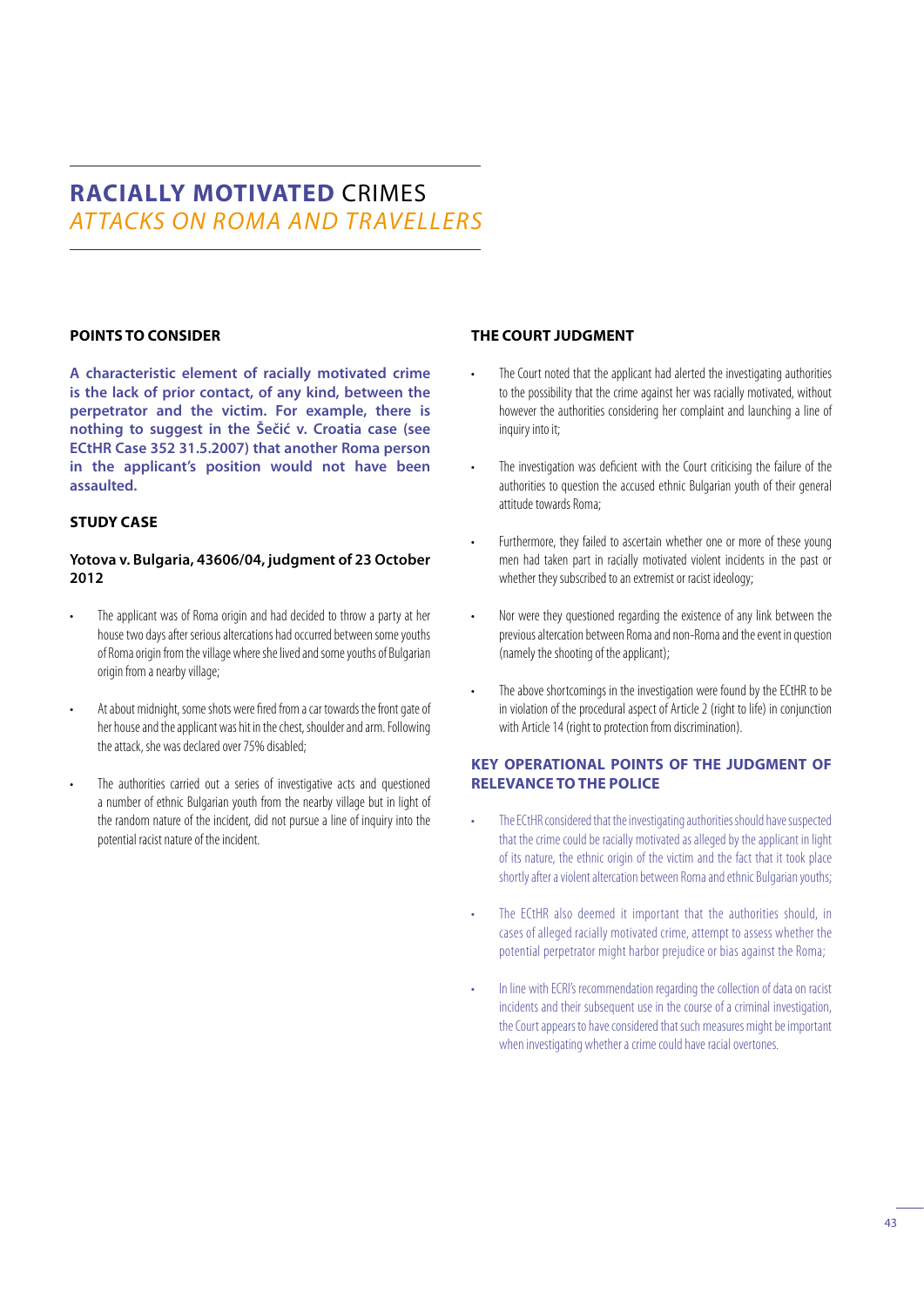### VICTIM OF A RACIALLY MOTIVATED CRIME BY **ASSOCIATION AND/OR MISTAKEN IDENTITY**

#### **POINTS TO CONSIDER**

- An interesting problem arises when, at the same time, a perpetrator targets both a member of a socially vulnerable group and a person belonging to the majority, without possessing any external characteristics that could lead to the mistaken belief that he / she is a member of the vulnerable social group too;
- For example, a skinhead, after uttering racial slurs against the Roma, assaults a couple of which only one person is of Roma ethnic origin. In order to complicate this scenario even further, let us assume that only the Roma person bears external characteristics that are usually associated with Roma (e.g. a dark skin complexion or the wearing of what is known to constitute a traditional Romani garment), with the other person not being of Roma ethnic origin and not conforming to any of the stereotypes regarding the external appearance of Roma;
- Would this constitute a racially motivated crime and if yes, would it be a crime in relation to both victims or only in relation to the Roma one?;
- A related problem arises in cases where the perpetrator is mistaken about the identity of a victim when committing a racially motivated crime. For example, a perpetrator attacks a person that he thinks is of Roma ethnic origin, only to discover subsequently that his victim is not Roma.

### **STUDY CASE**

#### **Škorjanec v. Croatia, 25536/14 - judgment of 28 March 2017**

- The applicant, who was of ethnic Croatian origin, and her partner, who was of Roma origin, entered into an altercation with two persons who started pushing the applicant, insulting her and threatened her for being in a relationship with a man of Roma origin;
- Soon afterwards, one of the attackers grabbed the applicant by the t-shirt, threw her to the ground, and kicked her in the head;
- The attackers then turned to the applicant's partner and, while saying that all Roma people should be killed, started kicking him and even tried to stab him with a knife;
- The police filed a complaint against both perpetrators but mentioned the applicant only as a witness and not as a victim. The perpetrators were ultimately sentenced to one year and six months' imprisonment for the racially motivated attack on the applicant's partner;
- Of her own will, the applicant filed a criminal complaint, arguing that she too was a victim of a racially motivated crime;
- Nevertheless, her complaint was rejected since she was not of Roma ethnic origin, thus the attack against her could not have been racially motivated.

#### **THE COURT JUDGMENT**

- The Court underlined that both the applicant and her partner repeatedly stated in the course of the criminal proceedings that they considered that the attack on both of them was racially motivated. This, the ECtHR held, should be enough to trigger the police and prosecuting authorities' obligation to investigate whether racial motivation played a role in the attack;
- The ECtHR also reiterated that the authorities should also have regard to the wider context of the crime as well as bear in mind that perpetrators might have mixed motives;
- The Court then held that the authorities, upon receiving credible allegations of a racially motivated crime, should try to ascertain whether a link exists between a criminal act and racial prejudice not only in relation to crimes against persons on grounds of their actual or perceived personal status or characteristic but also in relation to crimes based on the victim's actual or perceived association or affiliation with another person who actually or presumably possesses a particular status of protected characteristic;
- The ECtHR held that no such investigation took place in the present case, primarily because the authorities considered the fact that the applicant was not of Roma ethnic origin as critical. As a result, the authorities did not try to ascertain if the applicant was assaulted due to her association with a Roma person and whether this perception of an association (on the part of the perpetrators) would be enough to render the crime a racially motivated one. The Court held that this failure was in violation of the procedural aspect of Article 3 in conjunction with Article 14 (right to protection from discrimination).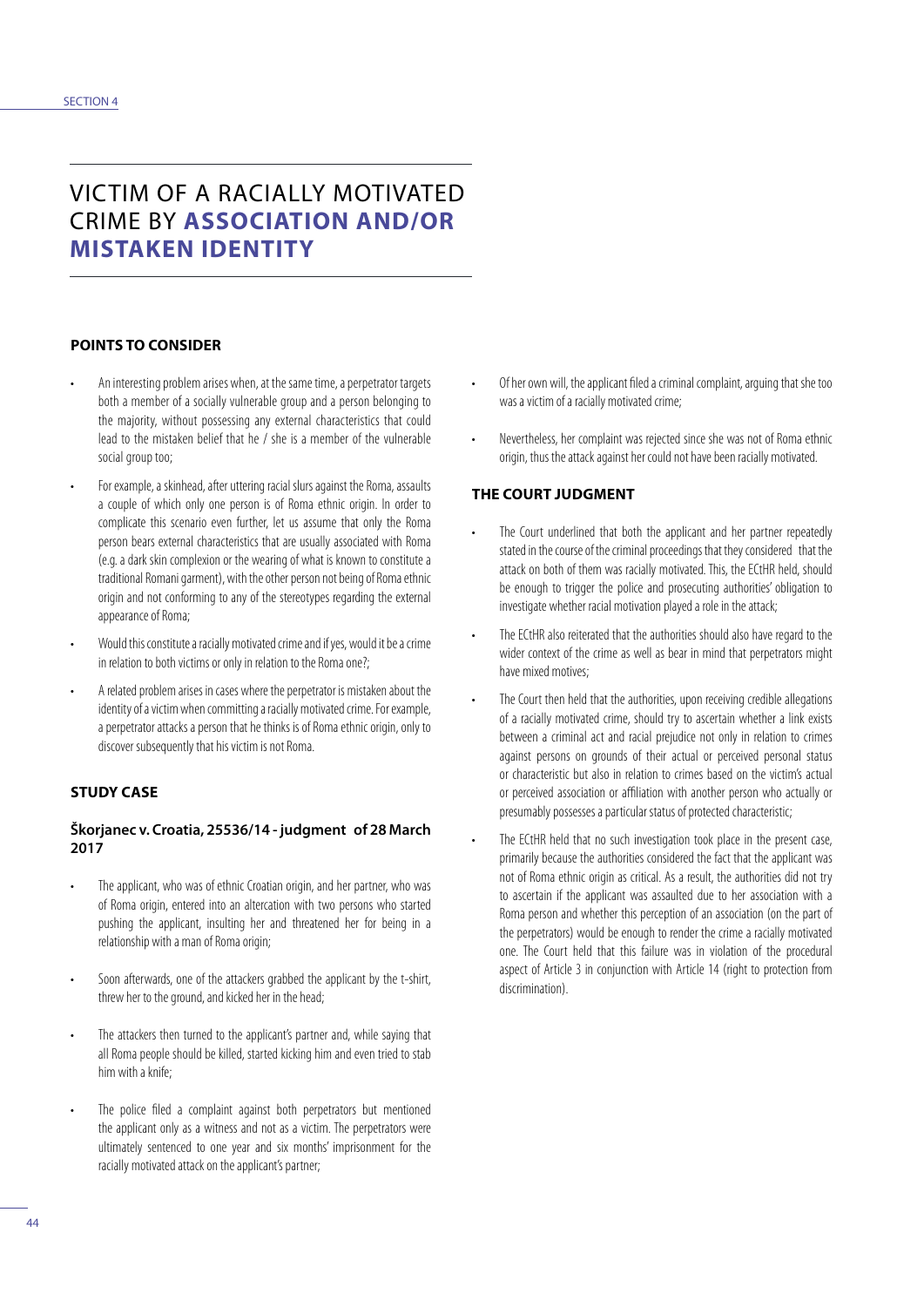# VICTIM OF A RACIALLY MOTIVATED CRIME BY **ASSOCIATION AND/OR MISTAKEN IDENTITY**

#### **KEY OPERATIONAL POINTS OF THE JUDGMENT OF RELEVANCE TO THE POLICE**

- The ECtHR expects the police to continue investigating alleged racially motivated crimes even if during the course of the investigation evidence arises that the perpetrator was mistaken as to the victim's ethnic identity;
- Such evidence cannot, on its own, subsequently render the offence a nonracially motivated one; rather, what is important for the police is to ascertain whether at the time of the commission of the offence, the perpetrator believed that his / her victim belonged to a vulnerable social group. The perpetrator's mistake as to his / her victim's ethnic identity should therefore not be used to his (the perpetrator's) advantage, by e.g. leading to the downgrading of the charges;
- Similarly, the Court expects the police to bear in mind that at times perpetrators of racially motivated crimes target victims in full knowledge that they do not belong to a vulnerable group but just because they are or are perceived to be associated with a person who actually or presumably belongs to a vulnerable group;
- The association can take different forms: it can be a personal relationship, a friendship, or a marriage. Even the fact, that the perpetrator knew that his / her victim did not belong to a vulnerable group but was merely associated to a person belonging to that group, should not prevent the police from classifying the crime as a racially motivated one and investigating it accordingly;
- Thus even if the perpetrators in the Škorjanec case were fully aware that the applicant was not Roma but attacked her because she was in a relationship with a Roma person, the attack should still be qualified as a racially motivated one.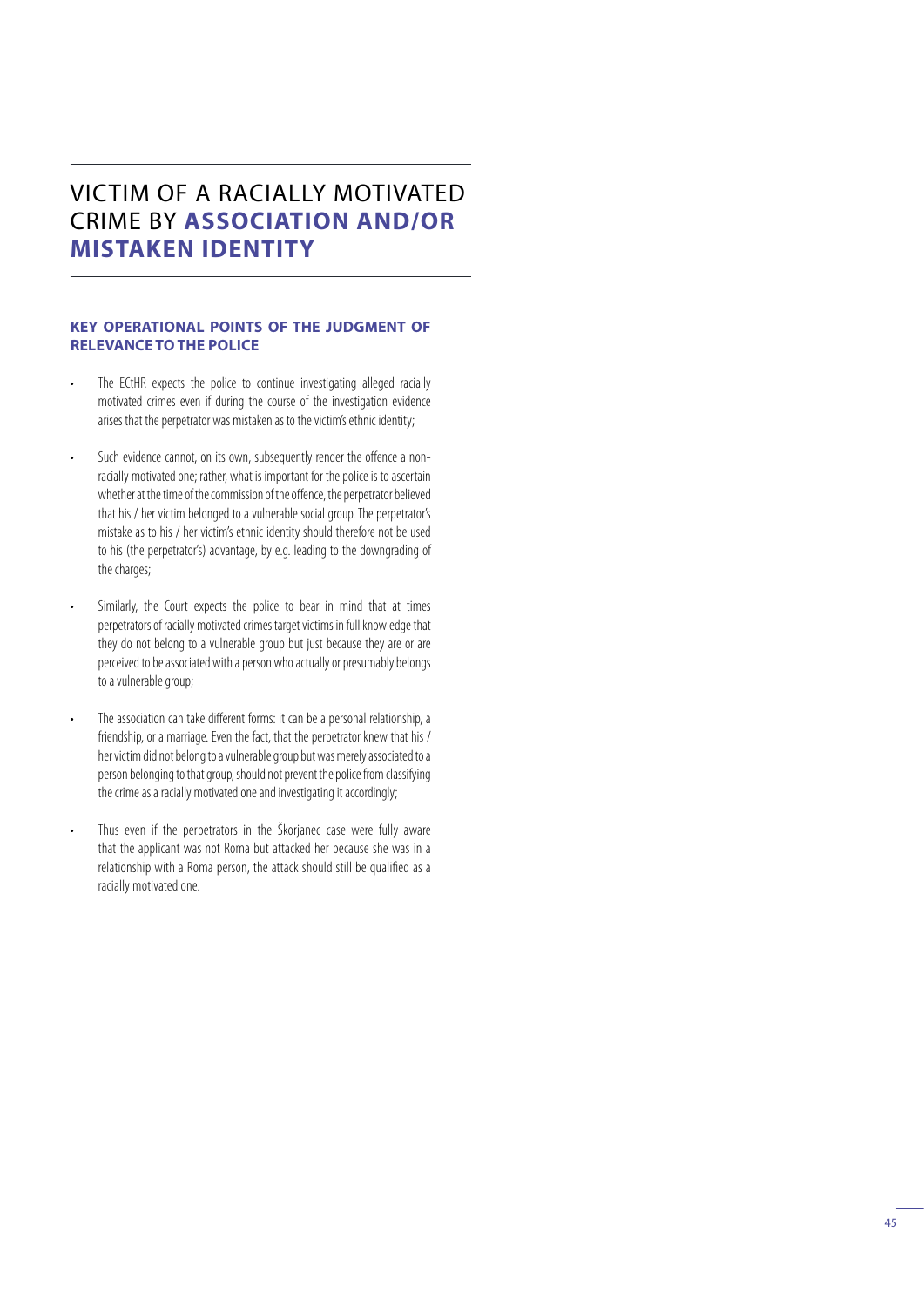# **MIXED MOTIVES** BEHIND THE COMMISSION OF A RACIALLY MOTIVATED CRIME

#### **POINTS TO CONSIDER**

- Human nature being as unpredictable and unfathomable as it is, it is often difficult to ascertain the exact motives behind a particular criminal offence. The situation is complicated further when there is evidence that more than two motives were at play: by way of example, let us consider the case of a robbery of a Roma person, with the perpetrator shouting racial abuse regarding the person's ethnic origin while hitting him and removing his wallet;
- Can the perpetrator subsequently argue that as he was primarily interested in the contents of the wallet, he merely committed a robbery and not a racially motivated crime?

#### **STUDY CASE**

#### **Balázs v. Hungary, 15529/12, 20 October 2015**

- The applicant was a Romani man who after leaving a club in the early hours was attacked by a man who presented himself as a police officer (and who later turned out to be a penitentiary officer). The officer had joined a scene during which three men who made comments about his Roma origin had insulted the applicant and his girlfriend;
- The officer had then referred to him as a "dirty gypsy". The fight ended because of the intervention by three of applicant's acquaintances. The applicant, his girlfriend and the penitentiary officer, who had in the meantime called the police, were taken to a police station, where they stayed until the next day. Although both men had been injured in the fight, only the penitentiary officer underwent a medical examination;
- A general practitioner recorded the applicant's injuries, bruises on his chest, back, neck and face, two days after the incident. The applicant lodged a criminal complaint against the penitentiary officer, describing the incident and submitting material he had found on the Internet, namely posts by the officer in a social network, according to which the night before he "had kicked in the head of a gypsy lying on the ground";
- The Public Prosecutor opened a criminal investigation against the officer on suspicion commission of a racially motivated offence but subsequently discontinued the investigation for lack of evidence that the officer had attacked the applicant exclusively out of racial hatred;
- Following the applicant's complaint against that decision, his lawyer's request that the officer be heard as a suspect or as a witness was dismissed on the ground that in parallel proceedings against the officer, on charges of disorderly conduct, he had already been heard as a suspect. The decision to

discontinue the investigation was upheld in September 2011. In May 2012, the officer was convicted of disorderly conduct for becoming involved in a fight and placed on a one-year probation.

#### **THE COURT JUDGMENT**

- Despite the fact that the person who assaulted the defendant was found guilty, the ECtHR found a violation of the procedural aspect of Article 3 in conjunction with Article 14. Taking the view that not only acts based solely on a victim's characteristic can be classified as racially motivated crimes, the ECtHR acknowledged that perpetrators may have mixed motives, being influenced by situational factors equally or stronger than by their biased attitude towards the group the victim belongs to;
- As a result, it considered that the prosecutor's concern in establishing where the perpetrator's motive was "precisely" due to the applicant's Roma ethnic origin was misplaced;
- The ECtHR was critical of the prosecuting authorities' failure to take into consideration the perpetrator's posts on Facebook after the incident, where he specifically mentioned the applicant's Roma origin, as well as another post where he provided a link to a film scene containing a racist and intolerant message and alluded to the Roma "rubbish".

#### **Reference to OSCE principles**

*The ECtHR also referred approvingly to the following two principles set out by the Organization for Security and Co-operation in Europe / Office for Democratic Institutions and Human Rights OSCE-ODIHR namely that:*

- *• Perpetrators of racially motivated crimes often warn or "brag" about their "exploits", before, during or after they carry them out. They might for example paint a message / the initials of their group or some code words / signs, which constitute powerful evidence of (racial) motivation;*
- *• Perpetrators of racially motivated crimes often commit a second offence (e.g. theft) in order to be able to claim that their crime was not exclusively racially motivated.*

*(Principles referred in the OSCE / ODIHR resource guide entitled Preventing and responding to hate crimes (2009)).*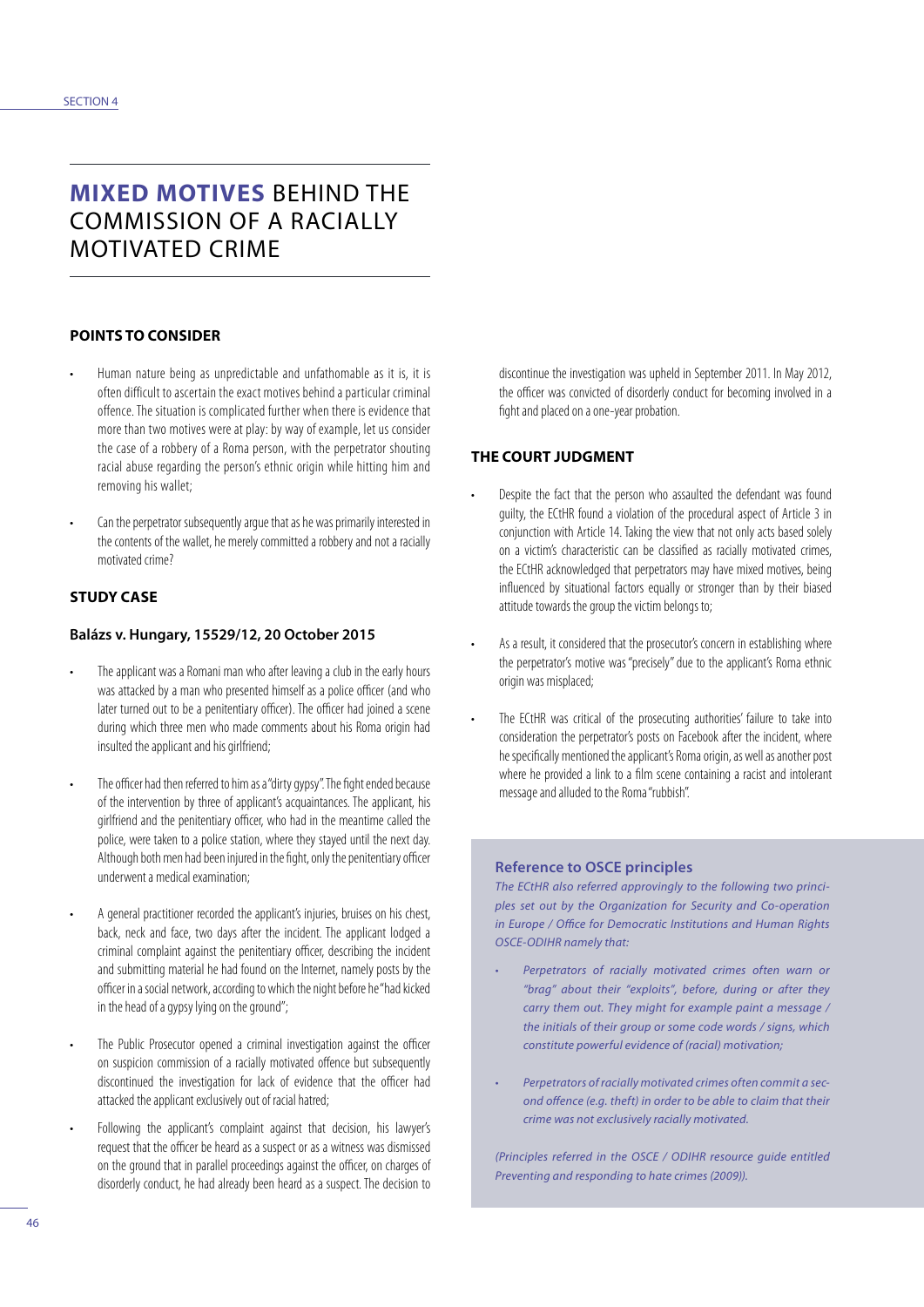# **MIXED MOTIVES** BEHIND THE COMMISSION OF A RACIALLY MOTIVATED CRIME

#### **KEY OPERATIONAL POINTS OF THE JUDGMENT OF RELEVANCE TO THE POLICE**

- The Court clearly held that racially motivated crimes can be committed even when the perpetrator was not motivated primarily or even exclusively by racial prejudice;
- Because the existence or not of racial prejudice is dependent on subjective factors that cannot be easily ascertained, investigating authorities should utilize all tools at their disposal with a view to ascertaining the existence of such prejudice. In the present case, the Court considered that even posts on social networking sites could provide insight as to the perpetrator's racial motivation;
- The perpetrator's espousal of racist ideologies or endorsement of racist statements / ideas constitutes a strong evidence of racial motivation that should be examined.

#### **Lakatošová and Lakatoš v. Slovakia, 655/16**

- An off-duty municipal police officer took an illegally purchased gun and drove in his private car to a town with a sizeable Roma community. He stopped in front of the applicants' house, entered the property and, without saying a word, started firing bullets at the family members who happened to be in the yard. He stopped shooting once he run out of ammunition;
- As a result, three members of the applicants' family were shot dead and both the applicants were seriously injured. The first applicant was injured in the hips and thighs and the second applicant in the liver, lower appendix, stomach and elbow. After the shooting, the perpetrator returned to the car. On his way, he met two other Roma men, members of the applicants' family, and threatened to kill them. Then he got to his car and drove to the house of the mayor of the town, in front of which he was eventually arrested;
- Three psychiatric and psychological experts who concluded that he developed a paranoid personality connected to an intense fear of aggressive behaviour of some "Roma fellow citizens" towards him or people close to him. This triggered a need to protect himself, in the sense of a paranoid defence. He developed a "paradoxically altruistic motive of a radical solution of public order issues in the town, in particular towards the part of it which contained the non-adaptable and problematic Roma people";
- An important motive determining his behaviour before and during the crime could be his continual frustration about his own work, and that he was unable to resolve the public order issues in the town, in particular the problems concerning the Roma part of the population. He had been developing a burnout syndrome as well. However, the experts concluded that

the immediate motive behind his behaviour at the critical moment could not be established with any degree of precision;

- Additionally, the experts concluded that the perpetrator did not remember clearly, what had happened but was able to credibly reconstruct some events and realise that he had fired at someone. He also mentioned some incidents he and his colleagues had had with people of Roma origin, his worries, his fear of them, and his despair at his inability to deal with them;
- He was sentenced to nine years' imprisonment. His gun was forfeited and protective psychological treatment in an institution was ordered for him, with protective supervision amounting to three years.

#### **THE COURT JUDGMENT**

- The ECtHR did not dispute that the main motive behind his acts could have been his psychological condition, however the Court also considered that the perpetrator may have had mixed motives, being influenced as much or more by situational factors as by his biased attitude.
- As a result, the ECtHR was critical of the authorities, and in particular of the Public Prosecutor's failure to examine whether the attack could also have been motivated by racial hatred. This was due to the fact that there were significant racist indicators, which included the perpetrator's own statements, a previous incident between the perpetrator and some Roma boys and the findings of a clinical psychologist who did not rule out the existence of a racial motive.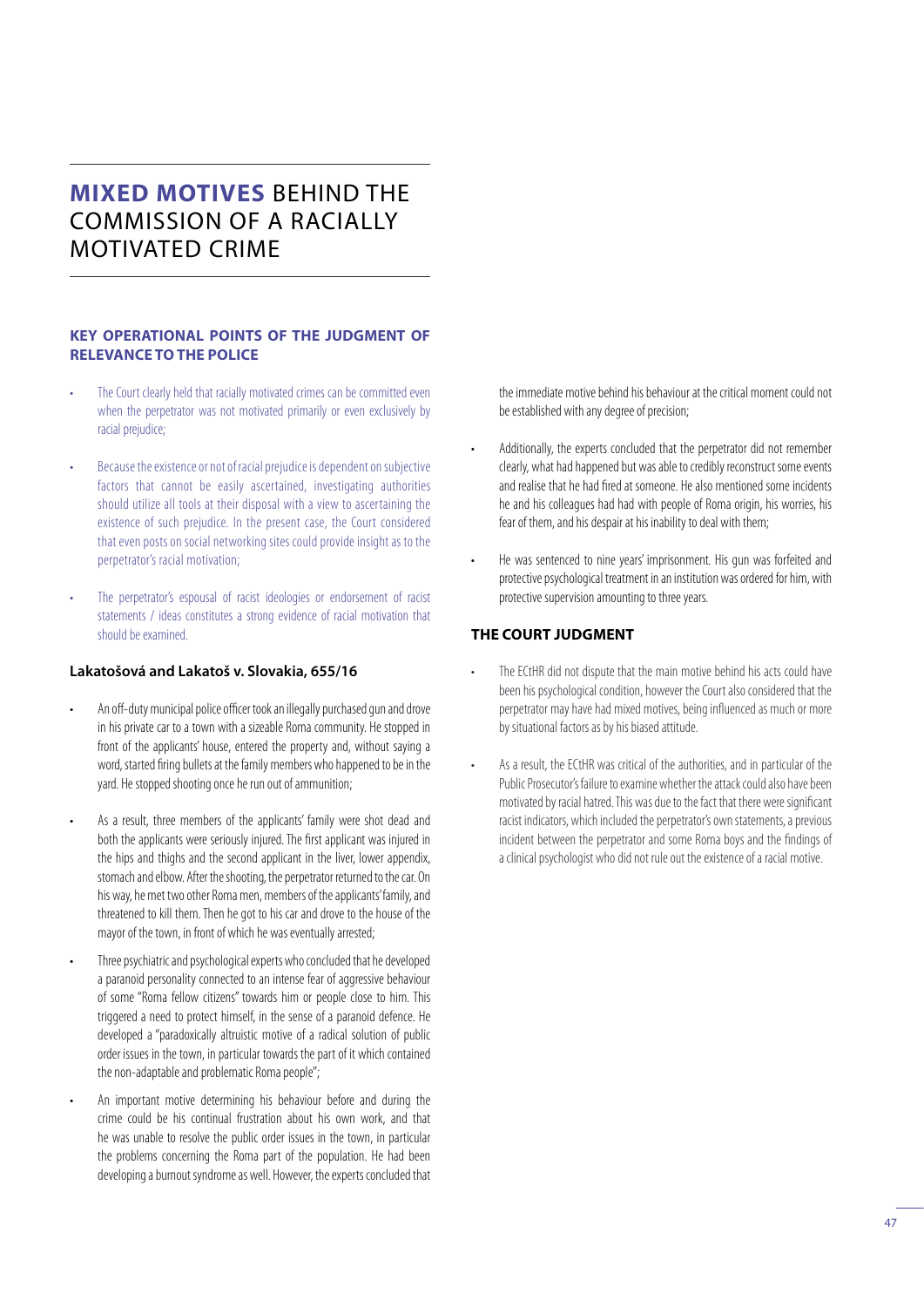# **HATE SPEECH** A PARTICULAR FORM OF RACIALLY MOTIVATED CRIME

#### **POINTS TO CONSIDER**

- Public expressions of hate, often referred to as hate speech, represent a serious concern, as they can create environments that are conducive to hate crimes (regarding the interplay between hate speech and violence see for example the ECtHR's findings in the case of Király and Dömötör v. Hungary referred to above);
- Hate speech is a rather elusive concept the ECtHR has not defined it in its jurisprudence, opting for a case-by-case review and analysis of whether the statements in question amount to hate speech. Under the Convention, and among the various forms of expression, only hate speech/incitement to violence can legitimately attract a prison sentence. It is therefore imperative to ascertain whether an expression or a statement qualifies as hate speech;
- The CoE Committee of Ministers Recommendation No. R. (97) 20 on "Hate Speech" offers a working definition as follows: "hate speech [covers] all forms of expression which spread, incite, promote or justify racial hatred, xenophobia, anti-Semitism or other forms of hatred based on intolerance including: intolerance expressed by aggressive nationalism and ethnocentrism, discrimination and hostility against minorities, migrants and people of immigrant origin."

### **STUDY CASE**

#### *Balázs v. Hungary, 15529/12, 20 October 2015*

- It should be noted that according to the Committee of Ministers Recommendation No. 20, it is not only expressions that incite to acts of violence/discrimination that qualify as hate speech; furthermore, there is no requirement for a situation of "clear and present danger" to be established;
- The ECtHR has accepted this definition in two racial hate speech cases under Article 10 (right to freedom of expression);
- In Féret v. Belgium (no. 15615/07, judgment of 16 July 2009), the applicant had been found domestically criminally liable over the distribution of leaflets/ posters calling for the expulsion of all Muslims and non-European immigrants from Belgium and charging them collectively with criminality. The ECtHR held that his criminal sentence was not in violation of Article 10 (right to freedom of expression);
- In Vejdeland and Others v. Sweden (no. 1813/07, judgment of 9 February 2012) the applicants (almost all in their early to mid-twenties, with one applicant aged 18 at the material time) had been found criminally liable by the domestic courts for distributing, in an upper secondary school, approximately 100 leaflets considered by the courts to be offensive to homosexuals. The statements in the leaflets were, in particular, allegations that homosexuality was a "deviant sexual proclivity", had "a morally

destructive effect on the substance of society" and was responsible for the development of HIV and AIDS;

- The applicants in this case claimed that they had not intended to express contempt for homosexuals as a group and stated that the purpose of their activity had been to start a debate about the lack of objectivity in the education in Swedish schools. The domestic courts found the applicants guilty and sentenced them to suspended prison sentences together with fines ranging from 200 to 2,000 EUR, while the youngest applicant was sentenced to probation;
- The ECtHR held that these statements amounted to hate speech and hence the (proportionate) prison sentences and ancillary sanctions were not in violation of Article 10;
- The Court agreed with the domestic court that although a discussion regarding the alleged lack of objectivity (i.e. the "homosexual agenda", according to the applicants) in sex education was in the public interest, the applicants' statements, although not inciting anyone to commit any criminal act, constituted "serious and prejudicial allegations" that were unnecessarily offensive and amounted to hate speech;
- The Court also placed emphasis on the fact that the applicants broke into a school (i.e. a restricted area) and their intended audience was young people of "an impressionable and sensitive age" who moreover could not choose not to receive them (i.e. constituted a captive audience).

#### **KEY OPERATIONAL POINTS OF THE JUDGMENT OF RELEVANCE TO THE POLICE**

- As member States to the European Convention on Human Rights have adopted different legislative responses to hate speech (some more restrictive than others) and in light of the very context-specific approach by the ECtHR on this issue to date, it is difficult identify a uniform standard throughout the Council of Europe legal space on combatting hate speech;
- Nevertheless, at the very minimum, it is submitted that police should record any instance of hate speech as this might allow the police to shed light on the existence or not of racial motivation in any crime committed subsequently;
- In other words, it is suggested that regardless whether or to the extent to which hate speech is punishable in a particular jurisdiction, the police should record hate speech as a racist incident (see model Racist Incident - Racially Motivated Offence Form available in the Annex of the Toolkit).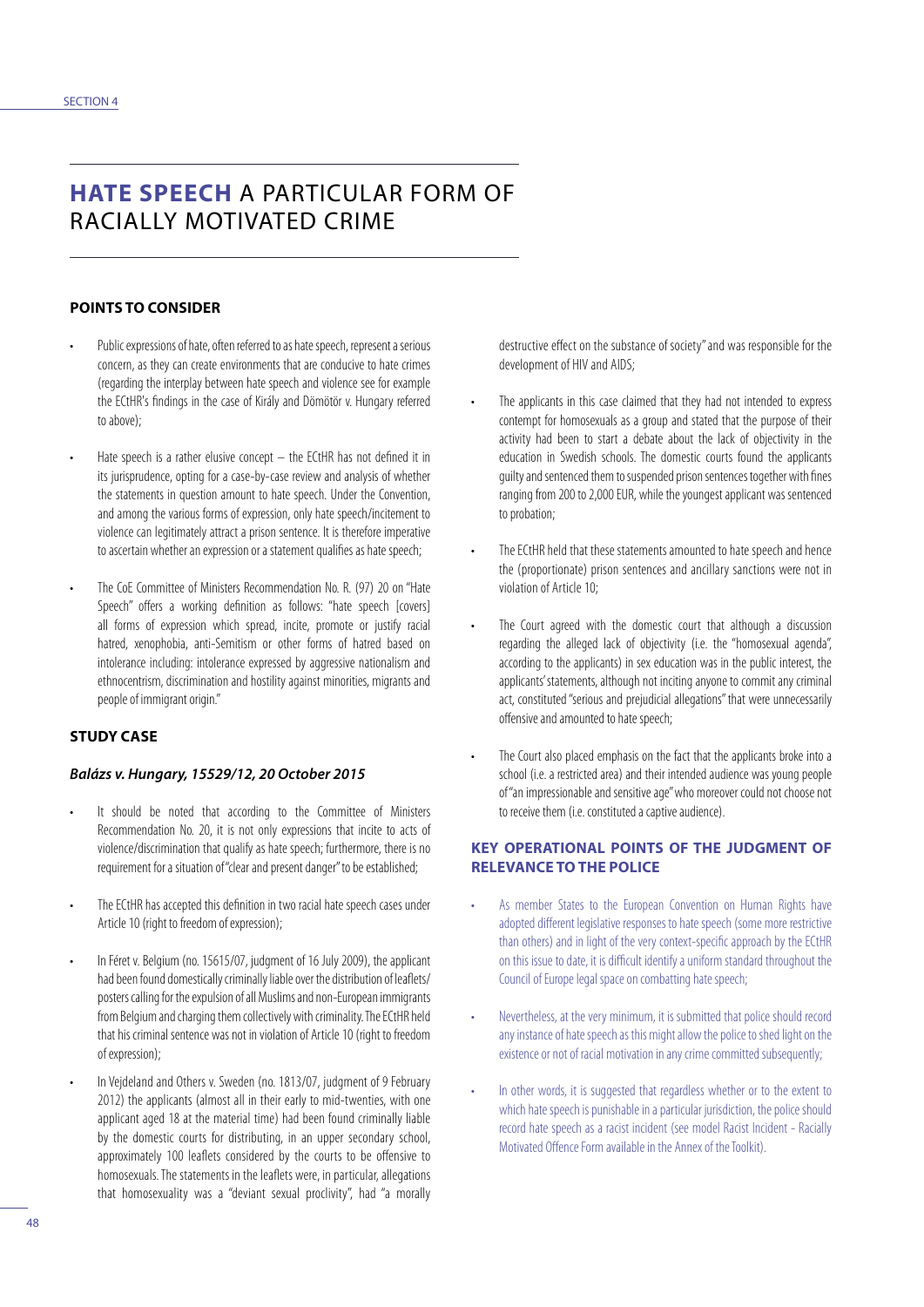# SECTION 5 **TRAINING FOR POLICE OFFICERS**



### **TRAINING FOR POLICE OFFICERS**

- **• Template proposal for a training curriculum**
- **• Case studies**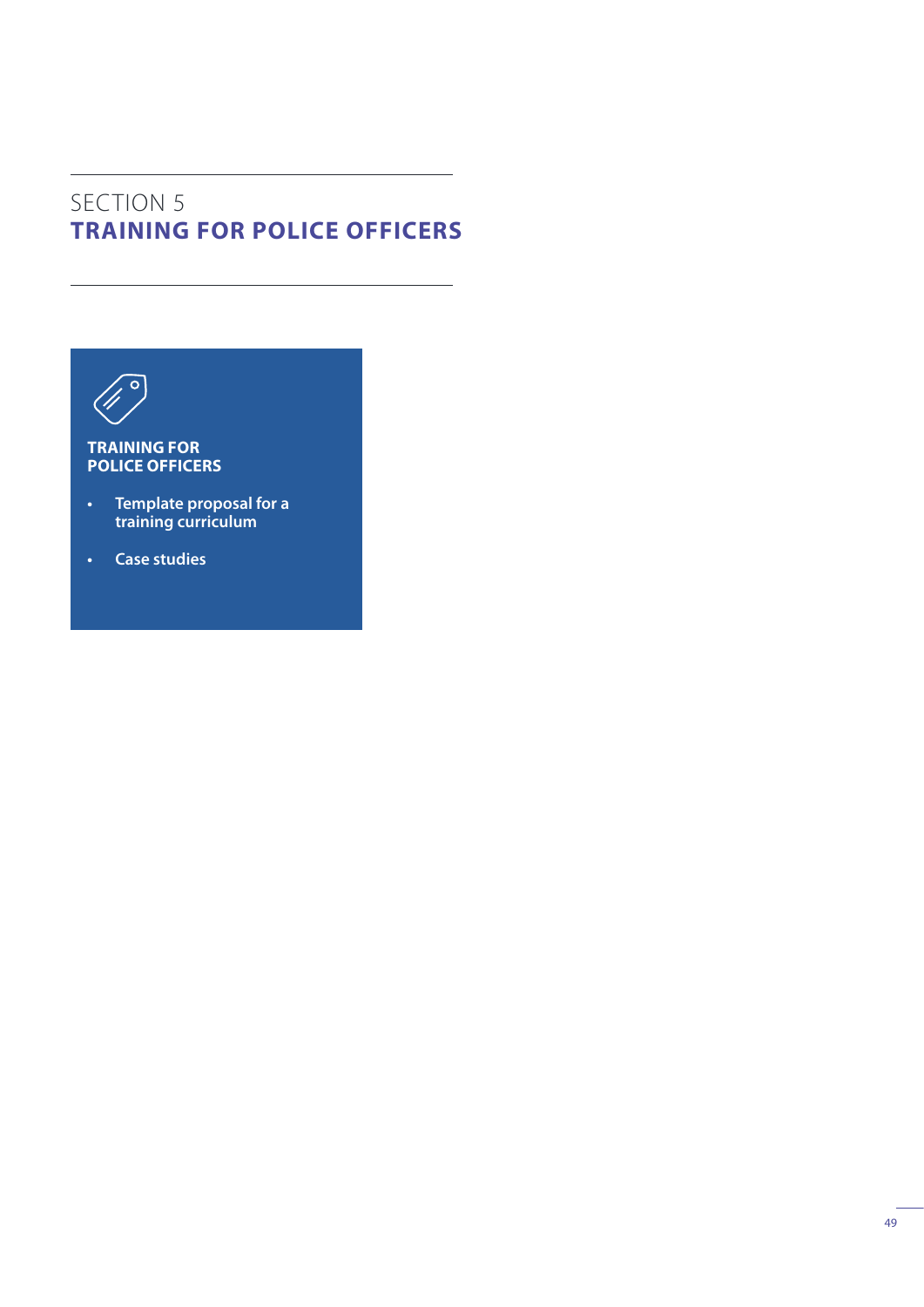SECTION 5

# **TRAINING FOR POLICE OFFICERS**

**Council of Europe standards on racially motivated violence and non-discrimination with a focus on Roma and Travellers**

Template proposal for a training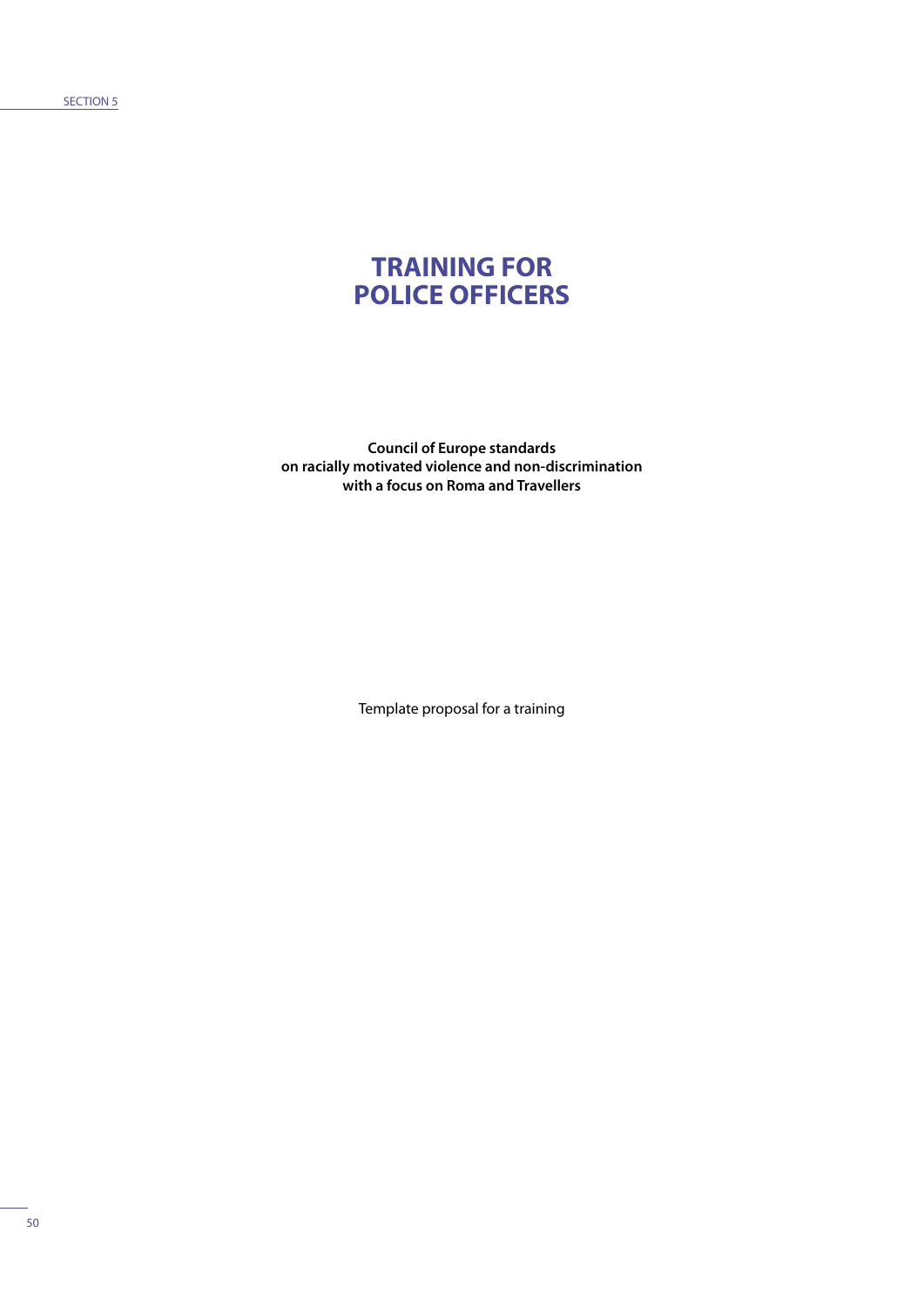#### **COUNCIL OF EUROPE STANDARDS ON RACIALLY MOTIVATED VIOLENCE AND NON-DISCRIMINATION WITH A FOCUS ON ROMA AND TRAVELLERS**

### **CHALLENGES FACED BY ROMA AND TRAVELLERS COMMUNITIES: A STARTING POINT FOR FINDING WAYS TO IMPROVE POLICE ROMA AND TRAVELLERS RELATIONS**

| <b>Tools</b>     | <b>Overall description of training session</b>                                                                                                                                                                                                                                                                                                                                                                                                                                                                                                                                                                                                                                                                                                                                           |  |  |
|------------------|------------------------------------------------------------------------------------------------------------------------------------------------------------------------------------------------------------------------------------------------------------------------------------------------------------------------------------------------------------------------------------------------------------------------------------------------------------------------------------------------------------------------------------------------------------------------------------------------------------------------------------------------------------------------------------------------------------------------------------------------------------------------------------------|--|--|
| <b>Timing</b>    | Up to 1 hour (depending on the level of knowledge, awareness and exposure of participants to Roma and Traveller issues)                                                                                                                                                                                                                                                                                                                                                                                                                                                                                                                                                                                                                                                                  |  |  |
| <b>Objective</b> | Understanding the common features and structural barriers or challenges faced by Roma commu-<br>nities across Europe                                                                                                                                                                                                                                                                                                                                                                                                                                                                                                                                                                                                                                                                     |  |  |
| <b>Focus</b>     | <b>Roma and Travellers communities in Europe</b><br>Diversity of Roma groups and Council of Europe terminology regarding Roma and Travellers<br>$\bullet$<br>Historic challenges faced by Roma (e.g. slavery, Holocaust, deportations)<br>$\bullet$<br>Social, economic, educational and other barriers faced by Roma<br>$\bullet$<br><b>Council of Europe measures addressing social inclusion</b><br>$\bullet$<br><b>Roma and Travellers as a vulnerable group</b><br>Vulnerable groups before the European Court of Human Rights<br>$\bullet$<br>The state protection in the case of vulnerable groups<br>$\bullet$<br>Roma, a vulnerable group before the European Court of Human Rights<br>$\bullet$<br>Police obligations in relation with Roma as a vulnerable group<br>$\bullet$ |  |  |
| <b>Methods</b>   | Power point presentation, interactive discussions, video materials                                                                                                                                                                                                                                                                                                                                                                                                                                                                                                                                                                                                                                                                                                                       |  |  |
| <b>Resources</b> | <b>Toolkit for police officers</b><br>The situation of Roma and travellers in Europe and considerations for finding ways to improve<br>relations and policing Roma and travellers communities                                                                                                                                                                                                                                                                                                                                                                                                                                                                                                                                                                                            |  |  |
|                  | COE STANDARDS ON POLICE AND ROMA ISSUES INCLUDING RACIALLY MOTIVATED VIOLENCE                                                                                                                                                                                                                                                                                                                                                                                                                                                                                                                                                                                                                                                                                                            |  |  |
| <b>Tools</b>     | <b>Overall description of training session</b>                                                                                                                                                                                                                                                                                                                                                                                                                                                                                                                                                                                                                                                                                                                                           |  |  |
| <b>Timing</b>    | Up to 1 hour (depending on the level of awareness of COE instruments on the subject matter)                                                                                                                                                                                                                                                                                                                                                                                                                                                                                                                                                                                                                                                                                              |  |  |
| <b>Objective</b> | Raising awareness of Council of Europe instruments addressing police and Roma and Travellers<br>issues including racially motivated violence                                                                                                                                                                                                                                                                                                                                                                                                                                                                                                                                                                                                                                             |  |  |
|                  | <b>Council of Europe instruments on policing Roma and Travellers</b>                                                                                                                                                                                                                                                                                                                                                                                                                                                                                                                                                                                                                                                                                                                     |  |  |
| <b>Focus</b>     | <b>Framework Convention for the Protection of National Minorities (FNCM)</b><br>$\bullet$<br><b>European Convention on Human Rights</b><br>$\bullet$<br>The European Code of Police Ethics<br>$\bullet$<br><b>ECRI Recommendation No.11 and No. 13</b><br>$\bullet$<br>Council of Europe bodies monitoring police practices and/or Roma and Travellers issues<br>The Commissioner for Human Rights<br>$\bullet$                                                                                                                                                                                                                                                                                                                                                                          |  |  |
|                  | The European Commission against Racism and Intolerance (ECRI)<br>$\bullet$<br>The Advisory Committee on the Framework convention for the protection of National Minorities (FNCM)<br>$\bullet$<br>The European Committee on Crime Problems<br>$\bullet$<br>The European Committee for Prevention of Torture<br>$\bullet$<br>The European Court of Human Rights (ECtHR)<br>$\bullet$                                                                                                                                                                                                                                                                                                                                                                                                      |  |  |
| <b>Methods</b>   | Power point presentation, interactive discussions, video materials                                                                                                                                                                                                                                                                                                                                                                                                                                                                                                                                                                                                                                                                                                                       |  |  |
|                  | <b>Toolkit for police officers</b>                                                                                                                                                                                                                                                                                                                                                                                                                                                                                                                                                                                                                                                                                                                                                       |  |  |

**Resources**

*CoE standards on police and Roma and Travellers issues including racially motivated violence relations and policing Roma and Travellers communities*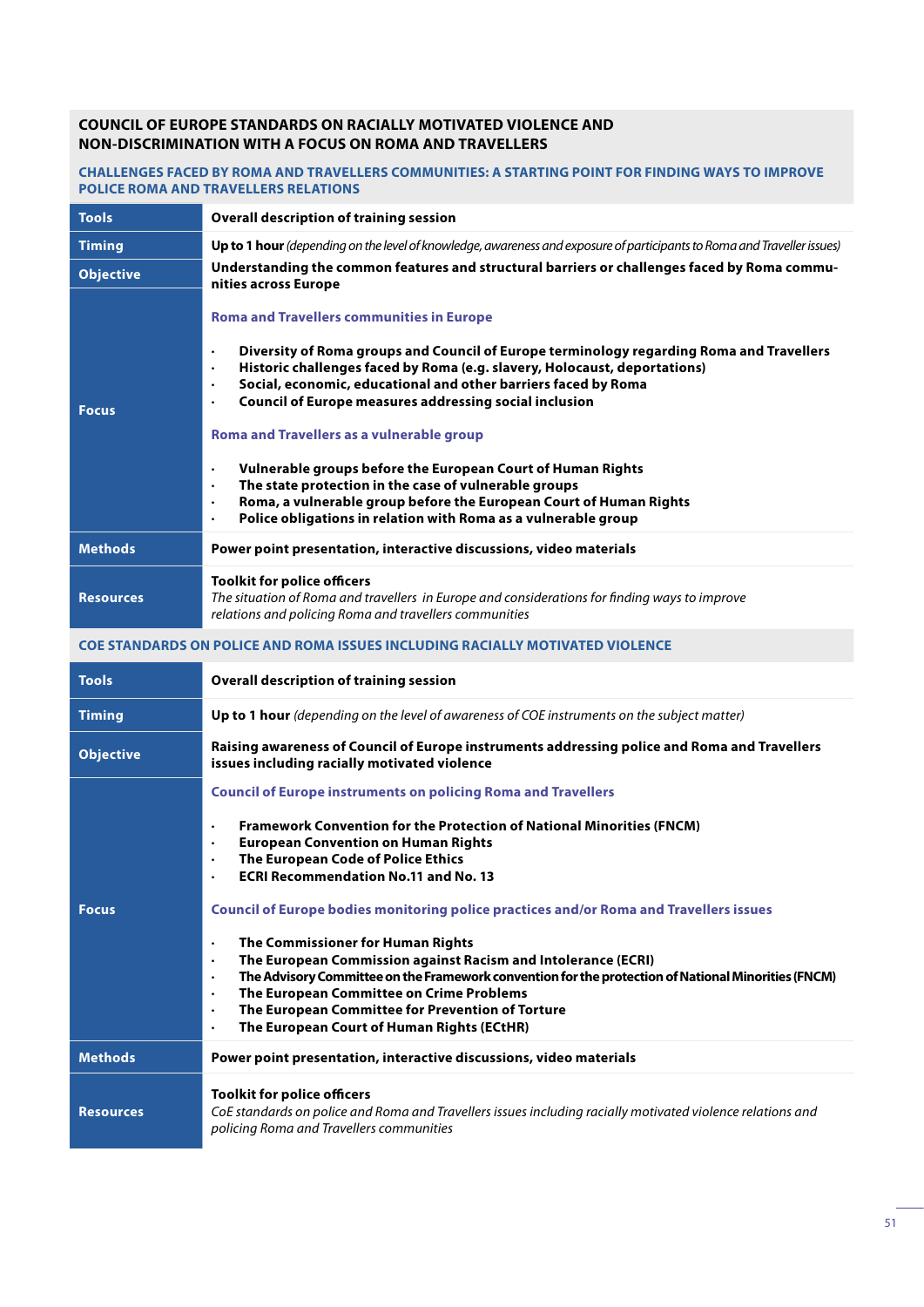SECTION 5

#### **COUNCIL OF EUROPE STANDARDS ON RACIALLY MOTIVATED VIOLENCE AND NON-DISCRIMINATION WITH A FOCUS ON ROMA AND TRAVELLERS**

#### **THE RANGE OF VIOLATIONS FOUND BY THE EUROPEAN COURT OF HUMAN RIGHTS IN THE CASES INVOLVING ROMA AND TRAVELLERS APPLICANTS**

| <b>Tools</b>                                         | <b>Overall description of training session</b>                                                                                                                                                                                                                                                                                                                                                                                                                                                                                                                                                                 |  |  |
|------------------------------------------------------|----------------------------------------------------------------------------------------------------------------------------------------------------------------------------------------------------------------------------------------------------------------------------------------------------------------------------------------------------------------------------------------------------------------------------------------------------------------------------------------------------------------------------------------------------------------------------------------------------------------|--|--|
| <b>Timing</b>                                        | Up to 1 hour (depending on the level of knowledge and awareness of the European Convention on Human<br>Rights and Roma cases before the European Court of Human Rights)                                                                                                                                                                                                                                                                                                                                                                                                                                        |  |  |
| <b>Objective</b>                                     | Raising awareness and understanding the case-law of the European Court of<br>Human Rights on Roma and Travellers related issues                                                                                                                                                                                                                                                                                                                                                                                                                                                                                |  |  |
| <b>Focus</b>                                         | <b>The European Convention on Human Rights</b><br>Introducing the European Convention on Human Rights<br>$\bullet$<br>Introducing the role of the European Court of Human Rights and its competences<br>$\bullet$<br><b>The European Court of Human Rights</b><br>Overview of cases and violations found by the Court in general<br>$\bullet$<br>Overview of violations found by the European on Roma and Travellers related issues (e.g.<br>$\bullet$<br>segregation in education, forced evictions, sterilisation of Roma women, racially motivated<br>violence by private individuals or state agents etc.) |  |  |
| <b>Methods</b>                                       | Power point presentation, interactive discussions, video materials                                                                                                                                                                                                                                                                                                                                                                                                                                                                                                                                             |  |  |
| <b>Resources</b>                                     | <b>Toolkit for police officers</b><br>The European Convention on Human Rights and the role of the European Court of Human Rights in protecting<br>Roma and Traveller applicants                                                                                                                                                                                                                                                                                                                                                                                                                                |  |  |
| ADDRESSING STEREOTYPING, PREJUDICE AND ANTI-GYPSYISM |                                                                                                                                                                                                                                                                                                                                                                                                                                                                                                                                                                                                                |  |  |
| <b>Tools</b>                                         | <b>Overall description of training session</b>                                                                                                                                                                                                                                                                                                                                                                                                                                                                                                                                                                 |  |  |
| <b>Timing</b>                                        | Up to 1 hour (depending on the level of knowledge and awareness of concepts relating to stereotypes, preju-<br>dice and anti-Gypsyism)                                                                                                                                                                                                                                                                                                                                                                                                                                                                         |  |  |
| <b>Objective</b>                                     | Understanding stereotypes and prejudice against Roma and Travellers, anti-Gypsyism and the<br>impact the of work of the police when policing Roma and Traveller communities                                                                                                                                                                                                                                                                                                                                                                                                                                    |  |  |
| <b>Focus</b>                                         | <b>Stereotyping, prejudice and anti-Gypsyism</b><br>Introducing the concepts and the Council of Europe's work on combatting anti-Gypsyism<br>$\bullet$<br>The European Court of Human Rights' case-law<br>Cases referring to stereotypes, prejudice, hostile attitudes and harassment against Roma<br>$\bullet$                                                                                                                                                                                                                                                                                                |  |  |
| <b>Methods</b>                                       | Power point presentation, interactive discussions, video materials                                                                                                                                                                                                                                                                                                                                                                                                                                                                                                                                             |  |  |
| <b>Resources</b>                                     | <b>Toolkit for police officers</b><br>Stereotyping, prejudice and anti-Gypsyism                                                                                                                                                                                                                                                                                                                                                                                                                                                                                                                                |  |  |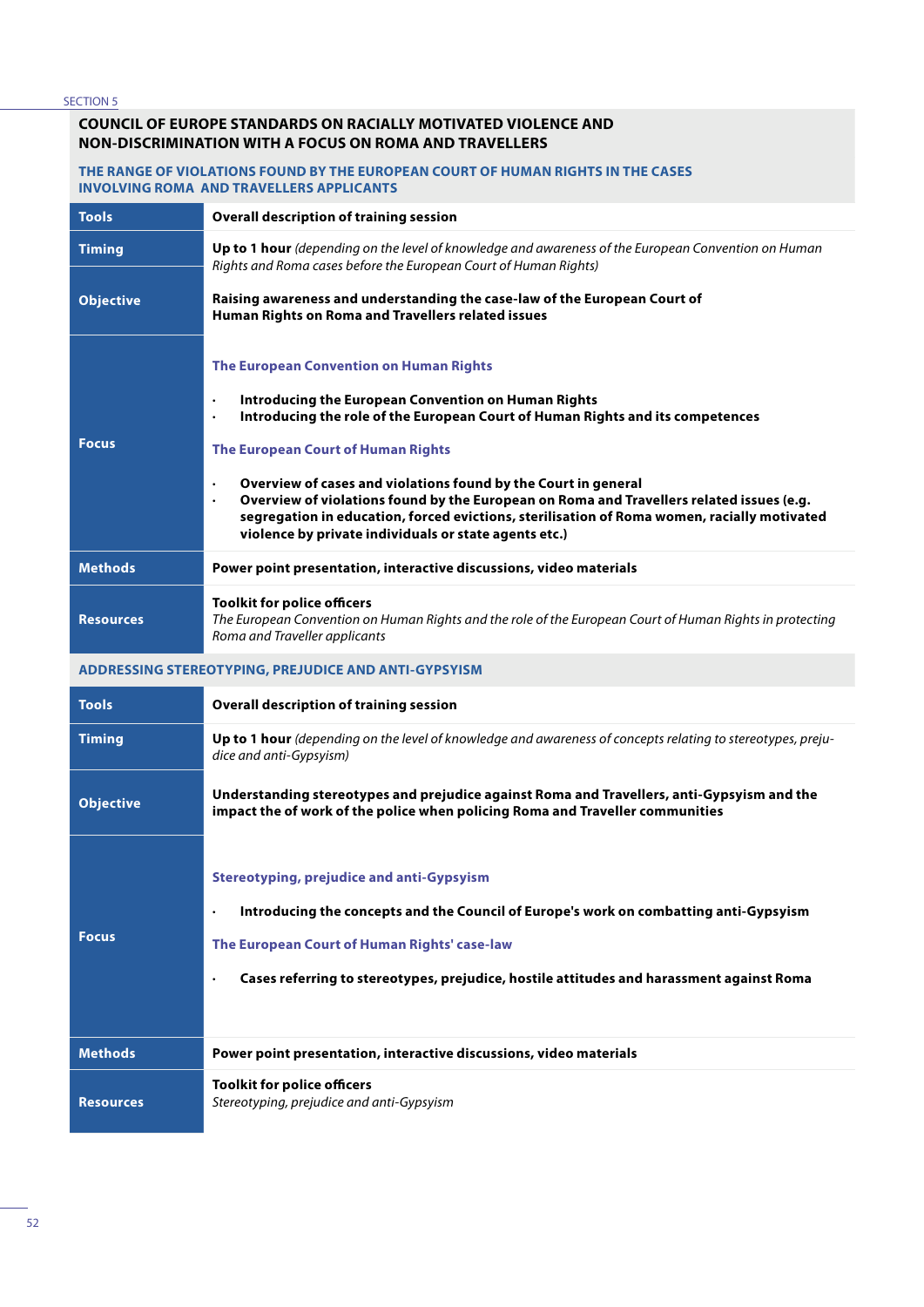#### **COUNCIL OF EUROPE STANDARDS ON RACIALLY MOTIVATED VIOLENCE AND NON-DISCRIMINATION WITH A FOCUS ON ROMA AND TRAVELLERS**

#### **THE PRINCIPLE OF NON-DISCRIMINATION AND ITS RELEVANCE FOR THE POLICE**

| <b>Tools</b>     | <b>Overall description of training session</b>                                                                                                                                                                                                                                                                                                                                                              |  |  |
|------------------|-------------------------------------------------------------------------------------------------------------------------------------------------------------------------------------------------------------------------------------------------------------------------------------------------------------------------------------------------------------------------------------------------------------|--|--|
| <b>Timing</b>    | <b>Up to 2 hours</b> (depending on the level of knowledge and awareness of discrimination and relevant legal                                                                                                                                                                                                                                                                                                |  |  |
| <b>Objective</b> | standards)<br>Understanding the principle of non-discrimination and applicable legal standards, obligations<br>relevant for the work of the police outlined in the case-law of the ECtHR                                                                                                                                                                                                                    |  |  |
| <b>Focus</b>     | The principle of non-discrimination in European law<br>The concept of discrimination in European law and the case-law of the European Court of<br>$\bullet$<br><b>Human Rights</b><br>Standards relevant for the police in discrimination cases<br>The European Court of Human Rights' case-law relevant for the police in discrimination cases<br>$\bullet$<br>including Roma and Travellers related cases |  |  |
| <b>Methods</b>   | Power point presentation, interactive discussions, video materials                                                                                                                                                                                                                                                                                                                                          |  |  |
| <b>Resources</b> | <b>Toolkit for police officers</b><br>Non-discrimination in international and European law, Roma, discrimination and police                                                                                                                                                                                                                                                                                 |  |  |

### **RACIALLY MOTIVATED CRIMES IN THE CONTEXT OF COUNCIL OF EUROPE STANDARDS**

| <b>Tools</b>     | <b>Overall description of training session</b>                                                                                                                                                                                                                                                                                                                                                                                      |
|------------------|-------------------------------------------------------------------------------------------------------------------------------------------------------------------------------------------------------------------------------------------------------------------------------------------------------------------------------------------------------------------------------------------------------------------------------------|
| <b>Timing</b>    | <b>Up to 2 hours</b> (depending on the level of knowledge and awareness of standards and practice related to<br>racially motivated crimes)                                                                                                                                                                                                                                                                                          |
| <b>Objective</b> | Understanding racially motived crimes and Council of Europe standards relevant for the police<br>and the case-law of the European Court of Human Rights                                                                                                                                                                                                                                                                             |
| <b>Focus</b>     | <b>Racially motivated crimes: concept and manifestations</b><br>Working definition of what constitutes racially motivated crime<br>$\bullet$<br>Forms and manifestations of racially motivated crimes<br>$\bullet$<br>Standards relevant for the police in racially motivated crimes<br>The European Court of Human Rights case-law relevant for the police in racially motivated<br>$\bullet$<br>crimes and applicable obligations |
| <b>Methods</b>   | Power point presentation, interactive discussions, video materials                                                                                                                                                                                                                                                                                                                                                                  |
| <b>Resources</b> | <b>Toolkit for police officers</b><br>Racially motived crimes in the context of Council of Europe standards, Racist incident forms, Police circulars<br>dealing with racially motivated crimes                                                                                                                                                                                                                                      |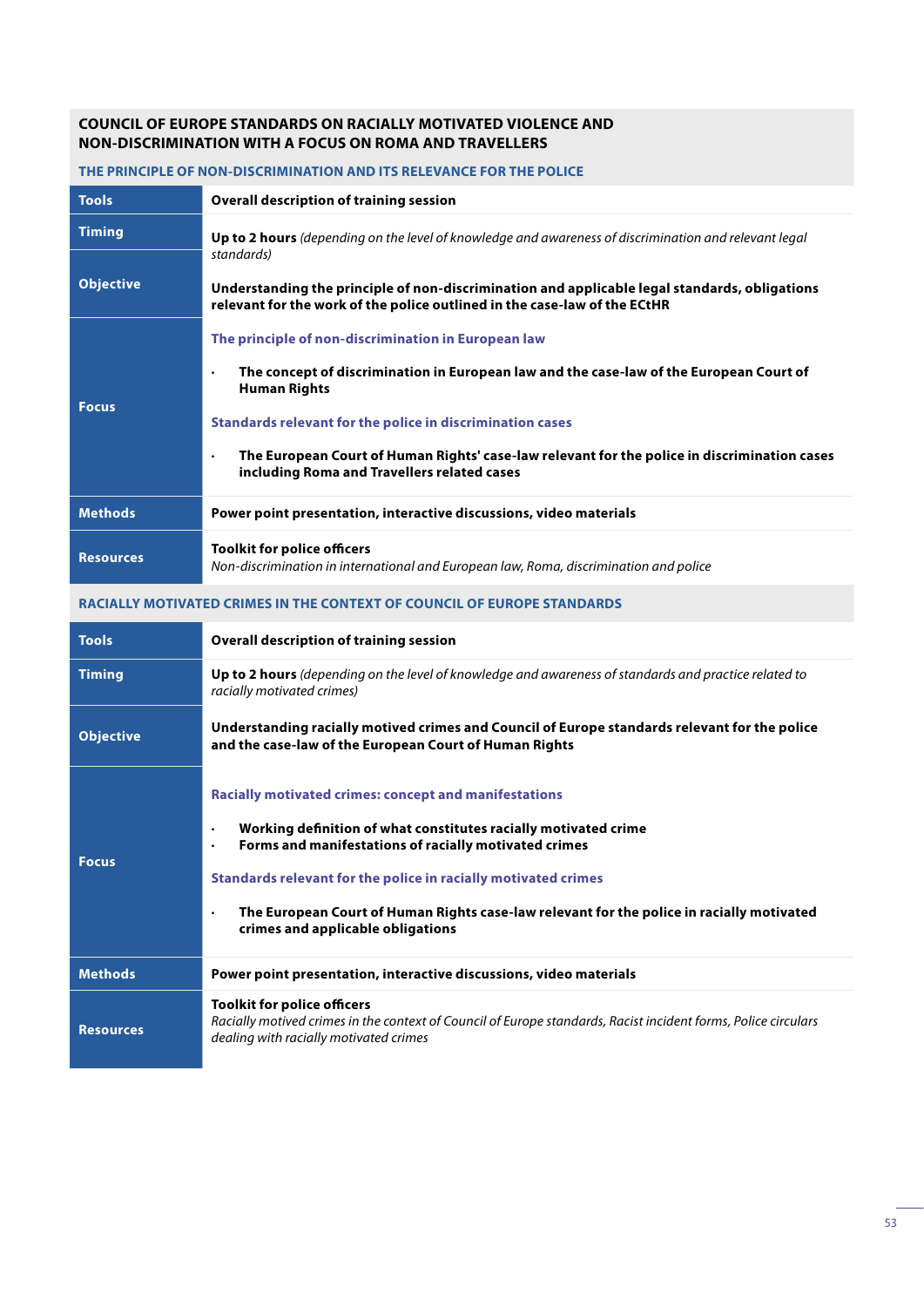# **CASE STUDIES SAMPLE**

Police workers are expected to respond to racially motivated crimes in a more effective way. The purpose of these case studies is to help identify racially motivated incidents by using common investigation techniques, while applying knowledge and skills learnt from this manual.

#### **SAMPLE PROPOSAL FOR POLICE TRAINERS**

- Often we hear police officers say, "but we never deal with racially motivated incidents". Others will be convinced "racially motivated crimes do not occur in my town".
- Roughly, this proves that racially motivated crimes, or even incidents, are not reported, recorded or not seen by police.
- One way to help trainees explore this issue is debating through case studies. Real and preferably recent incidents can be discussed in training sessions. It will help a lot if trainers use cases that are recognizable from the trainees' points of view. Cases that have occurred at regional or even local level would be the most effective. The cases listed below are just a suggestion. By examining police files, you might be able to come up with more recent or regional cases to use.
- This toolkit aims at providing a practical guide to help visualise and investigate the racially motivated crimes that are often hidden behind different reasons, or are usually seen as common crimes like insult, damage of property or simply assault.
- We expect the police to respect human rights and fundamental freedoms and equally to promote respect of these rights and freedoms. This function makes the role of the police ambivalent. On one hand, the police sometimes promote and protect human rights, including those of vulnerable groups in society.
- On the other hand, the police are, sometimes forced to act from its legitimate dominant position so that human rights and freedoms are being limited. For the police this constitutes an ongoing challenge to find the right balance between the role of the police in a democratic society and the fundamental rights of individuals.
- An open discussion between trainees concerning these challenges can help determine if this balance can be found more easily. Facilitating such a discussion demands courage and skills from trainers.

#### **Police workers should be able to analyse a case and determine:**

- Was the case a racially motivated crime? If so, what were the indicators that lead to this conclusion?
- Was the case properly investigated? How did the investigation take place? What could have been done otherwise?
- What actors were involved? How was the cooperation between police and partners?
- How was the police response to this case? What could have been done differently?
- How were the Council of Europe standards taken into consideration?
- By making use of the different sections from this toolkit you will find out you can put all these aspects into perspective of the used case.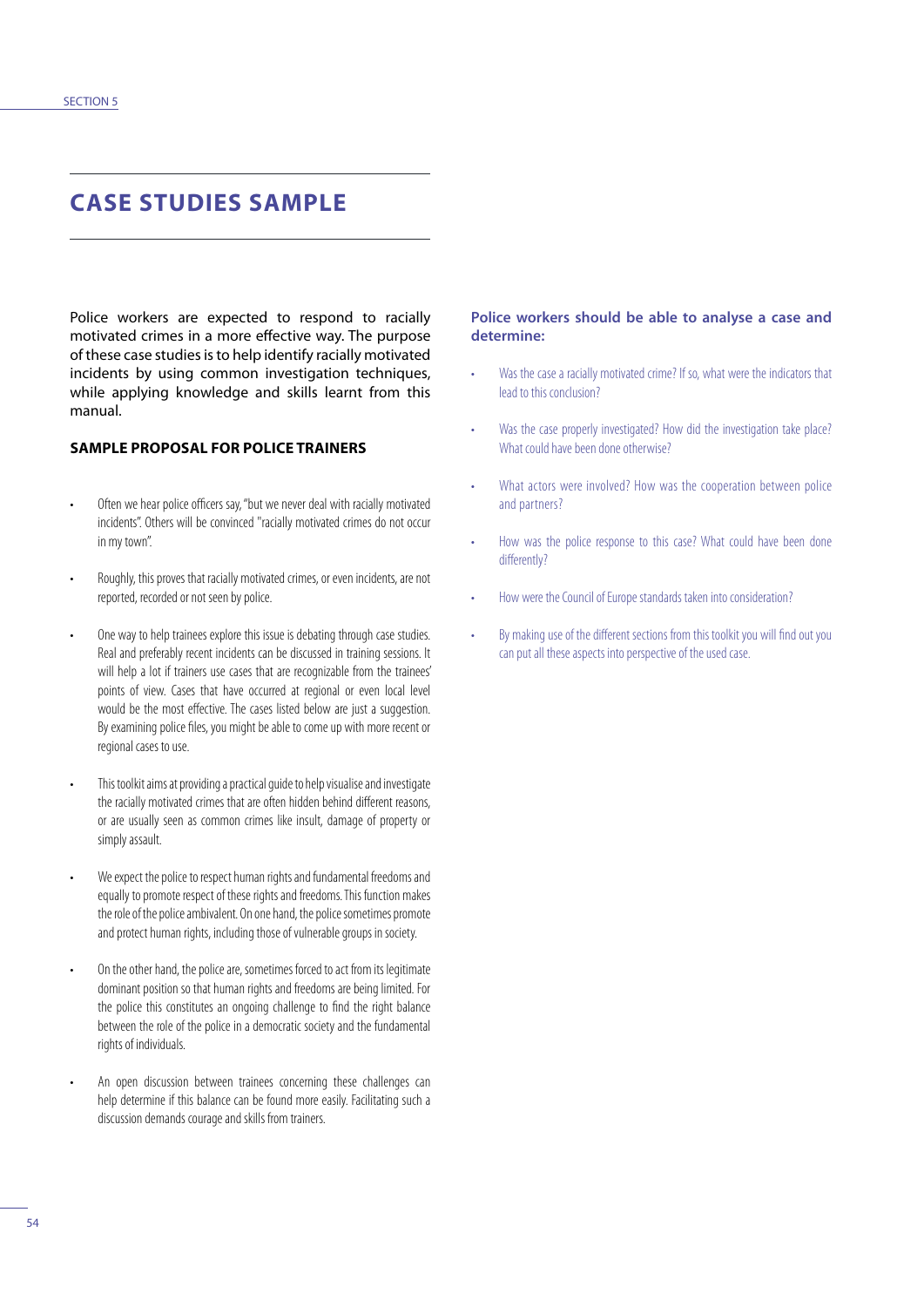### **CASE STUDIES SAMPLE**

#### **HOW WOULD YOU DEAL WITH THESE CASES INVOLVING ROMA INDIVIDUALS?**

#### READ THE CASES CAREFULLY AND DECIDE WHAT YOU WOULD DO, IN LINE WITH THE POLICE WORK.

#### **CASE STUDY #1**

Two men – later identified as Roma – are arrested after allegedly assaulting a man in a local bus. One of them is said to have punched the perceived victim in the face and the second man kicked the victim. According to the victim, the suspects were two men who wanted to rob him and used violence. Bystanders (possible witnesses) are holding the two men back and the police are called. The victim files a police report against these two individuals and they are taken to the police station.

In the police station, the men are questioned. They declare (individually) that they did not intend to rob the victim.

Their side of the story: In the bus, the two men were talking to each other in Roma language about some common things. A man who was sitting near them yelled at them and said, "Don't speak that strange language in my bus. Speak our language! Are you gypsies? Go back to Romania! Dirty foreigners."

The two men were surprised by this act and when the man stood up and threatened to hit them, by raising his arm and verbally attacking them, one of them punched the man in the face and the other kicked him. They were afraid the man would really hit and hurt them.

They did not have any intention to rob or even argue with him. They only wanted to defend themselves.

When the police officer asked the reason for not making this statement at the time of their arrest, they asked: "Would the police have believed us?", and added: "We are always on the wrong side anyway".

#### **QUESTIONS TO ANSWER WHEN DISCUSSING THE CASE**

- How would you proceed with investigating this case?
- Why do you think the two men did not report the "victims'' behaviour in the first place?
- Do you think the men were informed and presented with the possibility to file a complaint against the presumed victim?

### **CASE STUDY #2**

In a smaller town, in a rural area of the country, a large group of right-wing extremists tries to storm a 'gypsy quarter' where several hundreds of Roma people live.

There have been a large number of complaints and official reports to police indicating an increase in crime such as theft and burglary. The extremists blame the Roma people for the crimes.

From intelligence services you have learned that the extremists have decided that they would not stop until all the Roma would be chased away from their quarter.

About 100 Roma individuals try to protect their neighborhood. A police cordon keeps the two groups apart.

At least 25 demonstrators have been seen with bats, sticks and even Molotov-cocktails.

#### **QUESTIONS TO ANSWER WHEN DISCUSSING THE CASE**

- To which rights the right-wing demonstrators are entitled?
- To which rights the Roma individuals are entitled?
- Which rights and duties does the police have in such cases?
- What can the police can do to maintain public order and prevent casualties from taking place?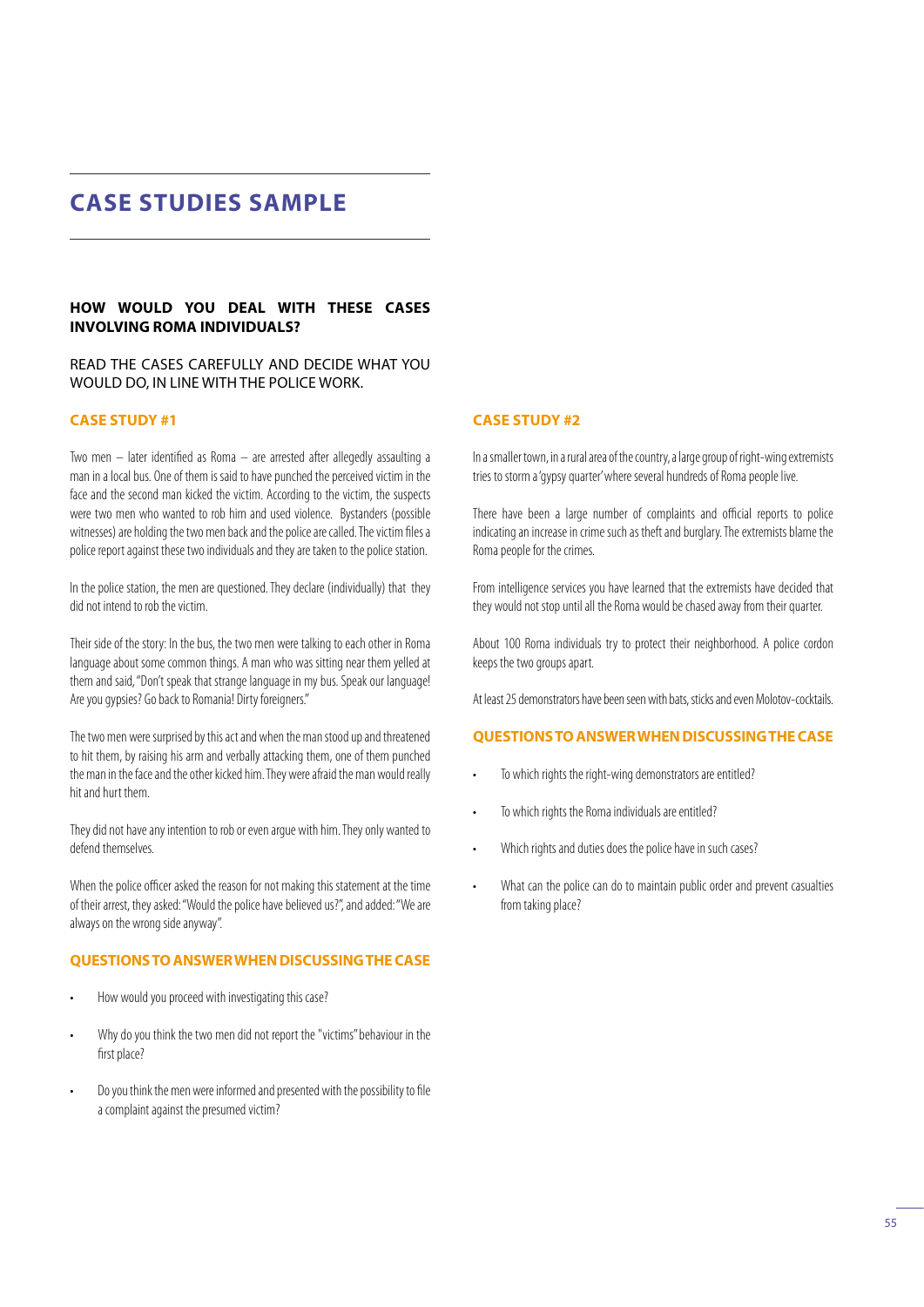## **CASE STUDIES SAMPLE**

#### **CASE STUDY #3**

A written complaint was received at the service centre of a police station reading as follows "I am a young man, aged 20. One Sunday, early this spring, I planned to have a nice evening out together with some friends. I had booked some early-bird tickets for a local dance club in advance to make sure my friends and I would be able to enjoy our evening to the maximum.

At the venue, I joined the queue together with a friend of mine. After waiting for almost 15 minutes we were almost able to enter the club but all of a sudden I heard someone behind me making a remark, to which the door-bouncer replied and asked the person behind me: "Is he the one?", pointing at me. The bouncer then asked me to wait at the door, which I did. I presumed it was a bit busy in the club, so we could not enter yet. But then another bouncer came to me and told me to wait outside the line of visitors queuing up.

As I did not want any troubles I did as I was told, but saw that my friend was allowed into the club and that others followed. At that moment I realised something wasn't right and I asked the bouncer what was wrong. Immediately he answered he didn't know anything and that he couldn't help me.

I reminded him that his colleague at the door had told me to wait outside the line, and in the same moment the bouncer at the door turned to me and told me to go away and not cause any problems. He raised his arms and talked quite loudly, which appeared rather intimidating to me.

I told the bouncers that I only wanted to know why I was being refused into the club, because this was still not clear to me.

One of my other friends, who was still lined up to enter the club, also asked the bouncer why I was not let in, to which the bouncer answered: "He is simply not coming into the club".

I could just not think of any reason to be refused into the club. So again I asked for an explanation, after which one of the bouncers became furious and walked towards me and pushed me back, away from the line and the entrance. As I am not the kind of person that likes arguments and conflicts, I decided to walk away and stay calm.

I really had done nothing wrong, I paid for my ticket and I just wanted a nice night out with my friends. The only thing I got for this was being refused from the club and a big mouth from the bouncer.

The friends I was with are all of native origin. I am a mix of Roma and native origin. Probably you can tell by my appearance that I have a Roma background. The only reason I can think of for being refused into the club is that the bouncers did not want a Roma man into the club and someone warned them of this, before they told me to leave the queue. This is the reason I want to file an official complaint against the bouncers of the club.

I must tell you that the day after this incident I contacted the anti-discrimination office. Together with a counsellor I sent a letter to the owner of the club. I received an apology from them soon after and they promised me to refund my ticket and look into the case. Sadly, I have not heard from them after that and it's been 5 weeks since.

Actually, I just want to make a statement now and tell my story if you ask me. In this day and age certain incidents must not happen. I never thought something like this would happen. Not to me. I hope you can help me."

#### **QUESTIONS TO ANSWER WHEN DISCUSSING THE CASE**

- How would you respond to this (written) complaint?
- Have you dealt with similar cases?
- Is this a hate incident? Would you treat it as such?
- What possible actions could you take?

TIP: In this case it would help to stress on the cooperation between police and the anti-discrimination office and explore what legal possibilities there are to bring this case to justice.

#### **CASE STUDY #4**

Police officers who work in a large town, which attracts a large number of visitors each year, warn tourists who visit the city to watch out for Roma boys who are stealing property.

Especially, visitors with backpacks and/or carrying cameras and mobile phones are being warned of 'Roma thieves'.

#### **QUESTIONS TO ANSWER WHEN DISCUSSING THE CASE**

- Does this sound familiar to you? Have you ever experienced such behaviour by fellow police officers? Or have you yourself ever warned others of 'Roma thieves'?
- Do you see this as professional?
- Is this stigmatizing for a certain group of people?
- How else could you make visitors alert of taking care of their personal belongings?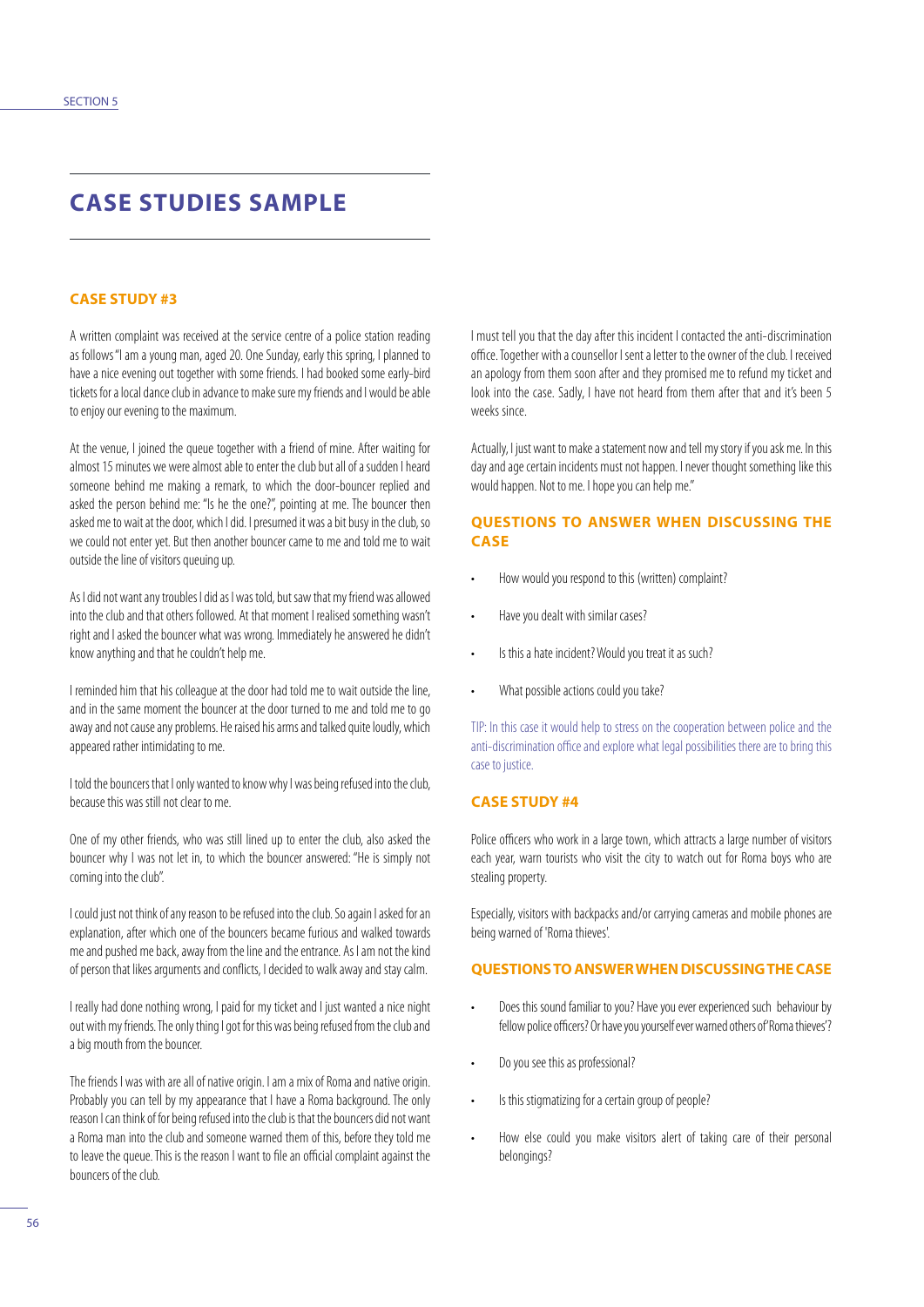# **ANNEXES**



### **ANNEXES**

- **• Sample police circular on preventing and combating racially motivated crimes**
- **• Racially motivated incident/ offence form**
- **• Good practice relating to housing issues (unauthorised encampments)**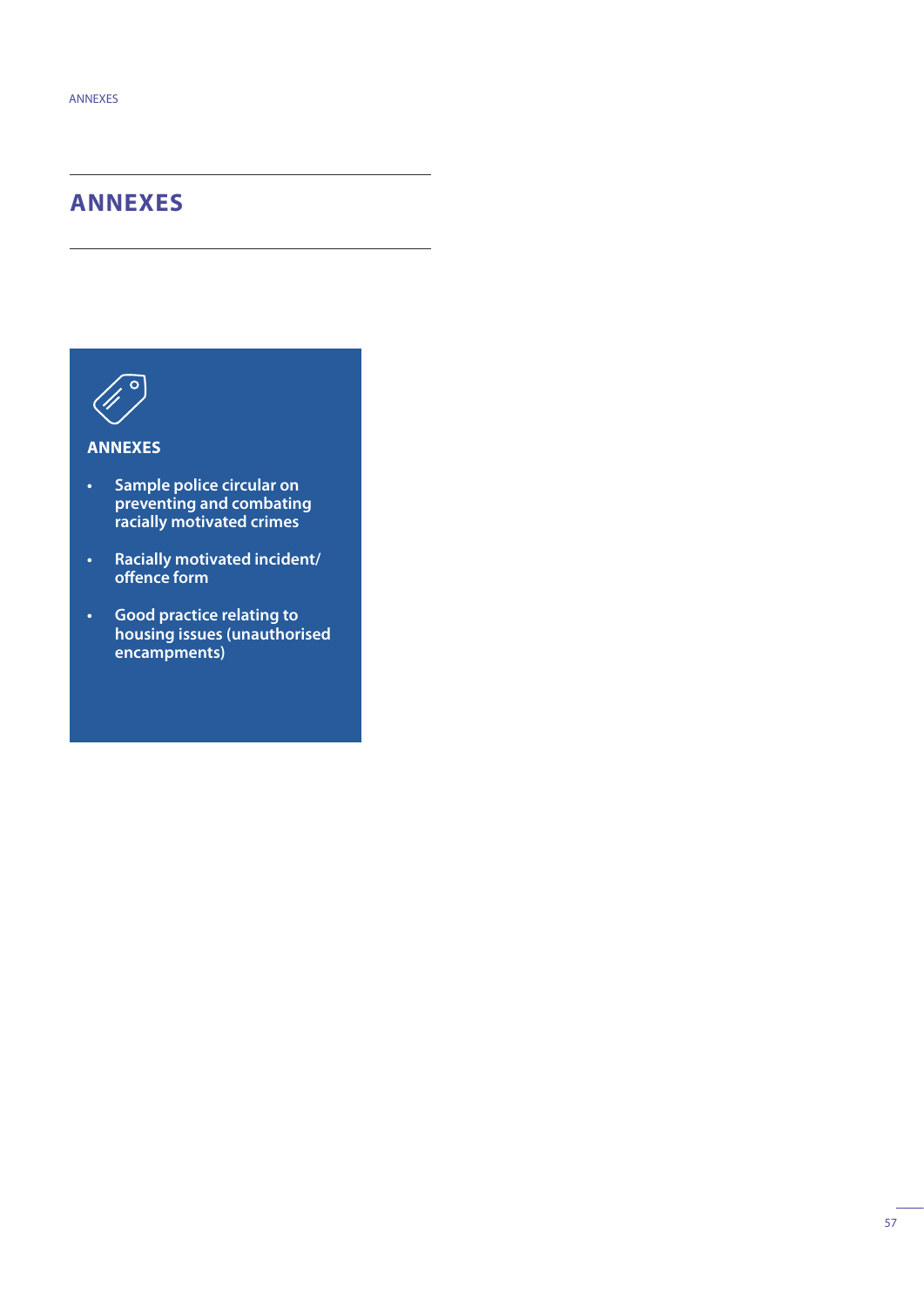……… Police

Office of the Chief of the Police Ref. no. ……

…….2019

#### **Police Order on Investigating Racially Motivated Crimes**

Racially motivated crime is also known as "hate" or "bias-motivated" crime. In this context, the term hate should not be understood in its everyday sense of the word but rather as an intense dislike bias against a person because of its particular characteristic (race, religion, disability, sexual orientation) prescribed by law.

Racially motivated crimes consist of two elements: a criminal offence committed with a bias motive.

The investigation and sanctioning of racially motivated crime should always take precedence over other forms of crime. This is because racially motivated crime constitutes a particular affront to human dignity and is particularly destructive of fundamental human rights.

In light of the inherent difficulties in identifying the existence of racial motivation behind the commission of an offence, it is highly recommended that certain rules should be laid down, defining cases in which the examination of whether racial motivation might have led to the commission of a criminal offence should be mandatory. This proposal however should not be interpreted as signifying that in all other cases, the review of a racial motive should be excluded from the wider investigation into the perpetrator's motives. It is to be admitted that ascertaining and proving racial motivation will often be extremely difficult in practice. The obligation incumbent on the police to investigate possible racist overtones to a criminal offence is an obligation to use best endeavours and not an absolute one. In other words, the police must do what is reasonable in the circumstances with a view to collecting and securing the evidence, exploring all practical avenues of discovering the truth, without omitting to review evidence that may be indicative of racial motivation. The above considerations are equally applicable, if not even more so, in the context of disciplinary investigations against police officers.

Specifically, it is imperative that the potential existence of racial motivation are investigated in depth and that all relevant evidence of probative value are collected in the following circumstances:

#### **A. When the alleged perpetrators are or are suspected to be members of extreme right-wing / extremist / racist groups.**

As soon as you receive information or ascertain that the perpetrator of an alleged crime is a member of a racist / extreme group that espouses violence and extreme ideologies, you should classify the crime as a racially motivated one and investigate it accordingly. You should also examine whether the alleged racially motivated crime was an isolated occurrence or part of a wider pattern of crimes perpetrated against a particular vulnerable social group; the higher the number of such crimes, the higher the likelihood that these are orchestrated and racially motivated. You should also pay attention to the existence of tell-tale evidence left at the crime scene that the perpetrator belonged to such a group (e.g. the drawing of racist graffiti by the perpetrators). Last, be aware that members of such groups often boast of the offences they perpetrate in social media networks. To that end, social media monitoring might be required.

#### **B. When the crime is committed during a social event / against property of particular importance to a vulnerable social group.**

Racially motivated crimes are primarily symbolic crimes: in other words, by committing such a crime against a member of a social group, the perpetrator seeks to convey a message to the social group that its members are not wanted. The same principle applies in relation to crimes committed during social events (e.g. religious festivities) or against property of cultural / religious significance to a particular group (e.g. a synagogue). Such offences should be considered as racially motivated crimes and be investigated accordingly.

#### **C. When the victims designate themselves as or are members of marginalised and vulnerable social groups (Roma and Travellers, immigrants, asylum seekers).**

Vulnerable social groups figure disproportionately among the victims of racially motivated crimes. This in turn means that when the victim belongs (or claims to belong) to such a social group, you should immediately consider that the crime might have been racially motivated and pursue a line of inquiry in that direction.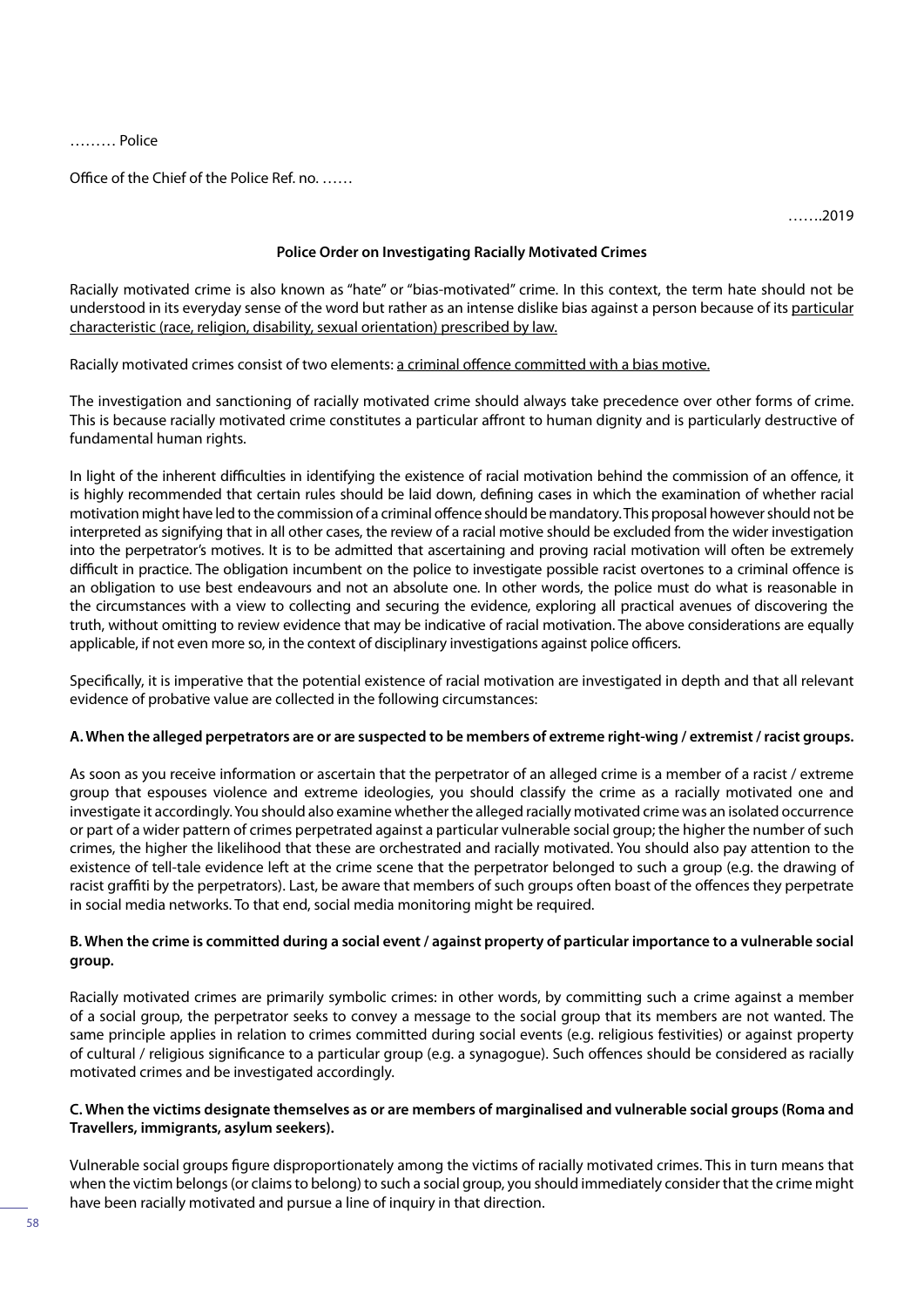### **D. When the victims or witnesses of an offence allege that the crime was racially motivated.**

It is stressed that even if a victim or a witness does not consider that a crime was racially motivated, this should not prevent you from doing so at your own initiative. Nevertheless, should a victim maintain that the attack on him / her was racially motivated, then you should treat it as such, in order to demonstrate to the victim / witness that you take their statements into account (and thus ensuring their further cooperation) and in order to ensure that all alleged racially motivated crimes are investigated.

#### **E. When the victims are not members of vulnerable social groups but there is evidence suggesting that they were perceived as such by the perpetrators or that the perpetrators singled them out because of their real or presumed association with members of such groups.**

You should continue investigating alleged racially motivated crimes even if during the course of the investigation evidence arises that the perpetrator was mistaken as to the victim's ethnic identity. Such evidence cannot, on its own, subsequently render the offence of a non-racially motivated one; rather, it is important that you ascertain whether at the time of the commission of the offence, the perpetrator believed that his / her victim belonged to a vulnerable social group.

Similarly, you should always bear in mind that perpetrators of racially motivated crimes might target victims in full knowledge that they do not belong to a vulnerable group but just because they are or perceived to be associated with a person who actually or presumably belongs to a vulnerable group. This real or presumed association can take different forms; it can be a personal relationship, a friendship, or a marriage. Even this fact, namely that the perpetrator knew that his / her victim did not belong to a vulnerable group but was merely associated to a person belonging to that group, should not prevent you from classifying the crime committed against the person that does not belong to a vulnerable social group as a racially motivated one and investigating it accordingly.

### **F. When there are grounds to consider that the crime had a mixed motive (both a non-racial and a racial one).**

A crime will be racially motivated even when the perpetrator was not motivated primarily or even exclusively by racial prejudice. As establishing the presence racial prejudice is dependent on subjective factors that cannot be easily ascertained, you should utilize all tools at your disposal with a view to ascertaining the existence of such prejudice. For example, the perpetrator's public espousal of racist ideologies or endorsement of racist statements / ideas constitutes a strong evidence of racial motivation the role of which in the commission of the crime should be examined.

### **G. When the crime is committed in the context of an activity (e.g. a demonstration organised by an extremist political party) that purposefully takes place close to a locality where members of a vulnerable social group are known to reside with a view to intimidate its members.**

Such cases will place a particular burden on you in the exercise of your duties. This is because you will have to maintain a balance between managing the event in question but also ensuring the safety of the wider public. For example, based on your training and experience, you might decide not to ban the holding of a racist demonstration scheduled to take place in a Roma settlement for fear of provoking a violent reaction on the part of the demonstrators. Such a decision however does not absolve you from the obligation to monitor closely the conduct of the demonstrators and take measures against those who are acting in blatant breach of the law (e.g. those who commit or threaten to commit violence). This is because such events do not constitute demonstrations whereby the protestors seek to air their real or imaginary grievances. Rather, their explicit purpose is to intimidate and psychologically harass the social group against which they are directed, whose members are often in no position to defend themselves and hence were in need of increased protection by the police. In such cases, a robust response by the police to racist incidents taking place in the context of such activities is necessary not only in order to sanction criminal acts and protect human rights but also in order to convey the clear message to society that racist phenomena shall not be tolerated.

### **H. When the crime was committed seemingly at random and no other motive (e.g. financial) appears plausible.**

Precisely because racially motivated crime is a symbolic crime, it often appears not to have an easily discernible motive. Thus a Roma person is assaulted but his / her possessions are not stolen. It is precisely the absence of a "logical" motive that should alert you to the possibility that the crime might be a racially motivated one.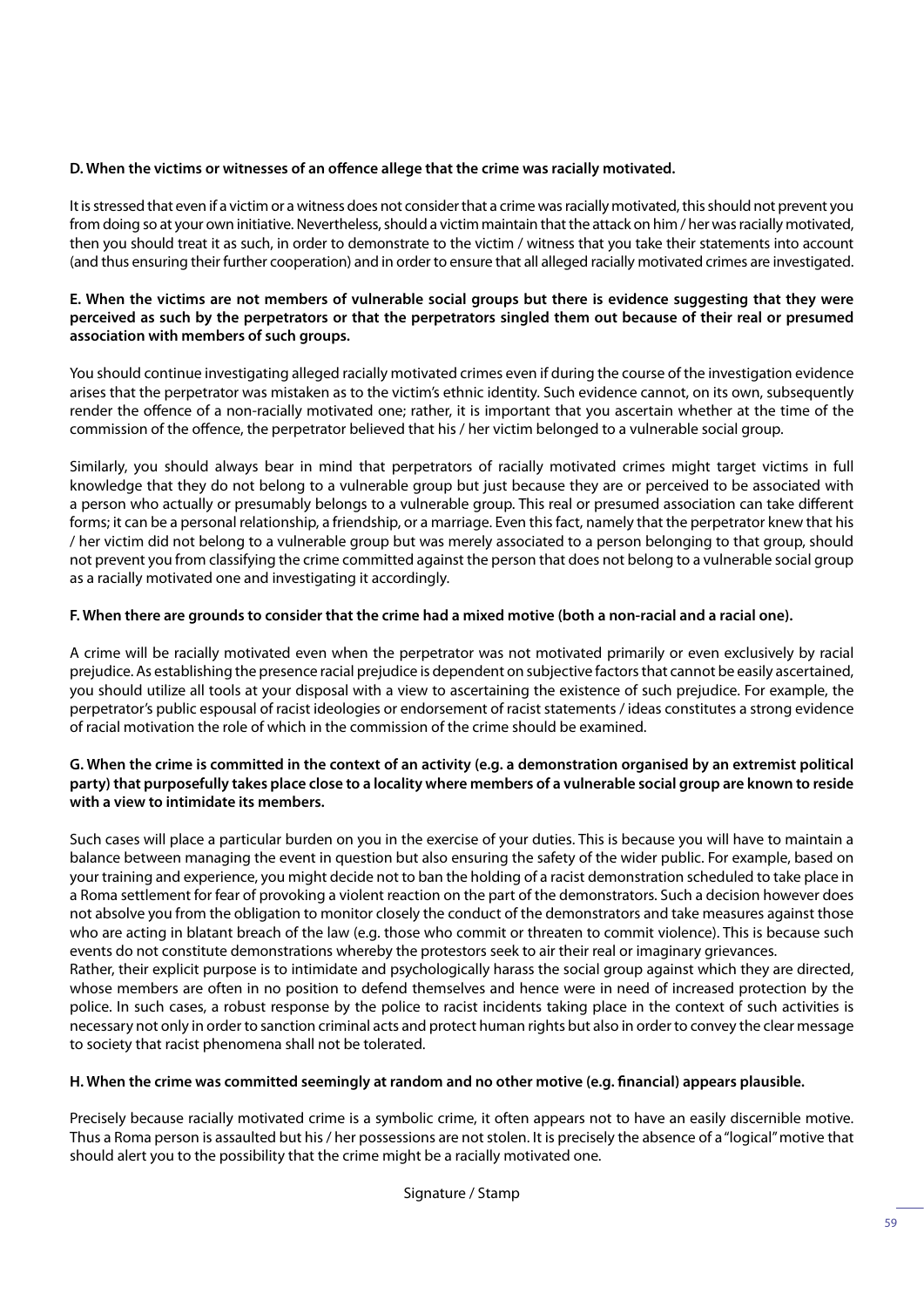#### **RACIALLY MOTIVATED INCIDENT/OFFENCE FORM**

Ref. no.:

Police officer investigating the incident:

Date and time of incident: Area / location of the incident:

#### **A. Racially motivated incident:**

Short summary of incident:

Suspect(s) known (Y/N):

If Y provide names:

Material (e.g., leaflets found on the scene, graffiti etc.) seized / collected (Y/N):

Short summary of type and nature of material (if applicable – copy to be attached to present form):

#### **Form of racial motivation / basis of discrimination**

### **Your assessment: The victim(s) (if applicable) assessment:**  $\Box$  Race / ethnicity / national origin  $\Box$  $\Box$  Religion.  $\Box$ ☐ Sexual orientation ☐  $\Box$  Disability (physical or mental)  $\Box$  $\Box$  Sex  $\Box$  $\Box$  Hate speech  $\Box$ ☐ Other…………………………………… ☐  $□$  Incident not racially motivated

#### **Contact details of the victim(s):**

#### **If victim refused to provide contact details, state the reasons:**

 $\Box$  Victim(s) does not consider the incident racially motivated / amounts to an offence

 $\Box$  Victim(s) is concerned about any potential repercussions

 $\Box$  Victim(s) considers it cannot afford to pursue the matter further

☐ Other:…………………………………….

#### **Further action undertaken by the investigating police officer:**

 $\Box$  Victim(s) provided with the contact details of the liaison / community outreach police officer

 $\Box$  Victim(s) provided with the contact details of local NGO working on racially motivated issues

 $\Box$  Victim(s) provided with the contact details of the local legal clinic / bar association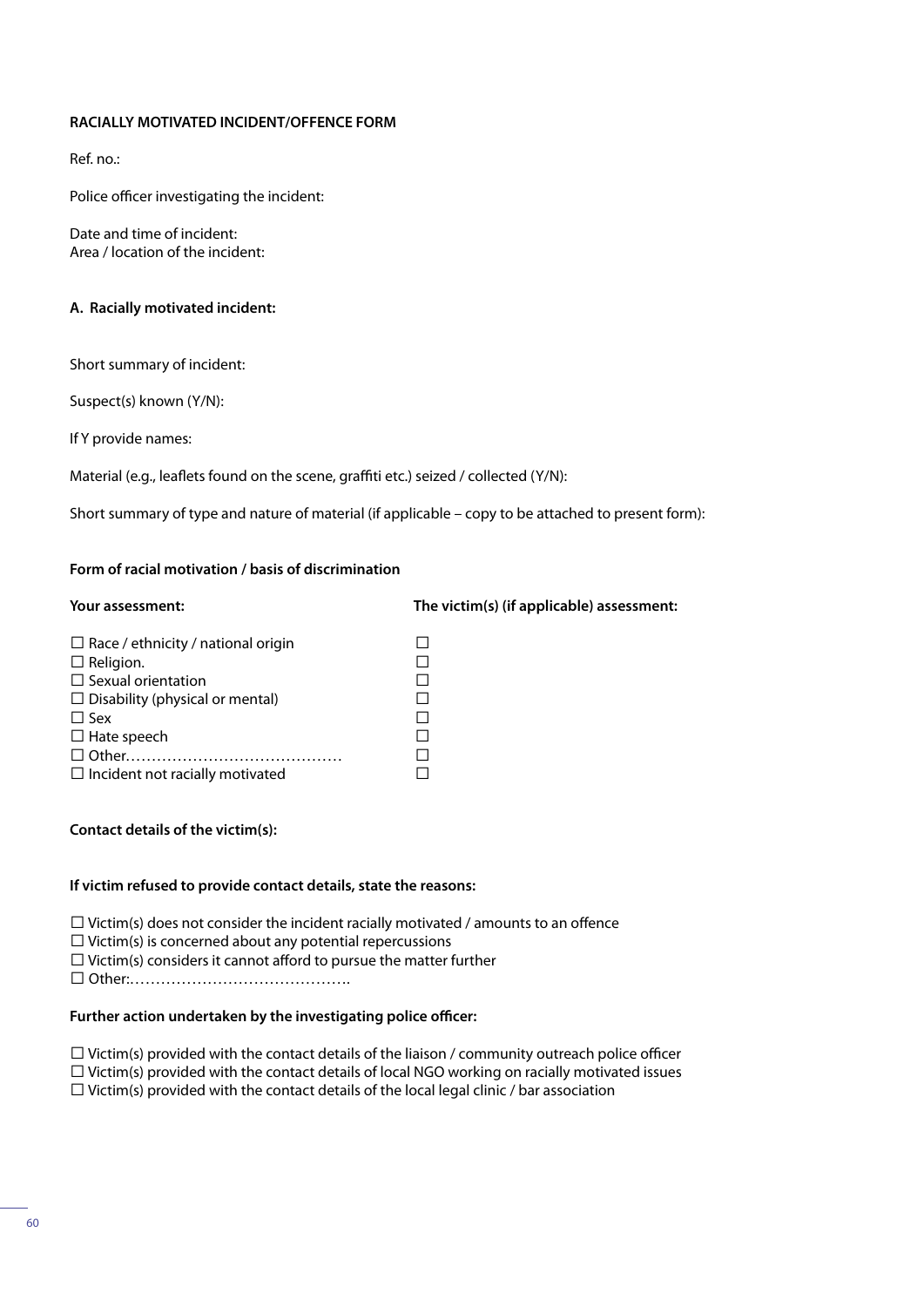#### **INCIDENT REPORT TO BE FILED IN ELECTRONIC DATABASE UPON RETURN TO THE POLICE STATION**

#### **Racially motivated offence (to be completed if the incident amounts to an ex officio indictable offence or if the victim has filed a criminal complaint):**

Suspect(s) arrested (Y/N):

**Penal Code Article** (more than one may be applicable):

**Number of Victims** (if applicable):

1. 2.

3.

4.

### **Location of incident**

 $\Box$  Residential □ Business  $\Box$  Government / public building  $\Box$  Place of worship  $\Box$  Public establishment (bar etc.) ☐ Other private area ……………. □ Other public area ………………

**Mention any particular characteristics of the location of the incident** (e.g. Roma and Travellers settlement, area or bar known to be frequented by LGBTIQ individuals, etc.):

### **Form of racial motivation / basis of discrimination**

#### **Your assessment:**

- $\Box$  Race / ethnicity / national origin
- □ Religion.
- □ Sexual orientation
- $\Box$  Disability (physical or mental)
- ☐ Sex
- □ Hate speech

☐ Other……………………………………

 $\Box$  Incident not racially motivated

#### **Evidentiary material (e.g., leaflets found on the scene, graffiti etc.) seized** / collected (Y/N):

#### **Short summary of type and nature of material (if applicable – copy to be attached to present form):**

#### **Contact details of the victim(s):**

#### **Further action undertaken by the police officer:**

 $\Box$  Victim(s) provided with contact details of local NGO working on racially motivated issues

 $\Box$  Victim(s) provided with contact details of the local legal clinic / Bar Association

☐ Victim(s) referred to counseling/psychological support services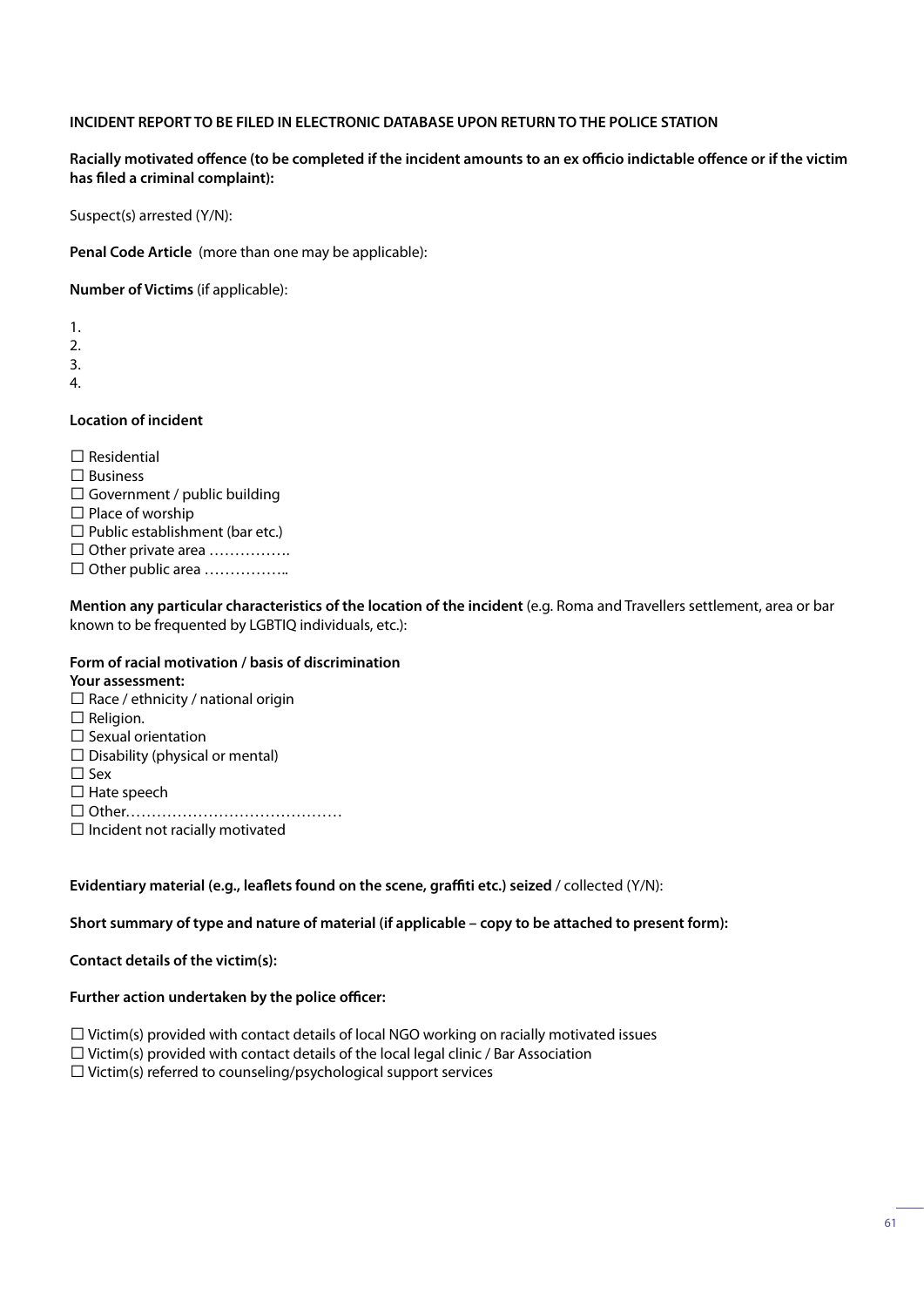#### **COPY OF THE RACIALLY MOTIVATED OFFENCE REPORT TO BE ATTACHED TO THE CASE FILE TO THE PROSECUTORS OFFICE Association of Chief Police Officers (ACPO) ACPO Guidance on Unauthorized Encampments, 2011, Reviewed in June 2012**

The document is available in English [here](http://archive.derbyshire.police.uk/Documents/About-Us/Freedom-of-Information/Policies/UnauthorisedEncampments.pdf)

Note: the objective of the Guidance, drafted following consultation with Gypsy and Traveller associations, is to assist in the development of normal community relations between Roma and Travellers and settled communities, by "balancing the human rights of the Roma and Travellers with those of landowners and wider public". It acknowledges that, due to the lack of an adequate number of lawful sites, tensions between these groups will continue to arise. Nevertheless, what is particularly striking about the Guidance is its insistence that a graduated approach should be adopted in relation to unauthorized encampments and that the police should not immediately resort to forced eviction measures unless they are strictly necessary.

### SECTION 4 – WORKING WITH OTHER AGENCIES

4.1 Forces should consider working with local authorities to agree Joint Agency Protocols for the management of unauthorized encampments. Forces should also consider establishing a liaison officer to work with local authorities on the implementation of joint protocols. This should be progressed within local Community Safety Partnership (CSP) forums in England and Wales or through the Local Strategic Framework.

4.2 Lead role for decision-making should rest with the local authority and the use of police powers should not normally be considered as a first response.

#### SECTION 5 – USE OF POLICE POWERS

5.1. The lead role in the management of Unauthorised Encampments will be with Local Authorities. Forces should consider becoming involved in bringing about the prompt and lawful removal of unauthorised encampments, including the use of police powers under Section 61 or 62 of the Criminal Justice & Public Order Act 1994 where:

i) Local amenities are deprived to communities or significant impact on the environment This could include, for example, forming an encampment on any part of a recreation ground, public park, school field, village green, or depriving the public use of car parks. The fact that other sections of the community are being deprived of the amenities must be evident before action is taken.

 $[...]$ 

iv) There is a danger to life.

An example of this might be an encampment adjacent to a motorway, where there could be a danger of children or animals straying onto the carriageway.

[…]

5.2 The mere presence of an encampment without any aggravating factors should not normally create an expectation that police will use eviction powers. This should be communicated to the public, landowners, local authorities, and other agencies. If a decision is made to use police powers to evict then the rationale for the decision should be clearly set out and recorded. As stated above, a suggested eviction rationale record is set out at Appendix D.

[…]

Police forces should:

- 1. Include Roma and Travellers in mainstream neighbourhood policing strategies, to promote race equality and good race relations.
- 2. Target individual Roma and Travellers suspected of anti-social behaviour and crime on public, private and unauthorised sites, and not whole communities, and work with people from these groups and local authorities to develop preventive measures.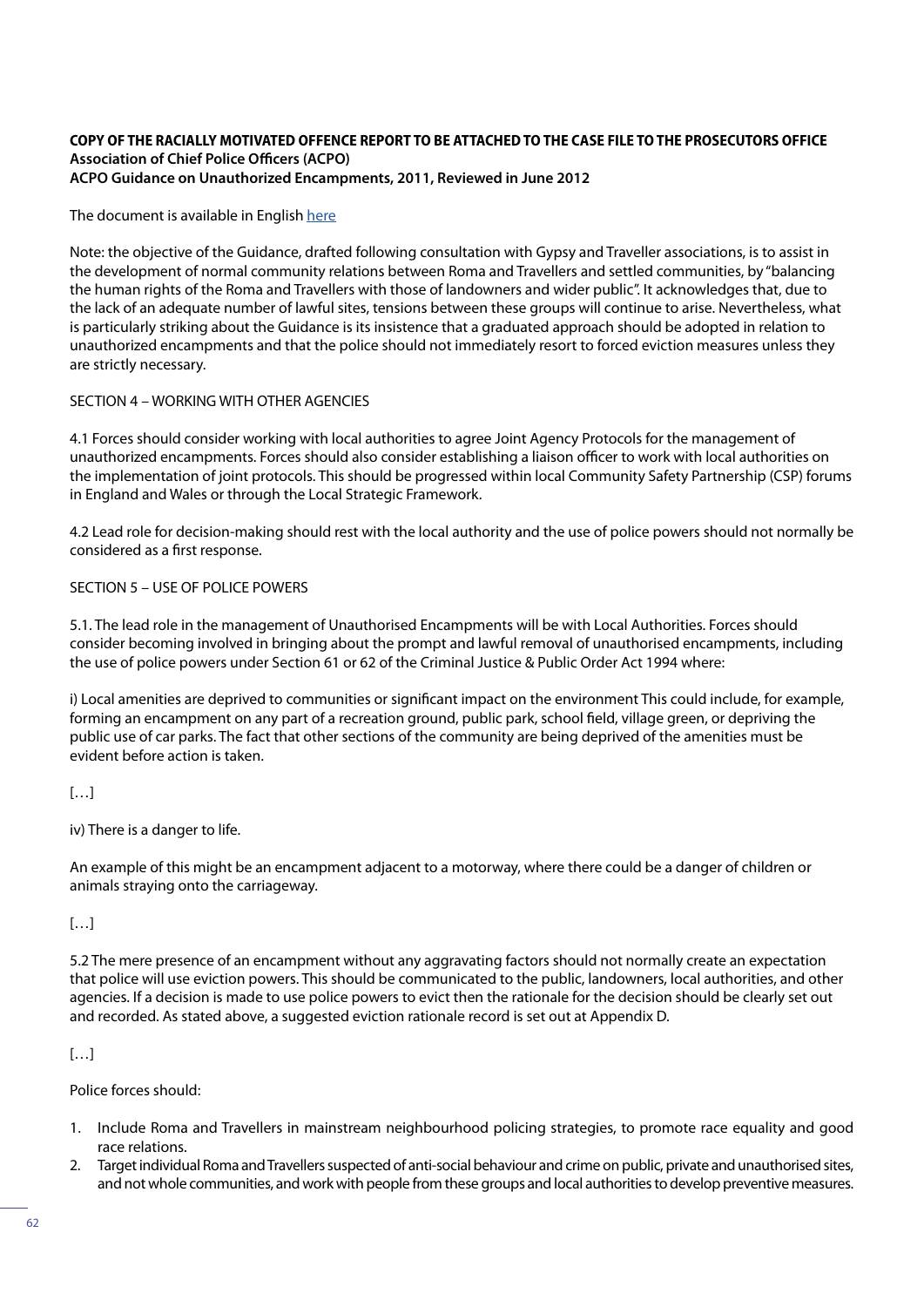- 3. Treat Roma and Travellers, both when they are victims and suspects, as members of the local community, and in ways that strengthen their trust and confidence in the force.
- 4. Provide training for all relevant officers on Roma and Travellers' service needs, so that officers are able to do their jobs more effectively, and promote good relations between all groups in the community they serve.
- 5. Review formal and informal procedures for policing unauthorised encampments, to identify and eliminate potentially discriminatory practices, and ensure that the procedures promote race equality and good race relations.
- 6. Review the way guidance is put into practice, to make sure organisations and individuals take a consistent approach, resources are used effectively and strategically, all procedures are formalised, and training needs are identified.